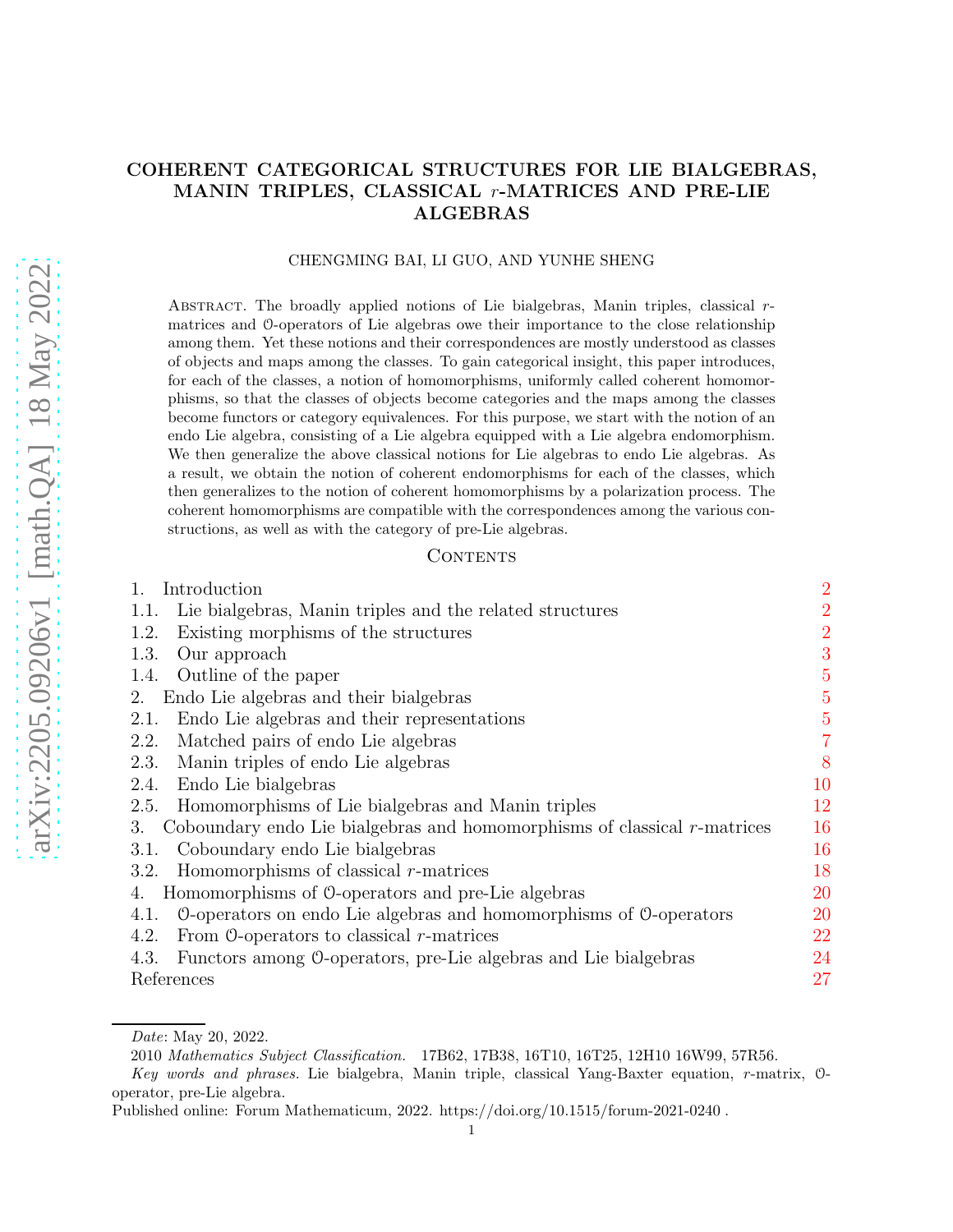#### 1. INTRODUCTION

This paper gives a categorical structure to each of the classes of Lie bialgebras, Manin triples, classical r-matrices, O-operators and pre-Lie algebras by introducing their morphisms. The morphisms are compatible with natural correspondences among these classes, so that these correspondences become functors.

1.1. Lie bialgebras, Manin triples and the related structures. The Lie bialgebra is the algebraic structure corresponding to a Poisson-Lie group. It is also the classical structure of a quantized universal enveloping algebra [5, 7].

The great importance of Lie bialgebras is reflected by its close relationship with several other fundamental notions. First Lie bialgebras are characterized by Manin triples and matched pairs of Lie algebras [8]. In fact, there is a one-one correspondence between Lie bialgebras and Manin triples of Lie algebras. The same holds for Lie bialgebras and matched pairs of Lie algebras associated to coadjoint representations.

Furthermore, solutions of the classical Yang-Baxter equation, or the classical r-matrices, naturally give rise to coboundary Lie bialgebras [5, 18]. Furthermore, such solutions are provided by O-operators, which in turn are provided by pre-Lie algebras. See [1, 2, 4, 12] for more details. These close relations can be summarized in the following diagram where some of the correspondences go both ways, showing by arrows in both directions, and some are even one-one correspondences, showing by two-directional double arrows.



1.2. Existing morphisms of the structures. For further studies and applications of the important structures and their relations in the above diagram, it is fundamental to understand them in the context of categories. The first step in this direction is to define suitable morphisms for these structures to make them into categories, so that their relations can be made precise as functors and equivalences among these categories. Unfortunately, the understanding of their morphisms is quite limited and can be summarized as follows.

1.2.1. *Morphisms of Lie bialgebras and Manin triples.* A notion of homomorphisms of Lie bialgebras has been defined in analog to homomorphisms of associative bialgebras and has been applied in the important quantization of Lie bialgebras [5, 9, 10, 11]. The notion of isomorphisms of two Manin triples is also defined and agrees with the isomorphisms of Lie bialgebras. However, the expected extension of isomorphisms of Manin triples to homomorphisms do not agree with the homomorphisms of their corresponding Lie bialgebras [5].

Explicitly, let f be a homomorphism between two Lie bialgebras  $(\mathfrak{g}_1, \delta_1)$  and  $(\mathfrak{g}_2, \delta_2)$ . Then  $f: \mathfrak{g}_1 \to \mathfrak{g}_2$  is a homomorphism of Lie algebras and  $f^* : \mathfrak{g}_2^* \to \mathfrak{g}_1^*$  is a homomorphism of the dual Lie algebras. It is natural to expect that  $f$  should also give a homomorphism of the corresponding Manin triples  $(\mathfrak{g}_1 \bowtie \mathfrak{g}_1^*, \mathfrak{g}_1, \mathfrak{g}_1^*)$  and  $(\mathfrak{g}_2 \bowtie \mathfrak{g}_2^*, \mathfrak{g}_2, \mathfrak{g}_2^*)$ . In fact, as the most natural choice, the map  $f + f^*$  should be a homomorphism between the two Lie algebras  $\mathfrak{g}_1 \bowtie \mathfrak{g}_1^*$  and  $\mathfrak{g}_2 \bowtie \mathfrak{g}_2^*$ . However, this does not hold, even in the case when  $\mathfrak{g}_1 = \mathfrak{g}_2$ .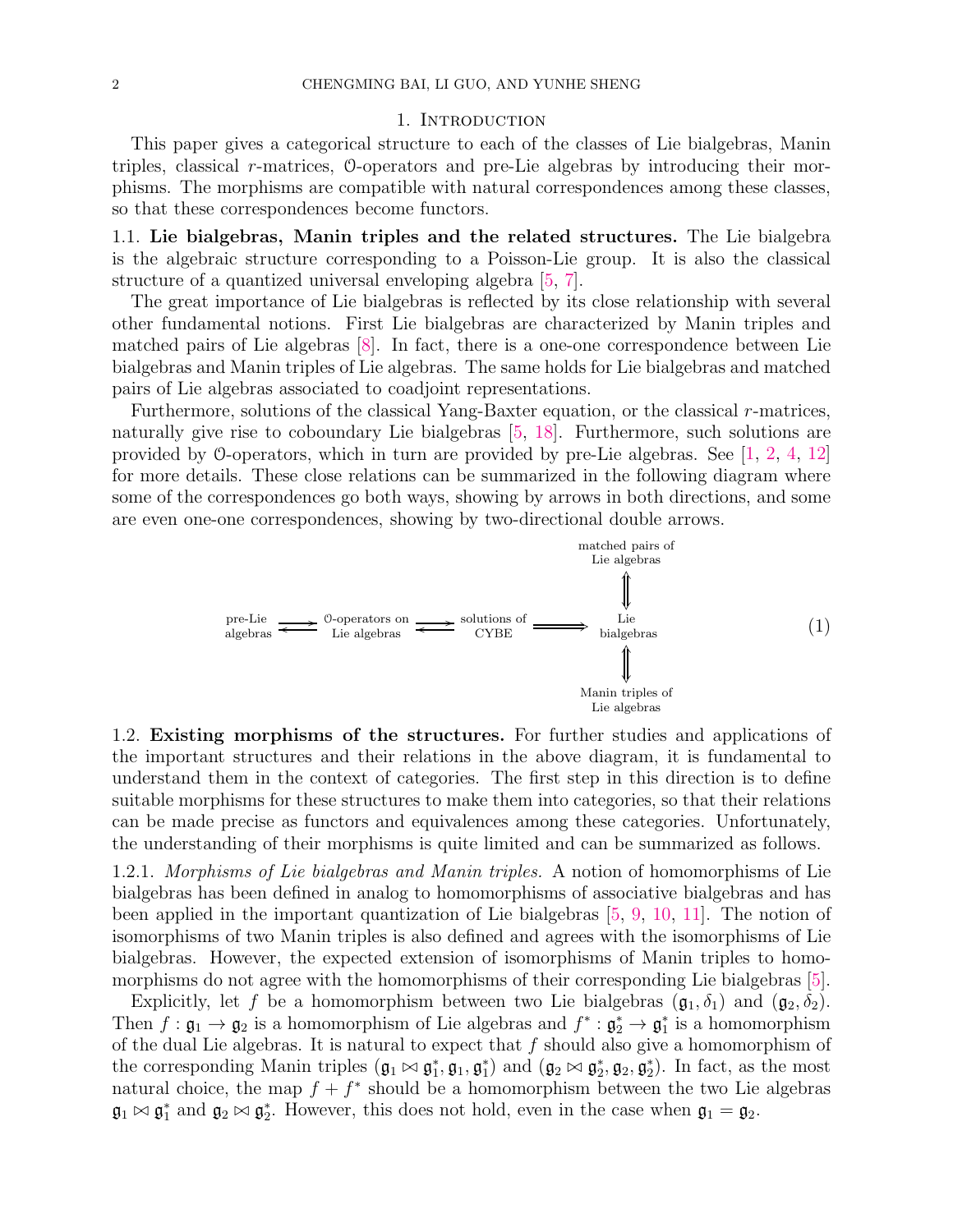1.2.2. *Morphisms of classical* r*-matrices,* O*-operators and pre-Lie algebras.* Recently, a notion of weak homomorphisms of classical r-matrices was introduced in [20] in associate with a notion of homomorphisms of the corresponding O-operators. But this notion of weak homomorphisms is defined only for the skew-symmetric classical r-matrices (hence only for triangular Lie bialgebras). It is natural to ask what to expect without the skew-symmetric condition, so that the anticipated homomorphisms of classical  $r$ -matrices are compatible with a suitably defined homomorphism of Lie bialgebras.

Homomorphisms of pre-Lie algebras are naturally defined, but it is not known how they could be preserved under the correspondence between pre-Lie algebras and O-operators.

1.3. Our approach. Thus so far our understanding of the important classes of objects in (1) and their relationship mostly remains at the level of sets and set correspondences. Morphisms for these objects are either not defined, or are defined but not compatible with the correspondences.

The goal of this paper is to introduce morphisms for all the classes in the diagram so that the diagram gives functors and natural equivalences of the resulting categories. Since the homomorphisms we will define for the various classes of objects are compatible with the correspondences among the classes, we use the uniform term of coherent homomorphisms for the new homomorphisms in all the classes.

To reach our goal, we utilize two strategies. The first strategy is a polarization process that allows us to first consider endomorphisms instead of homomorphisms. The second strategy is a change of order of the operations which equip Lie algebras with two extra structures: bialgebras and endomorphisms.

1.3.1. *Polarization.* Our strategy of polarization is in a sense similar to polarizing a homogeneous polynomial in one variable to a multilinear form in multivariable by linear substitutions and derivations [16]. The depolarization is then evaluating along a diagonal line. For us depolarization of morphisms in a category gives endomorphisms. So for each of the classes of constructions such as Lie bialgebras, instead of attempting to define morphisms between any two of them, we focus on the special case of endomorphisms on any given object. Taking Lie bialgebras as an example, we first define endomorphisms of a Lie bialgebra, instead of homomorphisms between any two Lie bialgebras.

This depolarization does not reduce the level of difficulty by itself, but allows us to look the endomorphisms of a Lie bialgebra for instance from a different angle and apply the strategy of changing of operation orders.

1.3.2. *Endomorphisms of Lie algebras and bialgebras of Lie algebras with endomorphisms.* With the polarization reduction, our goal is to define endomorphisms of Lie bialgebras and the related structures in diagram (1). To define endomorphisms for a Lie bialgebra, we can regard it as equipping an extra endomorphism structure to the Lie bialgebra which, by itself, is obtained from equipping a bialgebra structure to a Lie algebra. Thus we are looking at the composition of two processes of equipping two extra structures to a given structure, beginning with a Lie algebra.

Our second strategy is to switch the order of these two processes. This is shown in the following diagram for the instance of Lie bialgebras. Each of the other classes in Diagram (1) is also obtained from equipping a Lie algebra with an extra structure, so can be treated in the same way.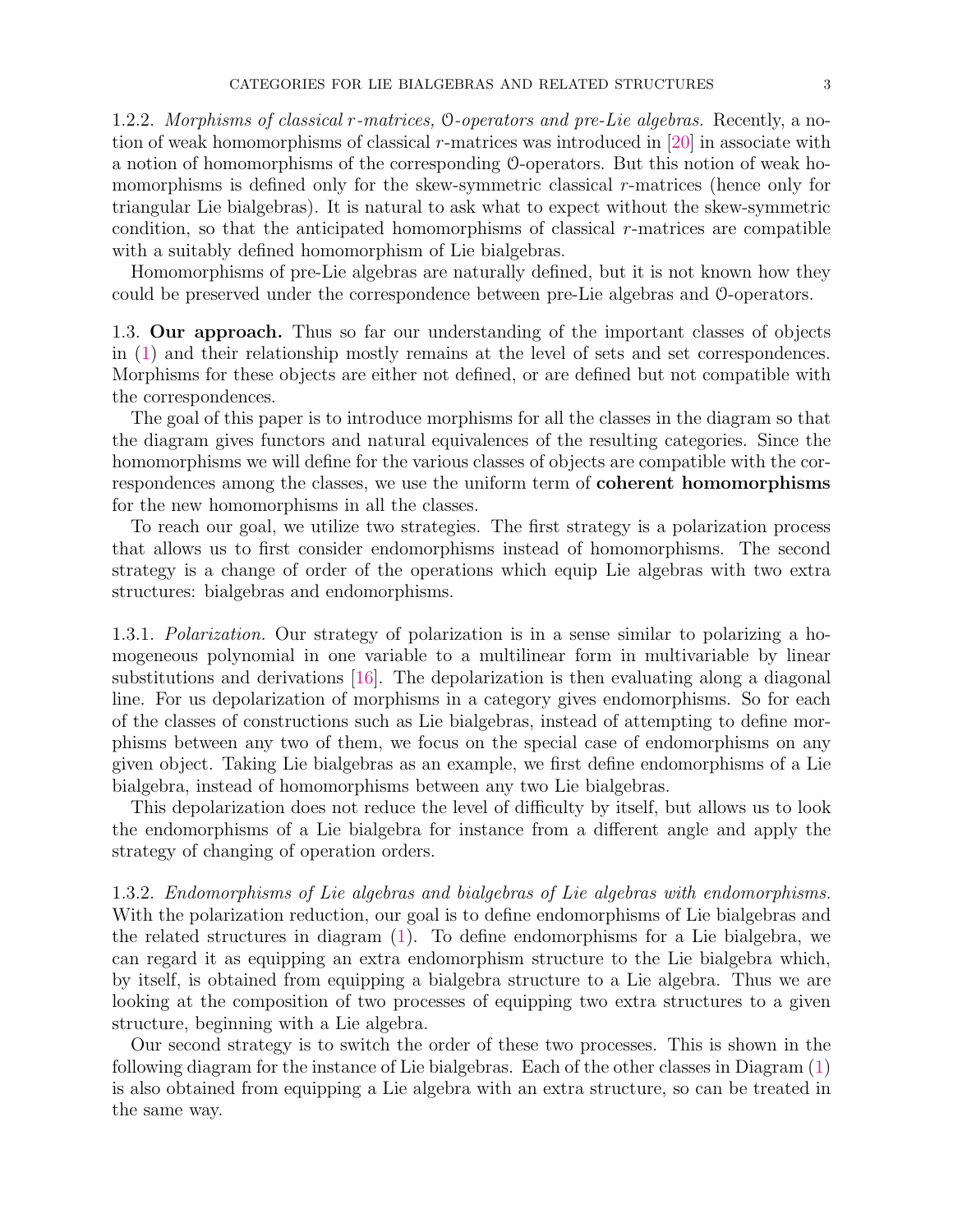| Lie algebras                          | endomorphism | $\rightarrow$ Endo Lie algebras |                         |                   |
|---------------------------------------|--------------|---------------------------------|-------------------------|-------------------|
| bialgebraization                      |              |                                 | bialgebraization        | $\left( 2\right)$ |
| Lie bialgebras<br>$=$ Bi-Lie algebras | endomorphism | Bi-endo Lie algebras            | $=$ Endo Lie bialgebras |                   |

In this diagram, the vertical arrows are equipping a given structure by a suitable bialgebra structure and the horizontal arrows are equipping a given structure with suitable endomorphisms. Our goal for a notion of endomorphisms of Lie bialgebras, which amounts to endomorphisms of the bialgebra structures on Lie algebras, is starting from the Lie algebras in the diagram, going downward and then right. Instead of attacking this apparently challenging task, we go first right and then downward, that is, we first equip Lie algebras with endomorphisms, called **endo Lie algebras**. We then attempt to equip a bialgebra structure for endo Lie algebras. The notion of an endo Lie algebra is interesting on its own right: an associative algebra, in particular a commutative associative algebra equipped with an injective endomorphism is called a difference algebra  $[6, 13]$  as an algebraic study of difference equations and a close analogy of differential algebras [17].

The same strategy is applied to the other structures in Diagram (1): instead of defining endomorphisms of a Lie algebra with the various extra structures in the diagram, we define the various extra structures on an endo Lie algebra, resulting in the following diagram.



Once constructed, each of the structures on endo Lie algebras naturally gives rise to a notion of endomorphisms of this structure on Lie algebras. Once this is done, then as noted above, a polarization process extends the notion of endomorphisms to a notion of homomorphisms, equipping each class of objects with a category structure. Furthermore, the correspondences among the classes are naturally functors and, in the case of one-one correspondences, equivalences. These are summarized in the following enriched diagram of (1). Here the labels on the arrows indicate the results where the functors and equivalences are established. It is remarkable that the natural categorical structure of pre-Lie algebras is compatible with the category of O-operators hereby introduced. In fact, there is a pair of adjoint functors between the two categories.  $\qquad \qquad \text{category of}$ 

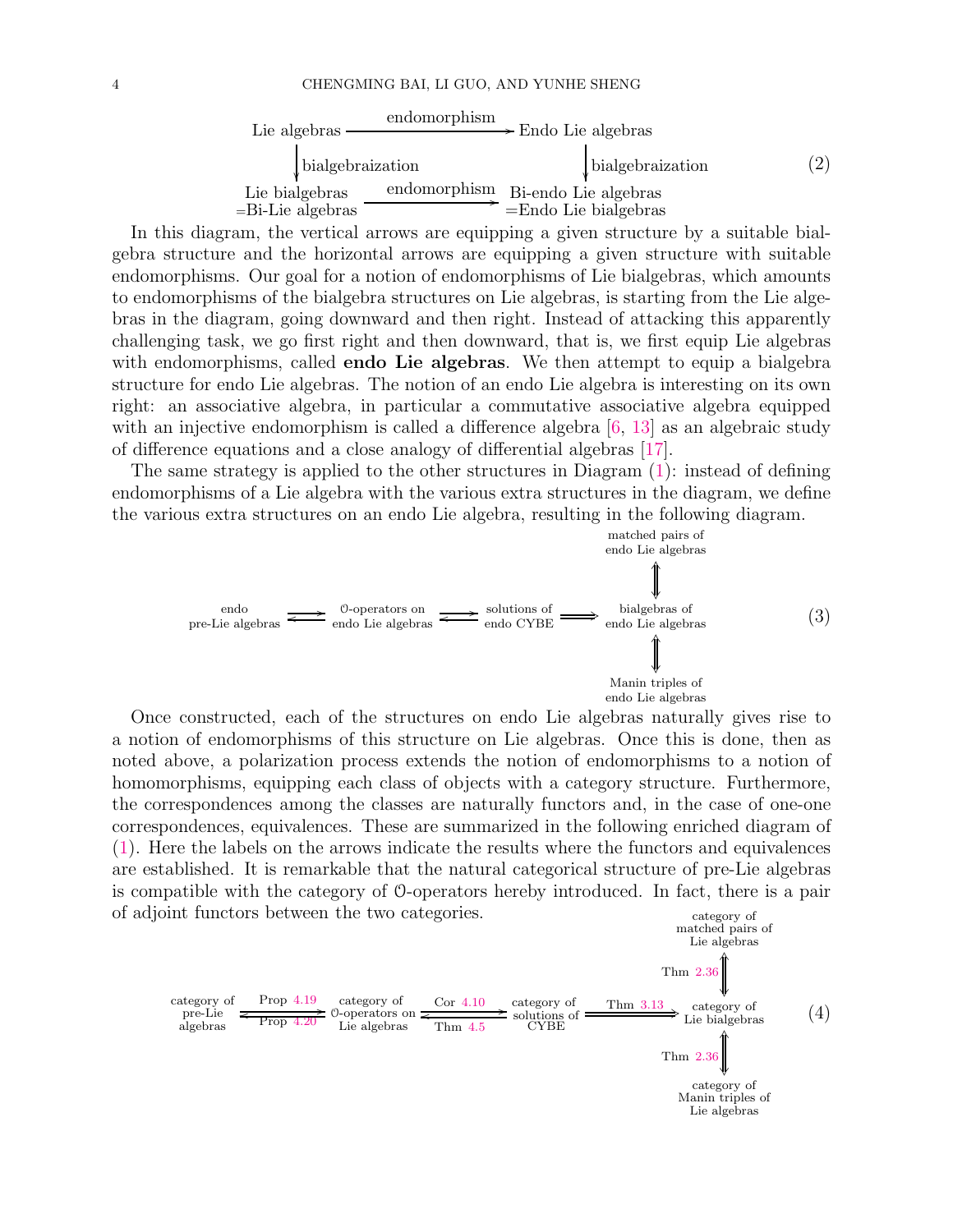1.4. Outline of the paper. We first introduce in Section 2 the notion of an endo Lie algebra and formulate a bialgebra theory for endo Lie algebras together with their equivalences to matched pairs and Manin triples of endo Lie algebras. We then interpret a bialgebra of endo Lie algebras as an endomorphism of a Lie bialgebra, which then naturally generalizes to a homomorphism of Lie bialgebras that is compatible with that of Manin triples (and matched pairs) of Lie algebras, showing that the correspondences among Lie bialgebras, matched pairs of Lie algebras, and Manin triples of Lie algebras are equivalences of categories (Theorem 2.36).

We then extend in Section 3 the classical relations of Lie bialgebras with the classical Yang-Baxter equation as well as classical r-matrices to the context of endo Lie algebras. This naturally gives rise to a notion of coherent homomorphisms for any r-matrices, not just the skew-symmetric ones. This notion is shown to be compatible with the coherent homomorphisms of Lie bialgebras, leading to a functor of the corresponding categories (Theorem 3.13).

Finally in Section 4, we give the notion of O-operators on endo Lie algebras and apply it to define coherent homomorphisms of O-operators in such a way that is compatible with the coherent homomorphisms of classical r-matrices in Section 3 (Theorem 4.5 and Corollary 4.10). This notion of coherent homomorphisms of O-operators is moreover compatible with the natural homomorphism of pre-Lie algebras, giving rise to a pair of adjoint functors between the corresponding two categories (Propositions 4.19 and 4.20). We also consider a case where all the constructions can be given explicitly, providing natural examples of coherent isomorphisms of Lie bialgebras that are not the previously defined isomorphisms. This further justifies the significance of the coherent homomorphisms of Lie bialgebras introduced in this paper.

Notations. Throughout this paper, all vector spaces, tensor products, and linear homomorphisms are over a fixed field  $K$ . Let  $End(V)$  denote the space of linear operators on a vector space  $V$ . The vector spaces and Lie algebras are finite dimensional unless otherwise specified.

#### 2. Endo Lie algebras and their bialgebras

In this section we introduce the notion of endo Lie algebras and give the equivalent structures of bialgebras, matched pairs and Manin triples for endo Lie algebras.

2.1. Endo Lie algebras and their representations. We first introduce the notion of a representation of an endo Lie algebra characterized by a semi-direct product. We then introduce the notion of a dual representation of an endo Lie algebra in order to construct a reasonable representation on the dual space.

**Definition 2.1.** An endo Lie algebra is a triple  $(\mathfrak{g}, [ , ], \phi)$ , or simply  $(\mathfrak{g}, \phi)$ , where  $(\mathfrak{g}, [ \ , \ ])$  is a Lie algebra and  $\phi : \mathfrak{g} \to \mathfrak{g}$  is a Lie algebra endomorphism.

As an analogy of a Lie algebra representation, we have

**Definition 2.2.** A representation of an endo Lie algebra  $(\mathfrak{g}, \phi)$  is a triple  $(V, \rho, \alpha)$  where  $(V, \rho)$  is a representation of the Lie algebra g and  $\alpha \in \text{End}(V)$  such that

$$
\alpha(\rho(x)(v)) = \rho(\phi(x))(\alpha(v)), \quad \forall x \in \mathfrak{g}, v \in V.
$$
\n<sup>(5)</sup>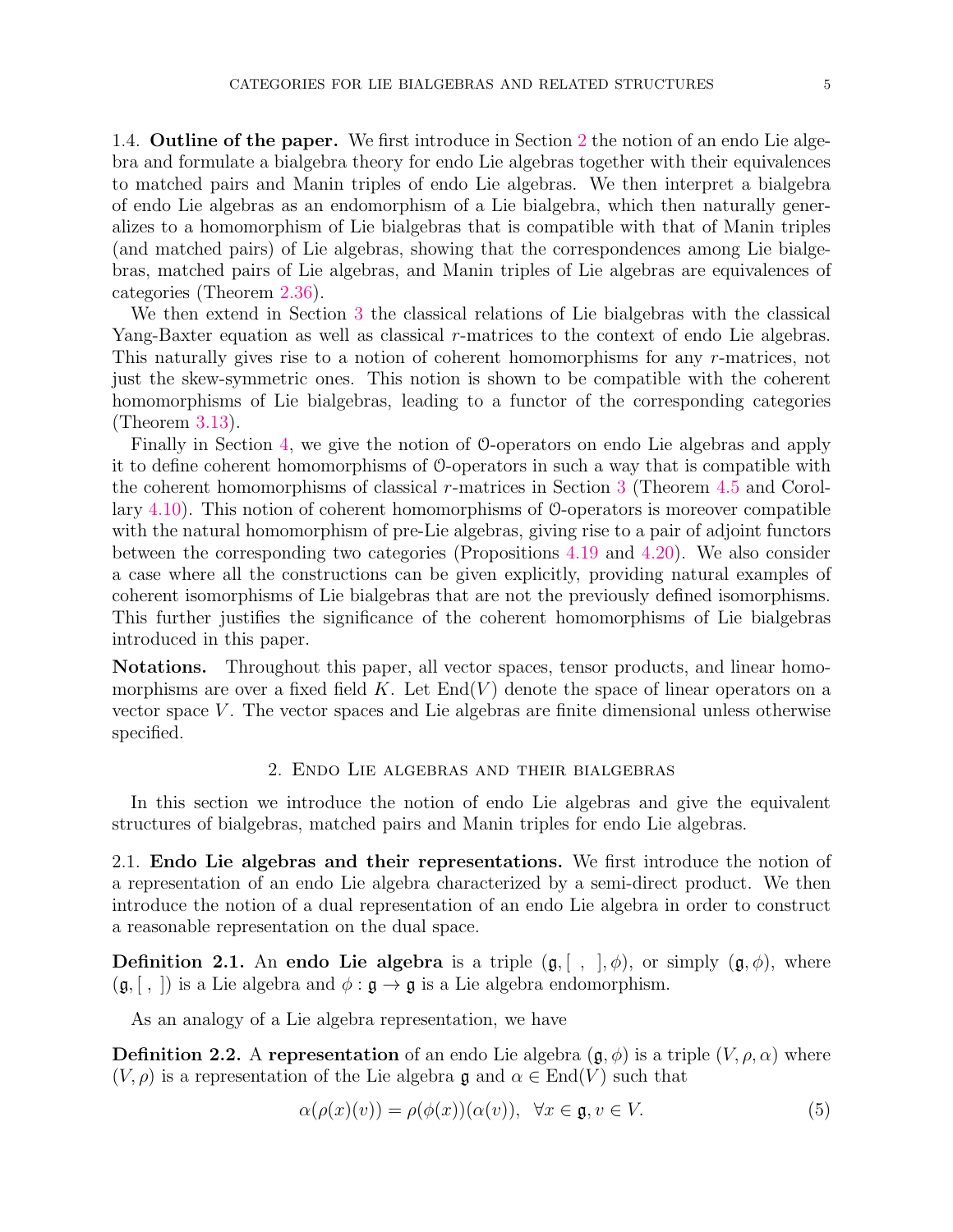Two representations  $(V_1, \rho_1, \alpha_1)$  and  $(V_2, \rho_2, \alpha_2)$  of an endo Lie algebra  $(\mathfrak{g}, \phi)$  are called equivalent if there exists a linear isomorphism  $\varphi: V_1 \to V_2$  such that

$$
\varphi(\rho_1(x)(v)) = \rho_2(x)(\varphi(v)), \quad \varphi\alpha_1(v) = \alpha_2\varphi(v), \quad \forall x \in \mathfrak{g}, v \in V_1.
$$
 (6)

With ad denoting the adjoint representation of the Lie algebra g, the triple  $(\mathfrak{g}, ad, \phi)$  is naturally a representation of the endo Lie algebra  $(g, \phi)$ , called the adjoint representation of  $(\mathfrak{g}, \phi)$ .

For vector spaces  $V_1$  and  $V_2$ , and linear maps  $\phi_1 : V_1 \to V_1$  and  $\phi_2 : V_2 \to V_2$ , we abbreviate  $\phi_1 + \phi_2$  for the linear map

$$
\phi_{V_1 \oplus V_2} : V_1 \oplus V_2 \to V_1 \oplus V_2, \quad \phi_{V_1 \oplus V_2}(v_1 + v_2) := \phi_1(v_1) + \phi_2(v_2), \quad \forall v_1 \in V_1, v_2 \in V_2. \tag{7}
$$

For a Lie algebra  $\mathfrak{g}$ , a linear space V and a linear map  $\rho : \mathfrak{g} \to \text{End}(V)$ , define a multiplication  $[\cdot, \cdot]_{\ltimes}$  on  $\mathfrak{g} \oplus V$  by

$$
[x+u, y+v]_{\ltimes} := [x, y] + \rho(x)v - \rho(y)u, \ \forall x, y \in \mathfrak{g}, u, v \in V.
$$
 (8)

As is well-known,  $\mathfrak{g} \oplus V$  is a Lie algebra if and only if  $(V, \rho)$  is a representation of  $\mathfrak{g}$ . The Lie algebra is denoted by  $\mathfrak{g} \ltimes_{\rho} V$  and is called the **semi-direct product** of  $\mathfrak{g}$  and V. Similarly for an endo Lie algebra, we have

**Proposition 2.3.** Let  $(\mathfrak{g}, \phi)$  be an endo Lie algebra,  $(V, \rho)$  a representation of the Lie *algebra* g *and*  $\alpha$  *a linear operator on* V. Then  $(g \ltimes_{\rho} V, \phi + \alpha)$  *is an endo Lie algebra if and only if*  $(V, \rho, \alpha)$  *is a representation of*  $(g, \phi)$ *. The resulting endo Lie algebra*  $(g \ltimes_{\rho} V, \phi + \alpha)$ *is called the* semi-direct product *of the endo Lie algebra* (g, φ) *and its representation*  $(V, \rho, \alpha)$ .

This result follows as a special case of matched pairs of endo Lie algebras in Theorem 2.10 in which the Lie algebra  $\mathfrak{h} := V$  is the abelian Lie algebra.

We next turn our attention to dual representations of endo Lie algebras. Denote the usual pairing between the dual space  $V^*$  and V by

$$
\langle , \rangle : V^* \times V \to K, \ \langle w^*, v \rangle := w^*(v), \quad \forall v \in V, w^* \in V^*.
$$

For a linear map  $\varphi: V \to W$ , the transpose of  $\varphi$  is defined by

$$
\varphi^* : W^* \to V^*, \quad \varphi^*(w^*)(v) := w^*(\varphi(v)), \ \ \forall w^* \in W^*, v \in V. \tag{10}
$$

For a representation  $(V, \rho)$  of a Lie algebra g, its **dual representation** is the linear map defined by

$$
\rho^* : \mathfrak{g} \to \text{End}(V^*), \quad \rho^*(x) := -\rho(x)^*, \ \forall x \in \mathfrak{g}.
$$
 (11)

To obtain the dual representation of an endo Lie algebra, an extra condition is needed.

**Lemma 2.4.** Let  $(\mathfrak{g}, \phi)$  be an endo Lie algebra. Let  $(V, \rho)$  be a representation of the Lie *algebra*  $\mathfrak{g}$ *. For*  $\beta \in \text{End}(V)$ *, the triple*  $(V^*, \rho^*, \beta^*)$  *is a representation of*  $(\mathfrak{g}, \phi)$  *if and only if* β *satisfies*

$$
\beta(\rho(\phi(x))(v)) = \rho(x)(\beta(v)), \quad \forall x \in \mathfrak{g}, v \in V. \tag{12}
$$

*Proof.* By Eq. (5), the triple  $(V^*, \rho^*, \beta^*)$  is a representation of  $(\mathfrak{g}, \phi)$  means that

$$
\beta^*(\rho^*(x)) = \rho^*(\phi(x))\beta^*, \quad \forall x \in \mathfrak{g}.
$$

Then the lemma follows from Eqs. (10), (11) and the nondegenerate pairing in Eq. (9).  $\Box$ 

We reserve a notion for this property due to its pivotal role in our study.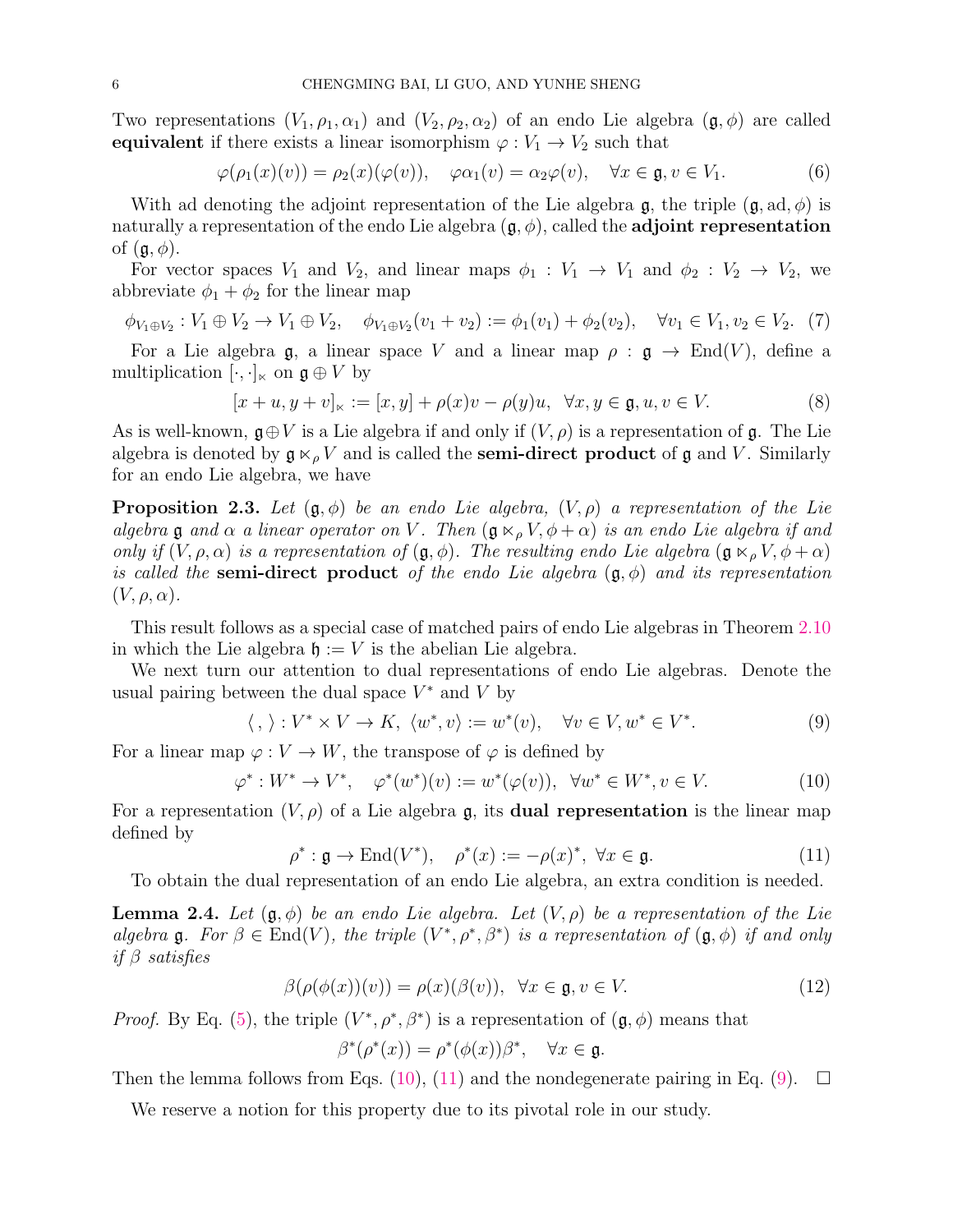**Definition 2.5.** Let  $(\mathfrak{g}, \phi)$  be an endo Lie algebra. Let  $(V, \rho)$  be a representation of the Lie algebra g and let  $\beta \in \text{End}(V)$ . We say that  $\beta$  dually represents the endo Lie algebra  $(\mathfrak{g}, \phi)$  on  $(V, \rho)$  if  $(V^*, \rho^*, \beta^*)$  is a representation of  $(\mathfrak{g}, \phi)$ , that is, Eq. (12) holds. When  $(V, \rho)$  is taken to be the adjoint representation  $(g, ad)$  of the Lie algebra g, we simply say that  $\beta$  dually represents  $(\mathfrak{g}, \phi)$ .

For later applications, we display some direct consequences. By Lemma 2.4 we have **Corollary 2.6.** Let  $(\mathfrak{g}, \phi)$  be an endo Lie algebra. A linear operator  $\psi$  on  $\mathfrak{g}$  dually represents  $(\mathfrak{g}, \phi)$  *if and only if* 

$$
\psi[\phi(x), y] = [x, \psi(y)], \quad \forall x, y \in \mathfrak{g}.\tag{13}
$$

By Proposition 2.3 and Definition 2.5, we also have

Corollary 2.7. Let  $(\mathfrak{g}, \phi)$  be an endo Lie algebra,  $(V, \rho)$  be a representation of  $\mathfrak g$  and  $\beta \in \text{End}(V)$ *. If*  $\beta$  *dually represents*  $(\mathfrak{g}, \phi)$  *on*  $(V, \rho)$ *, then we have the semi-direct product endo Lie algebra*  $(\mathfrak{g} \ltimes_{\rho^*} V^*, \phi + \beta^*).$ 

2.2. Matched pairs of endo Lie algebras. We first recall the concept of a matched pair of Lie algebras [14, 19].

**Definition 2.8.** A matched pair of Lie algebras is a quadruple  $(\mathfrak{g}, \mathfrak{h}, \rho, \mu)$ , where  $\mathfrak{g} :=$  $(\mathfrak{g}, [ , ]_{\mathfrak{g}})$  and  $\mathfrak{h} := (\mathfrak{h}, [ , ]_{\mathfrak{h}})$  are Lie algebras,  $\rho : \mathfrak{g} \to \text{End}(\mathfrak{h})$  and  $\mu : \mathfrak{h} \to \text{End}(\mathfrak{g})$  are linear maps such that

(a)  $(\mathfrak{g}, \mu)$  is a representation of  $(\mathfrak{h}, [ , ]_{\mathfrak{h}})$ ,

- (b)  $(\mathfrak{h}, \rho)$  is a representation of  $(\mathfrak{g}, [ , ]_{\mathfrak{g}})$  and
- (c) the following compatibility conditions hold: for any  $x, y \in \mathfrak{g}$  and  $a, b \in \mathfrak{h}$ ,

$$
\rho(x)[a,b]_{\mathfrak{h}} - [\rho(x)a,b]_{\mathfrak{h}} - [a,\rho(x)b]_{\mathfrak{h}} + \rho(\mu(a)x)b - \rho(\mu(b)x)a = 0, \quad (14)
$$

$$
\mu(a)[x, y]_{\mathfrak{g}} - [\mu(a)x, y]_{\mathfrak{g}} - [x, \mu(a)y]_{\mathfrak{g}} + \mu(\rho(x)a)y - \mu(\rho(y)a)x = 0. \tag{15}
$$

For Lie algebras  $(\mathfrak{g}, [ , ]_{\mathfrak{g}}), (\mathfrak{h}, [ , ]_{\mathfrak{h}})$  and linear maps  $\rho : \mathfrak{g} \to \text{End}(\mathfrak{h}), \mu : \mathfrak{h} \to \text{End}(\mathfrak{g}),$ define a multiplication on the direct sum  $\mathfrak{g} \oplus \mathfrak{h}$  by

 $[x + a, y + b]_{\bowtie} := [x, y]_{\mathfrak{a}} + \mu(a)y - \mu(b)x + \rho(x)b - \rho(y)a + [a, b]_{\mathfrak{h}}, \forall x, y \in \mathfrak{g}, a, b \in \mathfrak{h}.$  (16)

Then by [19],  $(g \oplus \mathfrak{h}, [ , ]_{\bowtie} )$  is a Lie algebra if and only if  $(g, \mathfrak{h}, \rho, \mu)$  is a matched pair of  $\mathfrak g$  and  $\mathfrak h$ . We denote the resulting Lie algebra  $(\mathfrak g \oplus \mathfrak h, [\ , \ ]_{\approx})$  by  $\mathfrak g \bowtie_{\rho}^{\mu} \mathfrak h$  or simply  $\mathfrak g \bowtie \mathfrak h$ . Further, for any Lie algebra I whose underlying vector space is a vector space direct sum of two Lie subalgebras g and h, there is a matched pair  $(\mathfrak{g}, \mathfrak{h}, \rho, \mu)$  such that there is an isomorphism from the resulting Lie algebra  $(\mathfrak{g} \oplus \mathfrak{h}, [ , ]_{\bowtie})$  via Eq. (16) to the Lie algebra l and the restrictions of the isomorphism to  $\mathfrak g$  and  $\mathfrak h$  are the identity maps.

**Definition 2.9.** A matched pair of endo Lie algebras is a quadruple  $((\mathfrak{g}, \phi_{\mathfrak{g}}), (\mathfrak{h}, \phi_{\mathfrak{h}}), \rho, \mu)$ , where  $(\mathfrak{g}, \phi_{\mathfrak{g}})$  and  $(\mathfrak{h}, \phi_{\mathfrak{h}})$  are endo Lie algebras,  $\rho : \mathfrak{g} \to \text{End}(\mathfrak{h})$  and  $\mu : \mathfrak{h} \to \text{End}(\mathfrak{g})$  are linear maps such that

- (a)  $(\mathfrak{g}, \mu, \phi_{\mathfrak{g}})$  is a representation of the endo Lie algebra  $(\mathfrak{h}, \phi_{\mathfrak{h}})$ ,
- (b)  $(\mathfrak{h}, \rho, \phi_{\mathfrak{h}})$  is a representation of the endo Lie algebra  $(\mathfrak{g}, \phi_{\mathfrak{g}})$ ,
- (c)  $(\mathfrak{g}, \mathfrak{h}, \rho, \mu)$  is a matched pair of Lie algebras.

We have the following characterization of matched pairs of endo Lie algebras.

**Theorem 2.10.** *Let*  $(\mathfrak{g}, \phi_{\mathfrak{g}})$  *and*  $(\mathfrak{h}, \phi_{\mathfrak{h}})$  *be endo Lie algebras and let*  $(\mathfrak{g}, \mathfrak{h}, \rho, \mu)$  *be a matched pair of the Lie algebras* **g** *and* **h**. Then the pair  $(\mathfrak{g} \bowtie \mathfrak{h}, \phi_{\mathfrak{g}} + \phi_{\mathfrak{h}})$  *is an endo Lie algebra if and only if*  $((\mathfrak{g}, \phi_{\mathfrak{g}}), (\mathfrak{h}, \phi_{\mathfrak{h}}), \rho, \mu)$  *is a matched pair of endo Lie algebras.*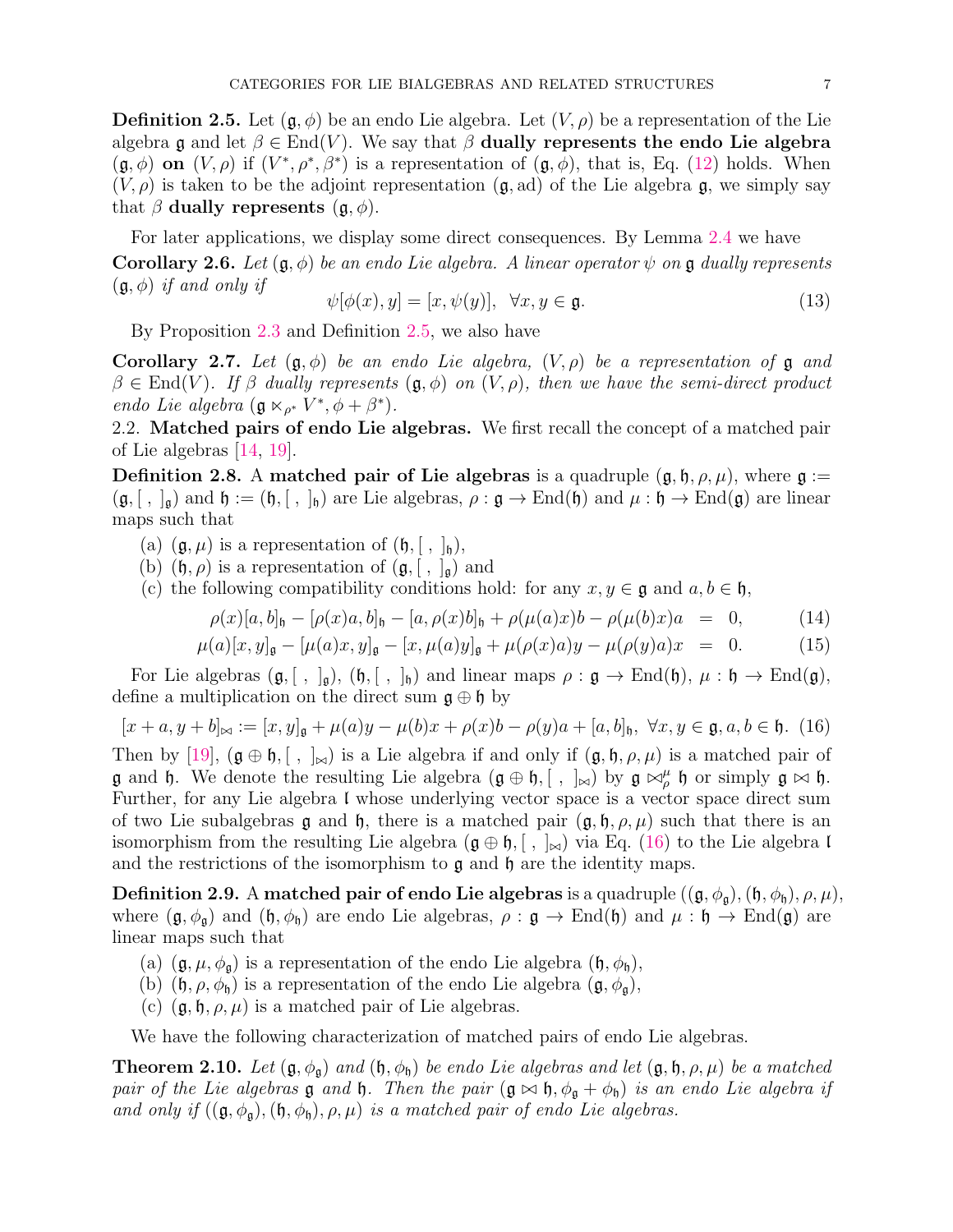As noted after Proposition 2.3, the proposition follows from the theorem as the special case when the linear space  $V$  is regarded as an abelian Lie algebra  $\mathfrak{h}$ .

*Proof.* Let  $x, y \in \mathfrak{g}$  and  $a, b \in \mathfrak{h}$ . Then we have

$$
(\phi_{\mathfrak{g}} + \phi_{\mathfrak{h}})([x + a, y + b]_{\bowtie}) = \phi_{\mathfrak{g}}([x, y]_{\mathfrak{g}}) + \phi_{\mathfrak{h}}(\rho(x)(b)) - \phi_{\mathfrak{g}}(\mu(b)(x)) + \phi_{\mathfrak{g}}(\mu(a)(y)) - \phi_{\mathfrak{h}}(\rho(y)(a)) + \phi_{\mathfrak{h}}([a, b]_{\mathfrak{h}}), [(\phi_{\mathfrak{g}} + \phi_{\mathfrak{h}})(x + a), (\phi_{\mathfrak{g}} + \phi_{\mathfrak{h}})(y + b)]_{\bowtie} = [\phi_{\mathfrak{g}}(x), \phi_{\mathfrak{g}}(y)]_{\mathfrak{g}} + \rho(\phi_{\mathfrak{g}}(x))\phi_{\mathfrak{h}}(b) - \mu(\phi_{\mathfrak{h}}(b))\phi_{\mathfrak{g}}(x) + \mu(\phi_{\mathfrak{h}}(a))\phi_{\mathfrak{g}}(y) - \rho(\phi_{\mathfrak{g}}(y))\phi_{\mathfrak{h}}(a) + [\phi_{\mathfrak{h}}(a), \phi_{\mathfrak{h}}(b)]_{\mathfrak{h}}.
$$

Note that the equality of the left hand sides means that  $(\mathfrak{g} \bowtie \mathfrak{h}, \phi_{\mathfrak{g}} + \phi_{\mathfrak{h}})$  is an endo Lie algebra, while taking  $x = b = 0$  and then  $a = y = 0$  in the equality of the right hand sides yields the first two conditions for  $((\mathfrak{g}, \phi_{\mathfrak{g}}), (\mathfrak{h}, \phi_{\mathfrak{h}}), \rho, \mu)$  to be a matched pair of endo Lie algebras. Thus the conclusion follows.

2.3. Manin triples of endo Lie algebras. We recall the concept of a Manin triple of Lie algebras. See [5] for details.

**Definition 2.11.** A bilinear form  $\mathfrak{B} \in (\mathfrak{g} \otimes \mathfrak{g})^*$  on a Lie algebra  $\mathfrak{g}$  is called **invariant** if

$$
\mathfrak{B}([x,y],z) = \mathfrak{B}(x,[y,z]), \ \forall \ x,y,z \in \mathfrak{g}.\tag{17}
$$

As an analog of the notion of a Frobenius (associative) algebra, a Lie algebra with a nondegenerate symmetric invariant bilinear form is called a quadratic Lie algebra.

Let  $(\mathfrak{g}, [ , ]_{\mathfrak{g}})$  be a Lie algebra. Suppose that there is a Lie algebra structure  $[ , ]_{\mathfrak{g}^*}$  on its dual space  $\mathfrak{g}^*$  and a Lie algebra structure on the vector space direct sum  $\mathfrak{g} \oplus \mathfrak{g}^*$  which contains both  $(\mathfrak{g}, [ , ]_{\mathfrak{g}})$  and  $(\mathfrak{g}^*, [ , ]_{\mathfrak{g}^*})$  as Lie subalgebras. Define a bilinear form on  $\mathfrak{g} \oplus \mathfrak{g}^*$ by

$$
\mathfrak{B}_d(x+a^*,y+b^*) := \langle x,b^* \rangle + \langle a^*,y \rangle, \quad \forall a^*,b^* \in \mathfrak{g}^*, x,y \in \mathfrak{g}.
$$
 (18)

If  $\mathfrak{B}_d$  is invariant, then  $(\mathfrak{g} \oplus \mathfrak{g}^*, \mathfrak{B}_d)$  is a quadratic Lie algebra and the triple  $(\mathfrak{g} \oplus \mathfrak{g}^*, \mathfrak{g}, \mathfrak{g}^*)$  of Lie algebras is called a (standard) **Manin triple of Lie algebras** associated to  $(\mathfrak{g}, [ , ]_{\mathfrak{g}})$ and  $(\mathfrak{g}^*,[ , ]_{\mathfrak{g}^*})$ . This Lie algebra on  $\mathfrak{g} \oplus \mathfrak{g}^*$  comes from a matched pair of  $\mathfrak{g}$  and  $\mathfrak{g}^*$  in Eq. (16), and hence will also be denoted by  $\mathfrak{g} \bowtie \mathfrak{g}^*$ . Indeed, we have

**Theorem 2.12.** ([5]) Let  $(\mathfrak{g}, [ , ]_{\mathfrak{g}})$  be a Lie algebra. Suppose that there is a Lie algebra *structure* [ , ]<sup>g</sup> <sup>∗</sup> *on its dual space* g ∗ *. Then there is a Manin triple of Lie algebras associated to*  $(\mathfrak{g}, [ , ],_{\mathfrak{g}})$  *and*  $(\mathfrak{g}^*, [ , ],_{\mathfrak{g}^*})$  *if and only if*  $(\mathfrak{g}, \mathfrak{g}^*, \mathrm{ad}_{\mathfrak{g}}^*, \mathrm{ad}_{\mathfrak{g}^*})$  *is a matched pair of Lie algebras.* 

For endo Lie algebras, we give the following definition.

**Definition 2.13.** A quadratic endo Lie algebra is a triple  $(\mathfrak{g}, \phi, \mathfrak{B})$  where  $(\mathfrak{g}, \phi)$  is an endo Lie algebra and  $(\mathfrak{g}, \mathfrak{B})$  is a quadratic Lie algebra.

Let  $\widehat{\phi} : \mathfrak{g} \to \mathfrak{g}$  denote the **adjoint linear transformation of**  $\phi$  under the nondegenerate bilinear form  $\mathfrak{B}$ :

$$
\mathfrak{B}(\phi(x), y) = \mathfrak{B}(x, \widehat{\phi}(y)), \ \forall x, y \in \mathfrak{g}.
$$
 (19)

**Proposition 2.14.** *Let*  $(\mathfrak{g}, \phi, \mathfrak{B})$  *be a quadratic endo Lie algebra. Let*  $\widehat{\phi}$  *be the adjoint of*  $\phi$ *. Then*  $\widehat{\phi}$  *dually represents*  $(g, \phi)$ *. In other words,*  $(g^*, ad^*, \widehat{\phi}^*)$  *is a representation of the endo Lie algebra*  $(\mathfrak{g}, \phi)$ . Furthermore, as representations of  $(\mathfrak{g}, \phi)$ ,  $(\mathfrak{g}, ad, \phi)$  and  $(\mathfrak{g}^*, ad^*, \hat{\phi}^*)$  are *equivalent.*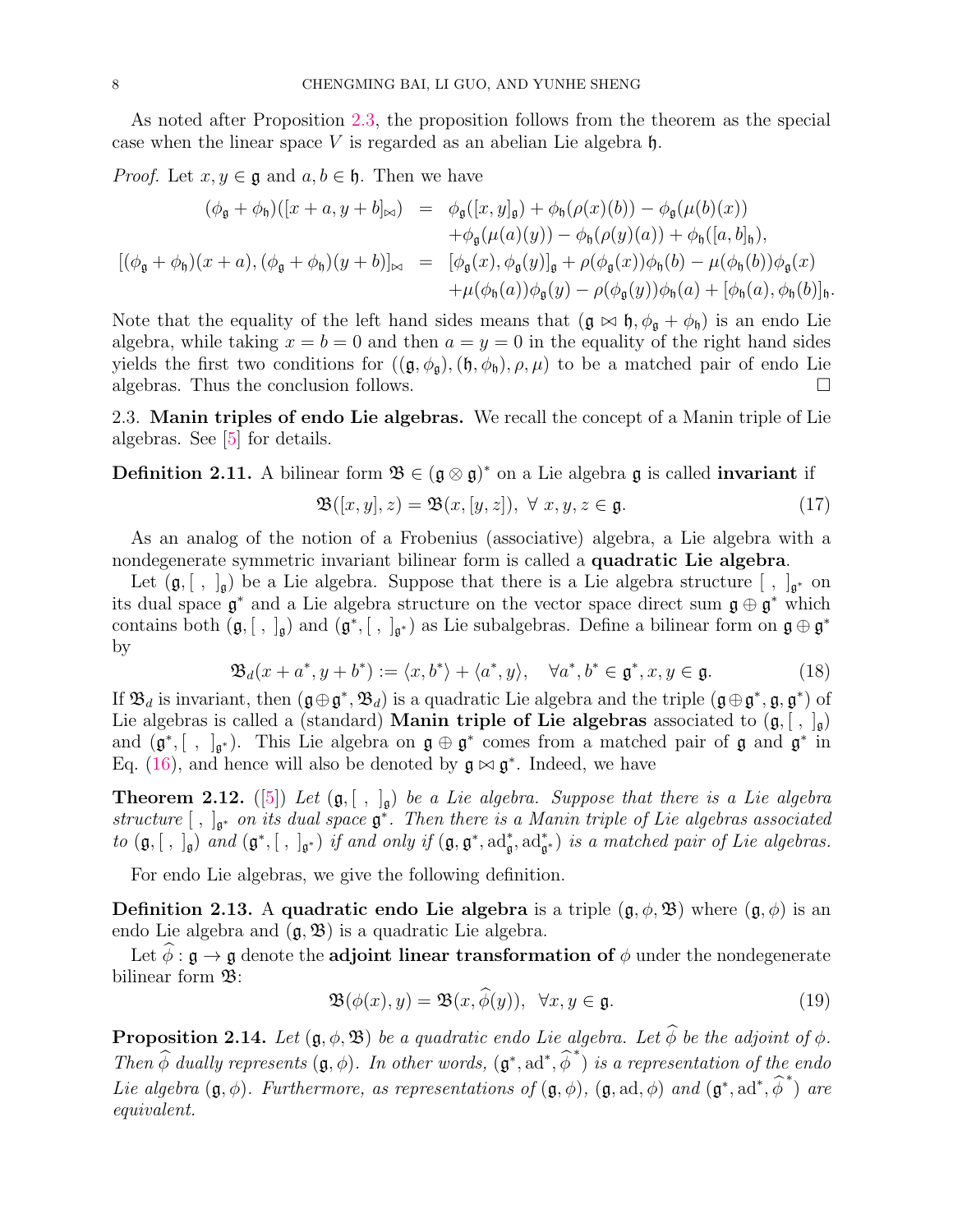*Conversely, let*  $(\mathfrak{g}, \phi)$  *be an endo Lie algebra and*  $\psi \in \text{End}(\mathfrak{g})$  *dually represent*  $(\mathfrak{g}, \phi)$ *. If the representation*  $(g^*, ad^*, \psi^*)$  *of*  $(g, \phi)$  *is equivalent to*  $(g, ad, \phi)$ *, then there exists a nondegenerate invariant bilinear form*  $\mathcal{B}$  *on*  $\mathfrak{g}$  *such that*  $\widehat{\phi} = \psi$ *.* 

*Proof.* For any  $x, y, z \in \mathfrak{g}$ , we have

$$
0 = \mathfrak{B}([\phi(x), \phi(y)], z) - \mathfrak{B}(\phi[x, y], z)
$$
  
\n
$$
= \mathfrak{B}(\phi(x), [\phi(y), z]) - \mathfrak{B}([x, y], \hat{\phi}(z))
$$
  
\n
$$
= \mathfrak{B}(x, \hat{\phi}([\phi(y), z])) - \mathfrak{B}(x, [y, \hat{\phi}(z)]).
$$

Thus  $\widehat{\phi}([\phi(y), z]) = [y, \widehat{\phi}(z)]$ . Hence  $(\mathfrak{g}^*, \text{ad}^*, \widehat{\phi}^*)$  is a representation of  $(\mathfrak{g}, \phi)$ . Define a linear map  $\varphi : \mathfrak{g} \to \mathfrak{g}^*$  by

$$
\varphi(x)(y) := \mathfrak{B}(x, y), \ \ \forall x, y \in \mathfrak{g}.
$$

Since the bilinear form  $\mathfrak{B}$  is nondegenerate, the linear map  $\varphi$  is a linear isomorphism. Moreover, for any  $x, y, z \in A$ , we have

$$
\langle \varphi(\mathrm{ad}(x)y), z \rangle = \mathfrak{B}([x, y], z) = \mathfrak{B}([z, x], y) = \langle \varphi(y), [z, x] \rangle = \langle \mathrm{ad}^*(x)\varphi(y), z \rangle,
$$
  

$$
\langle \varphi(\phi(x)), y \rangle = \mathfrak{B}(\phi(x), y) = \mathfrak{B}(x, \widehat{\phi}(y)) = \langle \varphi(x), \widehat{\phi}(y) \rangle = \langle \widehat{\phi}^*(\varphi(x)), y \rangle.
$$

Hence  $(\mathfrak{g}, \text{ad}, \phi)$  is equivalent to  $(\mathfrak{g}^*, \text{ad}^*, \widehat{\phi}^*)$  as representations of  $(\mathfrak{g}, \phi)$ .

Conversely, suppose that  $\varphi : \mathfrak{g} \to \mathfrak{g}^*$  is a linear isomorphism giving the equivalence between  $(\mathfrak{g}, \text{ad}, \phi)$  and  $(\mathfrak{g}^*, \text{ad}^*, \psi^*)$ . Define a bilinear form  $\mathfrak{B}$  on  $\mathfrak{g}$  by

$$
\mathfrak{B}(x,y) := \langle \varphi(x), y \rangle, \ \ \forall x, y \in \mathfrak{g}.
$$

Then by a similar argument as above, we show that  $\mathfrak{B}$  is a nondegenerate invariant bilinear form on g such that  $\phi = \psi$ .

We now extend the notion of Manin triples from the context of Lie algebras to that of endo Lie algebras.

**Definition 2.15.** Let  $(\mathfrak{g}, \phi)$  be an endo Lie algebra. Suppose that  $(\mathfrak{g}^*, \psi^*)$  is also an endo Lie algebra. A Manin triple of endo Lie algebras associated to  $(\mathfrak{g}, \phi)$  and  $(\mathfrak{g}^*, \psi^*)$  is a Manin triple  $(\mathfrak{g} \bowtie \mathfrak{g}^*, \mathfrak{g}, \mathfrak{g}^*)$  of Lie algebras such that  $(\mathfrak{g} \bowtie \mathfrak{g}^*, \phi + \psi^*, \mathfrak{B}_d)$  is a quadratic endo Lie algebra. We use  $((\mathfrak{g} \bowtie \mathfrak{g}^*, \phi + \psi^*), (\mathfrak{g}, \phi), (\mathfrak{g}^*, \psi))$  to denote this Manin triple.

**Lemma 2.16.** *Let*  $(g \bowtie g^*, \phi + \psi^*, \mathfrak{B}_d)$  *be a quadratic endo Lie algebra.* 

- (a) The adjoint  $\widehat{\phi + \psi^*}$  of  $\phi + \psi^*$  with respect to  $\mathfrak{B}_d$  is  $\psi + \phi^*$ . Further  $\psi + \phi^*$  dually *represents the endo Lie algebra*  $(\mathfrak{g} \bowtie \mathfrak{g}^*, \phi + \psi^*).$
- (b)  $\psi$  *dually represents the endo Lie algebra*  $(\mathfrak{g}, \phi)$ .
- (c)  $\phi^*$  *dually represents the endo Lie algebra*  $(\mathfrak{g}^*, \psi^*)$ .

*Proof.* (a) For any  $x, y \in \mathfrak{g}, a^*, b^* \in \mathfrak{g}^*$ , we apply Eq. (18) to give

$$
\mathfrak{B}_d((\phi + \psi^*)(x + a^*), y + b^*) = \langle \phi(x), b^* \rangle + \langle \psi^*(a^*), y \rangle
$$
  
=  $\langle x, \phi^*(b^*) \rangle + \langle a^*, \psi(y) \rangle$   
=  $\mathfrak{B}_d(x + a^*, (\psi + \phi^*)(y + b^*)).$ 

Hence the adjoint  $\widehat{\phi + \psi^*}$  of  $\phi + \psi^*$  with respect to  $\mathfrak{B}_d$  is  $\psi + \phi^*$ . By Proposition 2.14, for the quadratic Lie algebra  $(\mathfrak{g} \bowtie \mathfrak{g}^*, \phi + \psi^*, \mathfrak{B}_d)$ , the linear map  $\phi \leftrightarrow \psi^* = \psi + \phi^*$  dually represents  $(\mathfrak{g} \bowtie \mathfrak{g}^*, \phi + \psi^*).$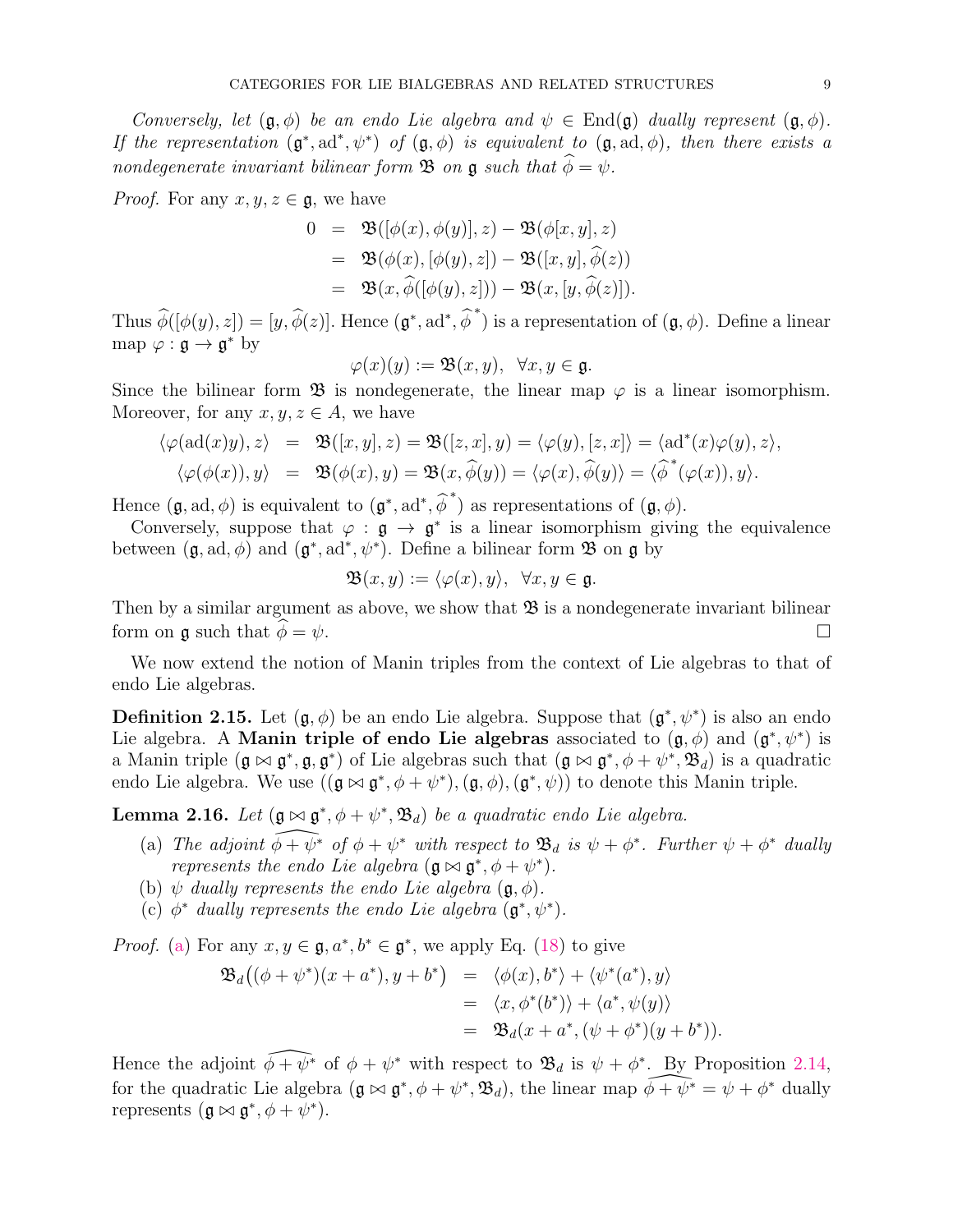(b) By Item (a),  $\psi + \phi^*$  dually represents  $(\mathfrak{g} \bowtie \mathfrak{g}^*, \phi + \psi^*)$ . By Eq. (13), this is the case if and only if for any  $x, y \in \mathfrak{g}, a^*, b^* \in \mathfrak{g}^*,$ 

$$
(\psi + \phi^*) ([(\phi + \psi^*)(x + a^*), y + b^*]_{\bowtie}) = [x + a^*, (\psi + \phi^*)(y + b^*)]_{\bowtie}.
$$

Now taking  $a^* = b^* = 0$  in the above equation, we have  $\psi[\phi(x), y]_{\mathfrak{g}} = [x, \psi(y)]_{\mathfrak{g}}$ , that is,  $\psi$ dually represents  $(\mathfrak{g}, \phi)$ .

(c) Likewise, taking  $x = y = 0$  in the above equation yields  $\phi^*[\psi^*(a^*), b^*]_{\mathfrak{g}^*} = [a^*, \phi^*(b^*)]_{\mathfrak{g}^*}$ that is,  $\phi^*$  dually represents  $(\mathfrak{g}^*, \psi^*)$ ).  $\Box$ 

Enriching Theorem 2.12 to the context of endo Lie algebras, we obtain

**Theorem 2.17.** Let  $(\mathfrak{g}, \phi)$  be an endo Lie algebra. Suppose that there is an endo Lie *algebra structure* (g ∗ , ψ<sup>∗</sup> ) *on its dual space* g ∗ *. Then there is a Manin triple of endo Lie*  $algebras$   $((\mathfrak{g} \bowtie \mathfrak{g}^*, \phi + \psi^*), (\mathfrak{g}, \phi), (\mathfrak{g}^*, \psi^*))$  *associated to*  $(\mathfrak{g}, \phi)$  *and*  $(\mathfrak{g}^*, \psi^*)$  *if and only if*  $((\mathfrak{g}, \phi), (\mathfrak{g}^*, \psi^*), \mathrm{ad}_{\mathfrak{g}}^*, \mathrm{ad}_{\mathfrak{g}^*})$  *is a matched pair of endo Lie algebras.* 

*Proof.* ( $\implies$ ) By the assumption, there is a Manin triple of endo Lie algebras ( $(\mathfrak{g} \bowtie \mathfrak{g}^*, \phi +$  $(\mathfrak{g}, \phi), (\mathfrak{g}^*, \psi^*)$  associated to  $(\mathfrak{g}, \phi)$  and  $(\mathfrak{g}^*, \psi^*)$ . Then in particular  $(\mathfrak{g} \bowtie \mathfrak{g}^*, \mathfrak{g}, \mathfrak{g}^*)$  is a Manin triple of Lie algebras associated to  $\mathfrak g$  and  $\mathfrak g^*$ . Hence by Theorem 2.12,  $(\mathfrak g, \mathfrak g^*, \mathrm{ad}^*_{\mathfrak g}, \mathrm{ad}^*_{\mathfrak g^*})$ is a matched pair of Lie algebras for which the Lie algebra on  $\mathfrak{g} \oplus \mathfrak{g}^*$  is the Lie algebra  $\mathfrak{g} \bowtie \mathfrak{g}^*$ . Since the homomorphism on  $\mathfrak{g} \bowtie \mathfrak{g}^*$  is  $\phi + \psi^*$ , by Lemma 2.16,  $(\mathfrak{g}^*, \mathrm{ad}^*_{\mathfrak{g}}, \psi^*)$ and  $(\mathfrak{g}, \mathrm{ad}_{\mathfrak{g}^*}^*, \phi)$  are representations of the endo Lie algebras  $(\mathfrak{g}, \phi)$  and  $(\mathfrak{g}^*, \psi^*)$  respectively. Hence  $((\mathfrak{g}, \phi), (\mathfrak{g}^*, \psi^*), \mathrm{ad}_{\mathfrak{g}}^*, \mathrm{ad}_{\mathfrak{g}}^*)$  is a matched pair of endo Lie algebras.

 $(\Longleftarrow)$  If  $((\mathfrak{g}, \phi), (\mathfrak{g}^*, \psi^*), \mathrm{ad}_{\mathfrak{g}}^*, \mathrm{ad}_{\mathfrak{g}^*}^*)$  is a matched pair of endo Lie algebras, then  $(\mathfrak{g}, \mathfrak{g}^*, \mathrm{ad}_{\mathfrak{g}}^*, \mathrm{ad}_{\mathfrak{g}^*}^*)$ is a matched pair of Lie algebras. Hence by Theorem 2.12 again,  $\mathfrak{B}_d$  is invariant on  $\mathfrak{g} \times \mathfrak{g}^*$ . By Theorem 2.10, the matched pair of endo Lie algebras also equips the Lie algebra  $\mathfrak{g} \bowtie \mathfrak{g}^*$ with the endomorphism  $\phi + \psi^*$ , giving us a quadratic endo Lie algebra. This is exactly what we need.  $\Box$ 

2.4. Endo Lie bialgebras. With our previous preparations, we are ready to introduce the notion of endo Lie bialgebras, as an enrichment of the notion of Lie bialgebras that we now recall and refer the reader to [5] for details.

**Theorem 2.18.** Let  $(\mathfrak{g}, [ , ]_{\mathfrak{g}})$  be a Lie algebra. Suppose that there is a Lie algebra  $(\mathfrak{g}^*,[ , ]_{\mathfrak{g}^*})$  *on the linear dual*  $\mathfrak{g}^*$  *of*  $\mathfrak{g}$ *. Let*  $\delta : \mathfrak{g} \to \mathfrak{g} \otimes \mathfrak{g}$  *denote the linear dual of the*  $multiplication [ , ]_{\mathfrak{g}^*} : \mathfrak{g}^* \otimes \mathfrak{g}^* \to \mathfrak{g}^*$  on  $\mathfrak{g}^*$ . Then the quadruple  $(\mathfrak{g}, \mathfrak{g}^*, \mathrm{ad}_{\mathfrak{g}}^*, \mathrm{ad}_{\mathfrak{g}^*}^*)$  *is a matched pair of Lie algebras if and only if, for any*  $x, y \in \mathfrak{g}$ *, we have* 

$$
\delta[x, y]_{\mathfrak{g}} = (ad_{\mathfrak{g}}(x) \otimes id + id \otimes ad_{\mathfrak{g}}(x))\delta(y) - (ad_{\mathfrak{g}}(y) \otimes id + id \otimes ad_{\mathfrak{g}}(y))\delta(x).
$$
 (20)

Under our assumption of finite dimension, the Lie algebra structure  $(\mathfrak{g}^*,[~,~]_{\mathfrak{g}^*})$  is equivalent to the condition that  $(g, \delta)$  is a Lie coalgebra [15] which is defined without the dimensional restriction.

**Definition 2.19.** A linear space g with a linear map  $\delta : \mathfrak{g} \to \mathfrak{g} \otimes \mathfrak{g}$  is called a Lie coalgebra if  $\delta$  is **coantisymmetric**, in the sense that  $\delta = -\tau \delta$  for the flip map  $\tau : \mathfrak{g} \otimes \mathfrak{g} \to \mathfrak{g} \otimes \mathfrak{g}$ , and satisfies the co-Jacobian identity:

$$
(\mathrm{id} + \sigma + \sigma^2)(\mathrm{id} \otimes \delta)\delta = 0,\tag{21}
$$

where  $\sigma(x \otimes y \otimes z) := z \otimes x \otimes y$  for  $x, y, z \in \mathfrak{g}$ .

Combining a Lie algebra and a Lie coalgebra gives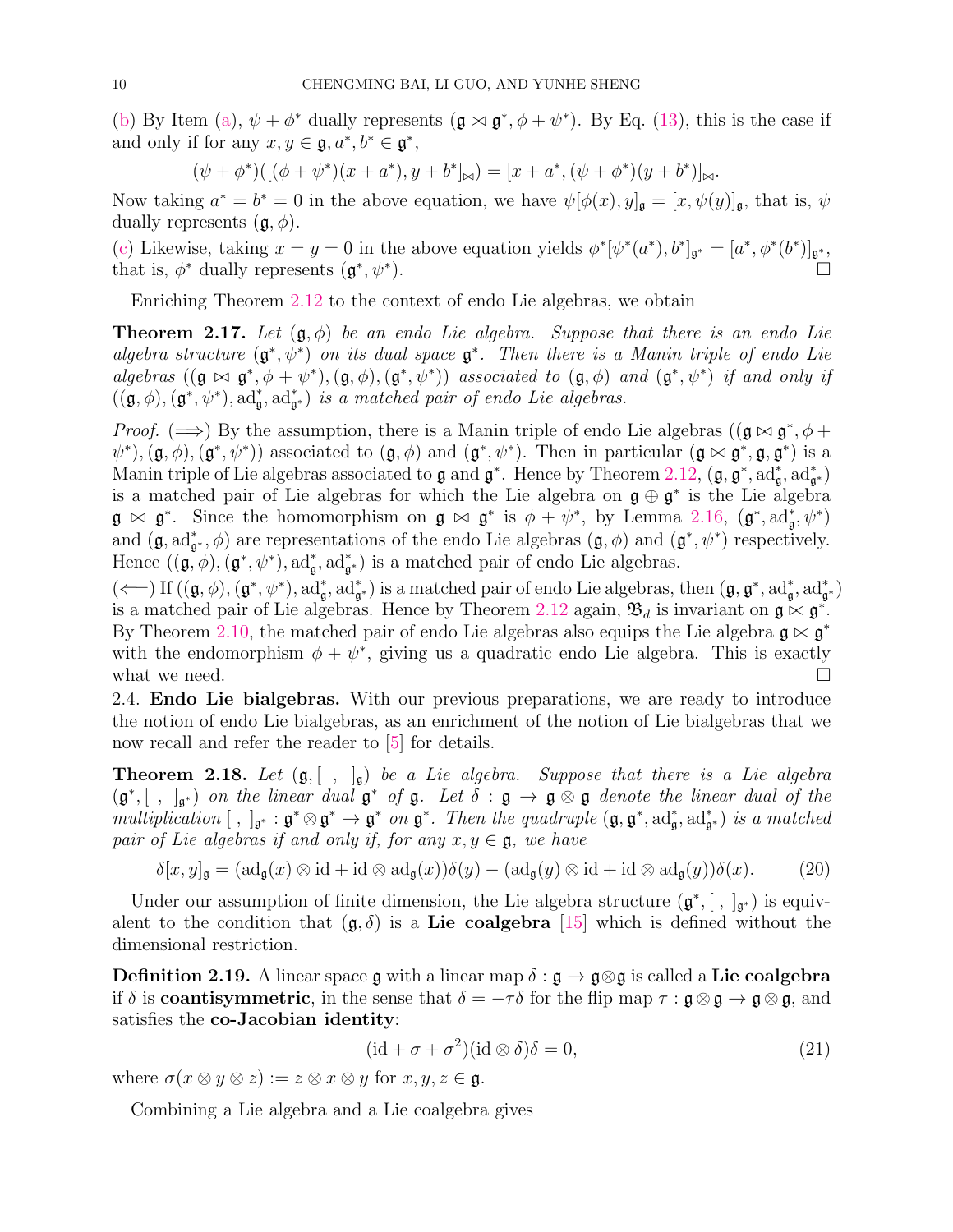**Definition 2.20.** A Lie bialgebra is a triple  $(\mathfrak{g}, [ , ]_{\mathfrak{g}}, \delta)$ , where  $\mathfrak{g} := (\mathfrak{g}, [ , ])$  is a Lie algebra,  $(\mathfrak{g}, \delta)$  is a Lie coalgebra (that is,  $(\mathfrak{g}^*, \delta^*)$  is a Lie algebra when  $\mathfrak{g}$  is finite dimensional) and Eq.  $(20)$  holds.

The notion of a Lie bialgebra applies to Lie algebras of any dimension. Under the finitedimension condition, the notion is characterized by matched pairs of Lie algebras because of Theorem 2.18, and then by Manin triples of Lie algebras thanks to Theorem 2.12. With the extra structure of endomorphisms, we also have the following equivalent characterizations.

**Theorem 2.21.** Let  $(\mathfrak{g}, [ , ]_{\mathfrak{g}}, \phi)$  be an endo Lie algebra. Suppose that there is an endo Lie  $algebra$   $(\mathfrak{g}^*,[~,~]_{\mathfrak{g}^*},\psi^*)$  *on the linear dual*  $\mathfrak{g}^*$  *of*  $\mathfrak{g}$ *. Let*  $\delta : \mathfrak{g} \to \mathfrak{g} \otimes \mathfrak{g}$  *denote the linear dual of the multiplication*  $[\,\, ,\,\,]_{\mathfrak{g}^*}: \mathfrak{g}^* \otimes \mathfrak{g}^* \to \mathfrak{g}^*$  *on*  $\mathfrak{g}^*$ *. Then the following statements are equivalent.* 

- (a) *The quadruple*  $((\mathfrak{g}, \phi), (\mathfrak{g}^*, \psi^*), \mathrm{ad}_{\mathfrak{g}}^*, \mathrm{ad}_{\mathfrak{g}}^*)$  *is a matched pair of endo Lie algebras;*
- (b) *There is a Manin triple of endo Lie algebras associated to the endo Lie algebras*  $(g, [ , ],_{g}, \phi)$  *and*  $(g^*, [ , ],_{g^*}, \psi^*)$ ;
- (c) The triple  $(g, [ , ]_g, \delta)$  *is a Lie bialgebra. Furthermore, the linear operators*  $\phi^*$  *and*  $\psi$  *dually represent*  $(\mathfrak{g}^*, \psi^*)$  *and*  $(\mathfrak{g}, \phi)$  *respectively.*

*Proof.* The equivalence (a)  $\iff$  (b) is given in Theorem 2.17.

By definition, Item (a) means that  $(\mathfrak{g}, \mathfrak{g}^*, \mathrm{ad}_{\mathfrak{g}}^*, \mathrm{ad}_{\mathfrak{g}^*}^*)$  is a matched pair of Lie algebras and that the dual representation conditions in Item (c) hold. Since the matched pair condition is equivalent to the triple  $(\mathfrak{g}, [ , ]_{\mathfrak{g}}, \delta)$  being a Lie bialgebra by Theorem 2.18, we obtain the equivalence (a)  $\iff$  (c).

Given the aforementioned well-known equivalent characterizations of a Lie bialgebra by a matched pair and a Manin triple of Lie algebras, the characterizations in Theorem 2.21 should lead to a notion of bialgebra structure for endo Lie algebras given by Theorem 2.21. (c). We first analyze the related conditions.

**Definition 2.22.** An endo Lie coalgebra is a Lie coalgebra  $(\mathfrak{g}, \delta)$  together with a Lie coalgebra endomorphism  $\psi : \mathfrak{g} \to \mathfrak{g}$ , that is,  $a \psi \in \text{End}(\mathfrak{g})$  such that

$$
(\psi \otimes \psi)\delta = \delta\psi. \tag{22}
$$

Under the finite-dimension condition, Eq.  $(22)$  is equivalent to the condition that  $\psi^*$ :  $\mathfrak{g}^* \to \mathfrak{g}^*$  is an endomorphism of the Lie algebra  $\mathfrak{g}^*$ .

Note that the dual representation conditions in Theorem 2.21. (c) are either defined or can be rephrased as follows without referring to the dual space  $\mathfrak{g}^*$  and its operations:

$$
(\mathrm{id}\otimes\phi)\delta = (\psi\otimes\mathrm{id})\delta\phi,\tag{23}
$$

$$
\psi[\phi(x), y]_{\mathfrak{g}} = [x, \psi(y)]_{\mathfrak{g}}, \quad \forall x, y \in \mathfrak{g}.
$$
\n(24)

We are thus led to the key notion of endo Lie bialgebras that applies to vector spaces of any dimensions and indeed to any modules, just like its classical counterpart of Lie bialgebras.

**Definition 2.23.** An endo Lie bialgebra is a quintuple  $(\mathfrak{g}, [ , ], \mathfrak{g}, \delta, \phi, \psi)$  or simply a triple  $((\mathfrak{g}, \phi), \delta, \psi)$  in which

- (a)  $(\mathfrak{g}, [ , ]_{\mathfrak{g}}, \delta)$  is a Lie bialgebra,
- (b)  $(\mathfrak{g}, [ , ]_{\mathfrak{g}}, \phi)$  is an endo Lie algebra,
- (c)  $(\mathfrak{g}, \delta, \psi)$  is an endo Lie coalgebra,
- (d) the compatibility conditions in Eqs.  $(23) (24)$  are satisfied.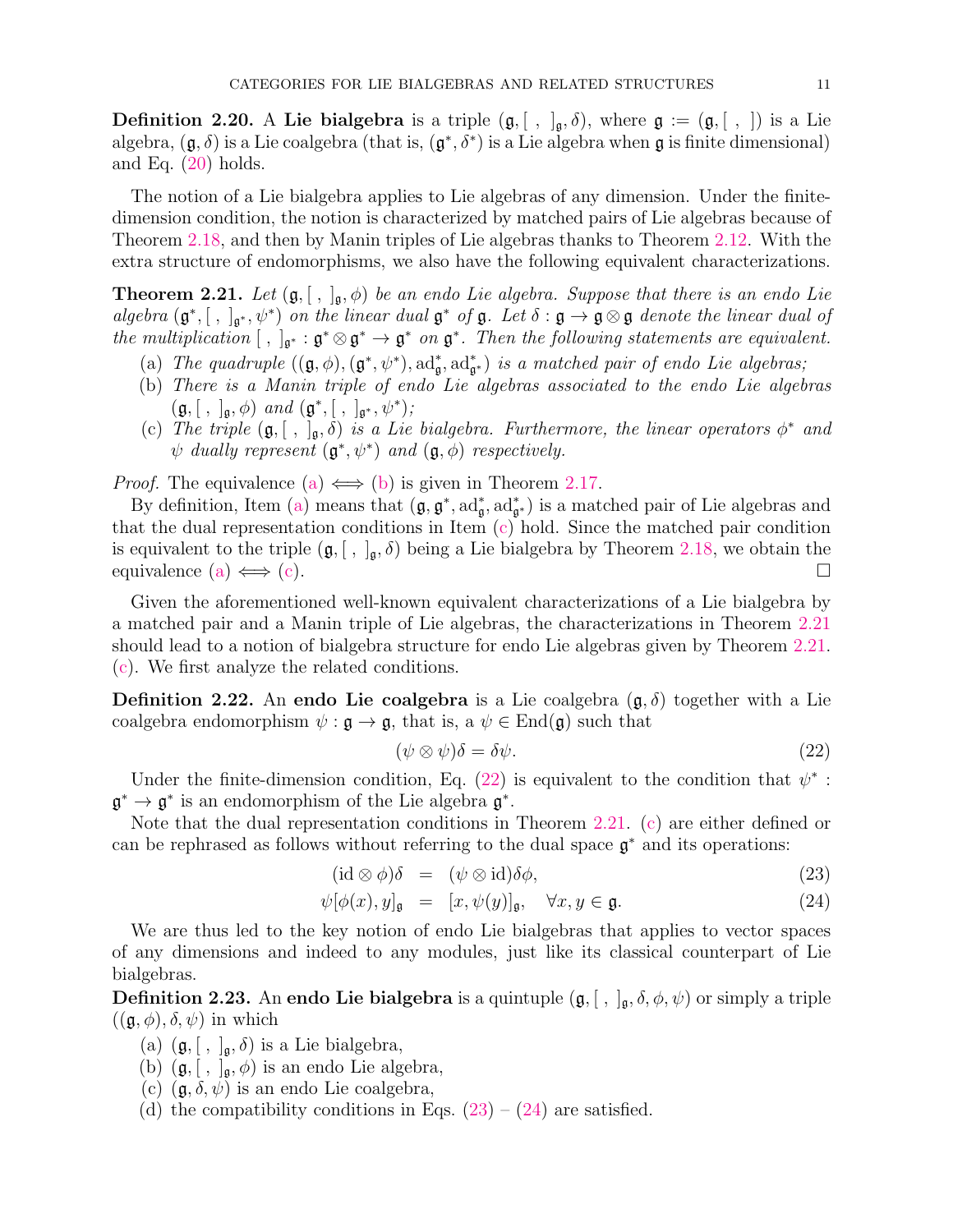Returning to the finite dimensional case, we immediately have

**Corollary 2.24.** *Consider a quintuple*  $(\mathfrak{g}, [ , ]_{\mathfrak{g}}, \delta, \phi, \psi)$  *where*  $(\mathfrak{g}, \phi)$  *is an endo Lie algebra. Then the quintuple is an endo Lie bialgebra if and only if anyone* (*and hence all*) *of the equivalent conditions in Theorem 2.21 is satisfied.*

2.5. Homomorphisms of Lie bialgebras and Manin triples. As both the main motivation and application of our study of endo Lie bialgebras, we introduce a new notion of homomorphisms of Lie bialgebras that is compatible with those of Manin triples and matched pairs. Then we compare this notion with the existing notion of Lie bialgebra homomorphisms.

2.5.1. *New homomorphisms for Lie bialgebras.* We can rewrite Definition 2.23 in terms of morphisms of Lie bialgebras.

**Definition 2.25.** A coherent endomorphism on a Lie bialgebra  $(\mathfrak{g}, |, |_{\mathfrak{g}}, \delta)$  consists of a Lie algebra homomorphism  $\phi : \mathfrak{g} \to \mathfrak{g}$  and a Lie coalgebra homomorphism  $\psi : \mathfrak{g} \to \mathfrak{g}$ satisfying Eqs.  $(23) - (24)$ .

Then we immediately have

**Proposition 2.26.** *The quintuple*  $(\mathfrak{g}, [ , ],_{\mathfrak{g}}, \delta, \phi, \psi)$  *is an endo Lie bialgebra if and only if*  $(\phi, \psi)$  *is a coherent endomorphism of the Lie bialgebra*  $(\mathfrak{g}, [ , ]_{\mathfrak{g}}, \delta)$ *.* 

Definition 2.25 motivates us to give the following notion of homomorphisms between any two Lie bialgebras.

**Definition 2.27.** Let  $(g, [ , ]_g, \delta_g)$  and  $(h, [ , ]_h, \delta_h)$  be Lie bialgebras. A coherent homo**morphism of Lie bialgebras** from  $(\mathfrak{g}, [ , ]_{\mathfrak{g}}, \delta_{\mathfrak{g}})$  to  $(\mathfrak{h}, [ , ]_{\mathfrak{h}}, \delta_{\mathfrak{h}})$  is a pair  $(\phi, \psi)$  of linear maps such that

- (a)  $\phi : \mathfrak{g} \to \mathfrak{h}$  is a homomorphism of Lie algebras,
- (b)  $\psi : \mathfrak{h} \to \mathfrak{g}$  a homomorphism of Lie coalgebras,
- (c) the polarizations of Eq.  $(23) (24)$  hold:

$$
(\mathrm{id}_{\mathfrak{g}} \otimes \phi) \delta_{\mathfrak{g}} = (\psi \otimes \mathrm{id}_{\mathfrak{h}}) \delta_{\mathfrak{h}} \phi, \tag{25}
$$

$$
\psi[\phi(x), y]_{\mathfrak{h}} = [x, \psi(y)]_{\mathfrak{g}}, \quad \forall x \in \mathfrak{g}, y \in \mathfrak{h}.
$$
 (26)

If both  $\phi$  and  $\psi$  are bijective, the pair is called a **coherent isomorphism of Lie bialge**bras. Let LB denote the category of Lie bialgebras with its morphisms thus defined.

The benefit of coherent homomorphisms of Lie bialgebras is that it is compatible with the following naturally defined morphisms of Manin triples derived from Manin triples of endo Lie algebras.

**Definition 2.28.** Let  $(g \bowtie g^*, g, g^*)$  and  $(h \bowtie h^*, h, h^*)$  be Manin triples of Lie algebras. A coherent homomorphism between them is a Lie algebra homomorphism

$$
f: \mathfrak{g} \bowtie \mathfrak{g}^* \to \mathfrak{h} \bowtie \mathfrak{h}^*
$$

that restricts to Lie algebra homomorphisms

$$
f|_{\mathfrak{g}} : \mathfrak{g} \to \mathfrak{h}, \quad f|_{\mathfrak{g}^*} : \mathfrak{g}^* \to \mathfrak{h}^*.
$$

If f is bijective, it is called a **coherent isomorphism of Manin triples**. Let  $MT$  denote the category of Manin triples with the morphisms thus defined.

This notion is justified by the equivalence in the case of endomorphisms.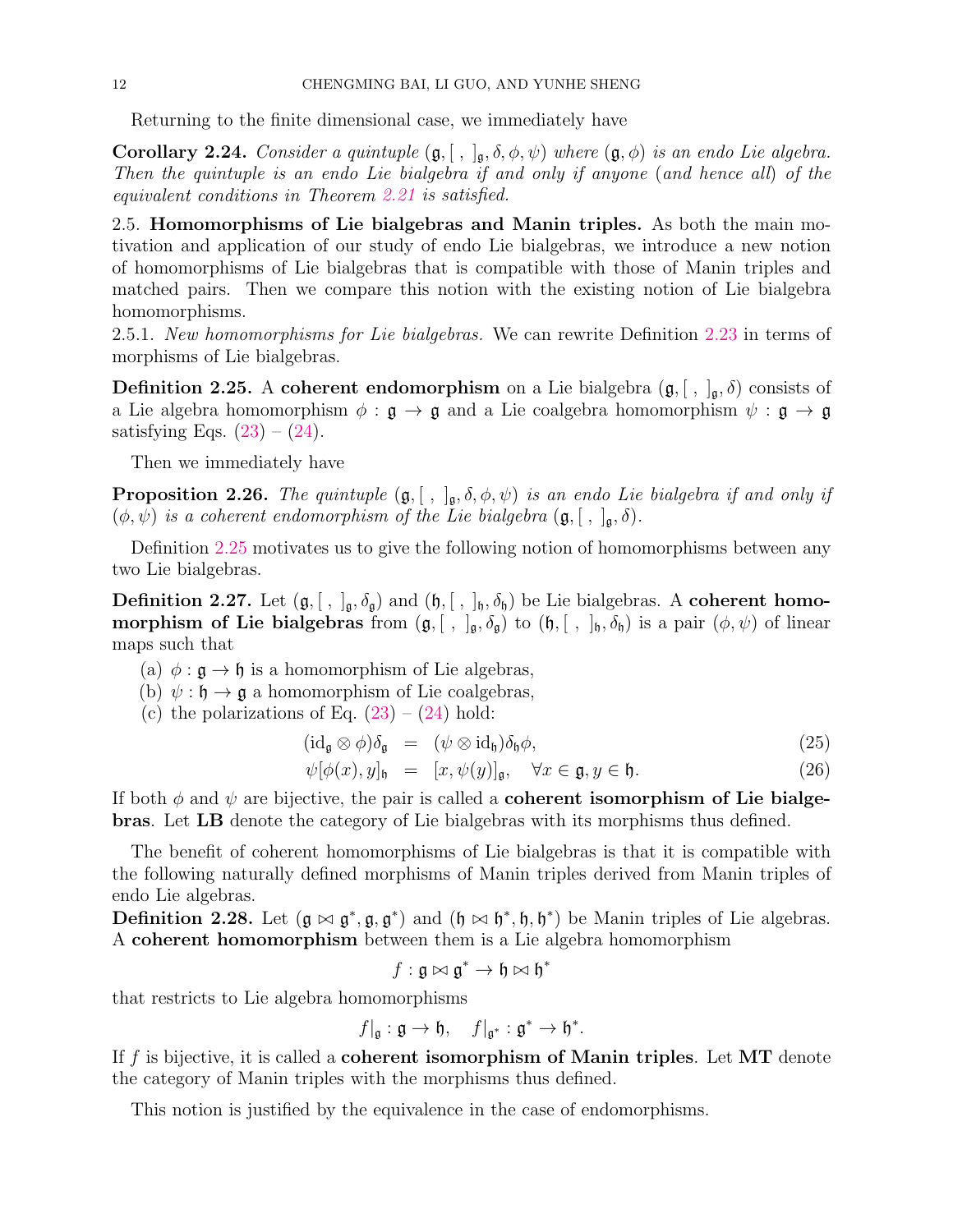**Proposition 2.29.** Let  $(\mathfrak{g} \bowtie \mathfrak{g}^*, \mathfrak{g}, \mathfrak{g}^*)$  be a Manin triple of Lie algebras. Then a linear  $map f \in End(\mathfrak{g} \bowtie \mathfrak{g}^*)$  *is a coherent endomorphism of the Manin triple if and only if*  $((\mathfrak{g} \bowtie \mathfrak{g}^*, f), (\mathfrak{g}, f|_{\mathfrak{g}}), (\mathfrak{g}^*, f|_{\mathfrak{g}^*}))$  *is a Manin triple of endo Lie algebras associated to*  $(\mathfrak{g}, f|_{\mathfrak{g}})$ *and*  $(\mathfrak{g}^*, f|_{\mathfrak{g}^*})$ *.* 

Due to the correspondence between endo Lie bialgebras and Manin triples of endo Lie algebras given in Theorem 2.21, we obtain

**Proposition 2.30.** Let  $(g, [ , ]_g, \delta)$  be a Lie bialgebra and  $(g \bowtie g^*, g, g^*)$  be the correspond*ing Manin triple. Then*  $(\phi, \psi)$  *is a coherent endomorphism of the Lie bialgebra*  $(\mathfrak{g}, [ \ , \ ]_{\mathfrak{g}}, \delta)$ *if and only if*  $\phi + \psi^*$  *is a coherent endomorphism of the Manin triple*  $(\mathfrak{g} \bowtie \mathfrak{g}^*, \mathfrak{g}, \mathfrak{g}^*)$ .

Now we show that the correspondence of Lie bialgebras with Manin triples established by Theorems 2.12 and 2.18 gives rise to an equivalence of the corresponding categories LB and MT.

Proposition 2.31. *Assume that all the spaces are finite dimensional.*

- (a) Let  $(\mathfrak{g}, [ , ],_{\mathfrak{g}}, \delta_{\mathfrak{g}})$  and  $(\mathfrak{h}, [ , ],_{\mathfrak{h}}, \delta_{\mathfrak{h}})$  *be Lie bialgebras. Let*  $(\mathfrak{g} \bowtie \mathfrak{g}^*, \mathfrak{g}, \mathfrak{g}^*)$  and  $(\mathfrak{h} \bowtie \mathfrak{h})$ h ∗ , h, h ∗ ) *be the corresponding Manin triples of Lie algebras. There is a bijection between the set* HomLB(g, h) *of coherent homomorphisms between the Lie bialgebras* and the set  $Hom_{\mathbf{MT}}(\mathfrak{g} \bowtie \mathfrak{g}^*, \mathfrak{h} \bowtie \mathfrak{h}^*)$  of coherent homomorphisms between the Manin *triples. The bijection is given by sending*  $(\phi, \psi)$  *to*  $f := \phi + \psi^*$  *and sending*  $f$  *to*  $(f|_{\mathfrak{g}}, (f|_{\mathfrak{g}^*})^*).$
- (b) *The correspondence in* (a) *gives an equivalence from the category* LB *of Lie bialgebras to the category* MT *of Manin triples.*

*Proof.* (a). Assume that  $(\phi, \psi)$  is a coherent homomorphism of the Lie bialgebras. Let  $x, y \in \mathfrak{g}, a^*, b^* \in \mathfrak{g}^*.$  Then for  $f := \phi + \psi^* : \mathfrak{g} \bowtie \mathfrak{g}^* \to \mathfrak{h} \bowtie \mathfrak{h}^*$  we have

$$
f([x + a^*, y + b^*]_{\bowtie}) = \phi([x, y]_{\mathfrak{g}}) + \phi(\mathrm{ad}_{\mathfrak{g}^*}(a^*)y - \mathrm{ad}_{\mathfrak{g}^*}^*(b^*)x)
$$
  

$$
+ \psi^*(\mathrm{ad}_{\mathfrak{g}}^*(x)b^* - \mathrm{ad}_{\mathfrak{g}}^*(y)a^*) + \psi^*([a^*, b^*]_{\mathfrak{g}^*}),
$$
  

$$
[f(x + a^*), f(y + b^*)]_{\bowtie} = [\phi(x), \phi(y)]_{\mathfrak{h}} + \mathrm{ad}_{\mathfrak{h}^*}^*(\psi^*(a^*))\phi(y) - \mathrm{ad}_{\mathfrak{h}^*}^*(\psi^*(b^*))\phi(x)
$$
  

$$
+ \mathrm{ad}_{\mathfrak{h}}^*(\phi(x))\psi^*(b^*) - \mathrm{ad}_{\mathfrak{h}}^*(\phi(y))\psi^*(a^*) + [\psi^*(a^*), \psi^*(b^*)]_{\mathfrak{h}^*}.
$$

Since  $\phi : \mathfrak{g} \to \mathfrak{h}$  and  $\psi^* : \mathfrak{g}^* \to \mathfrak{h}^*$  are homomorphisms of Lie algebras, we have

$$
\phi([x,y]_{\mathfrak{g}})=[\phi(x),\phi(y)]_{\mathfrak{h}},\quad \psi^*([a^*,b^*]_{\mathfrak{g}^*})=[\psi^*(a^*),\psi^*(b^*)]_{\mathfrak{h}^*}.
$$

By Eq.  $(25)$ , we have

$$
\phi(\mathrm{ad}_{\mathfrak{g}^*}(a^*)y)=\mathrm{ad}^*_{\mathfrak{h}^*}(\psi^*(a^*))\phi(y),\quad \phi(\mathrm{ad}^*_{\mathfrak{g}^*}(b^*)x)=\mathrm{ad}^*_{\mathfrak{h}^*}(\psi^*(b^*))\phi(x).
$$

By Eq.  $(26)$ , we have

$$
\psi^*({\rm ad}^*_\mathfrak{g}(x)b^*)={\rm ad}^*_\mathfrak{h}(\phi(x))\psi^*(b^*),\quad \psi^*({\rm ad}^*_\mathfrak{g}(y)a^*)={\rm ad}^*_\mathfrak{h}(\phi(y))\psi^*(a^*).
$$

Therefore f is a coherent homomorphism of Manin triples.

Conversely, by a similar argument, if  $f$  is a coherent homomorphism of Manin triples, then  $(f|_{\mathfrak{g}}, (f|_{\mathfrak{g}^*})^*)$  is a coherent homomorphism of the corresponding Lie bialgebras.

(b). It follows from (a) directly.  $\Box$ 

Due to the correspondence between matched pairs and Manin triples of Lie algebras, we can define the coherent homomorphism of matched pairs of Lie algebras directly from Definition 2.28.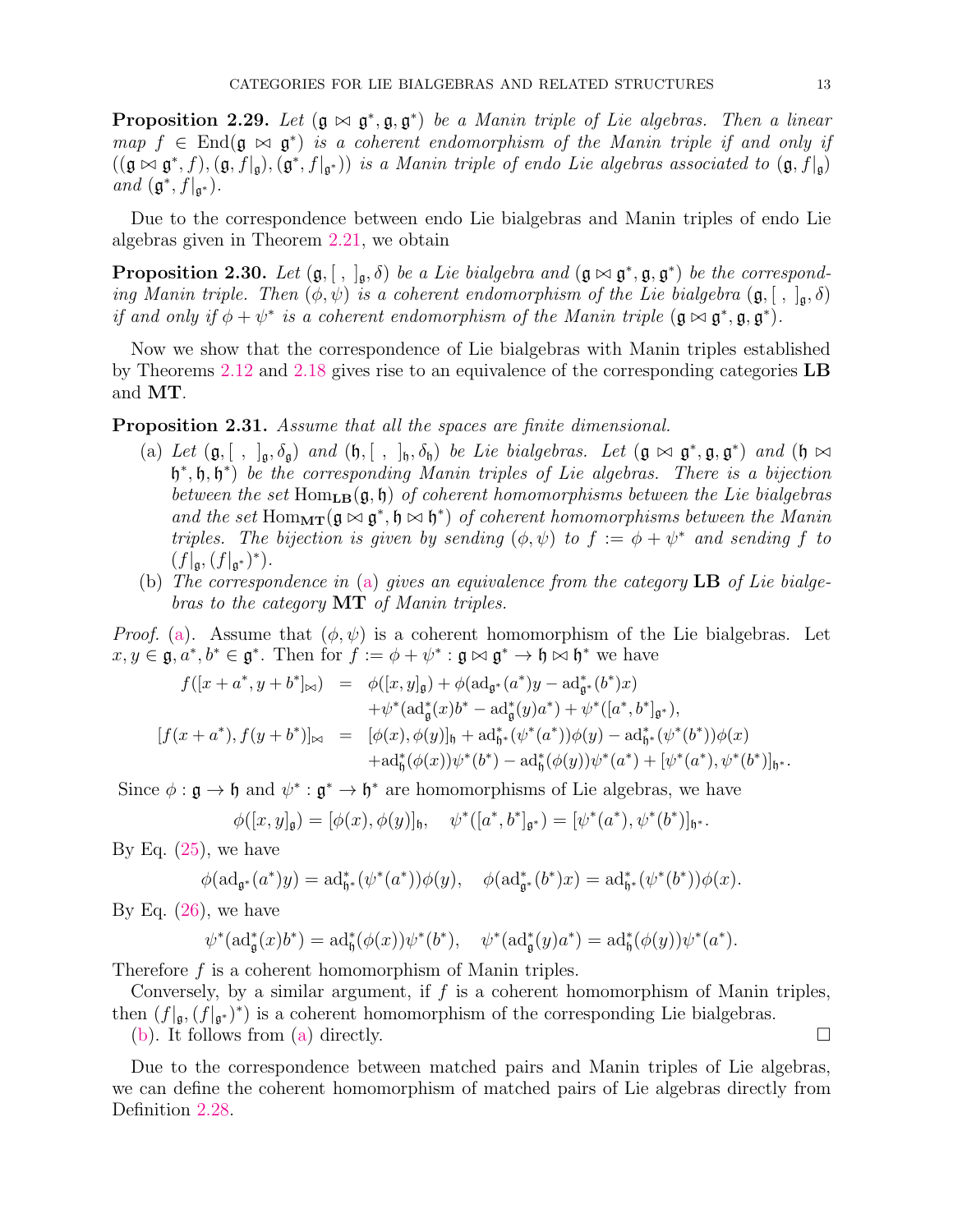**Definition 2.32.** Let  $(\mathfrak{g}, \mathfrak{g}^*, \mathrm{ad}_{\mathfrak{g}}^*, \mathrm{ad}_{\mathfrak{g}}^*)$  and  $(\mathfrak{h}, \mathfrak{h}^*, \mathrm{ad}_{\mathfrak{h}}^*, \mathrm{ad}_{\mathfrak{h}}^*)$  be matched pairs of Lie algebras. A coherent homomorphism between them is a Lie algebra homomorphism

$$
f: \mathfrak{g} \bowtie \mathfrak{g}^* \to \mathfrak{h} \bowtie \mathfrak{h}^*
$$

that restricts to Lie algebra homomorphisms

$$
f|_{\mathfrak{g}}:\mathfrak{g}\to \mathfrak{h},\quad f|_{\mathfrak{g}^*}:\mathfrak{g}^*\to \mathfrak{h}^*.
$$

If f is bijective, it is called a **coherent isomorphism of matched pairs**. Let  $\mathbf{MP}$  denote the category of such matched pairs of Lie algebras with the morphisms thus defined.

Remark 2.33. We only define the coherent homomorphisms for matched pairs of the form  $(\mathfrak{g}, \mathfrak{g}^*, \mathrm{ad}_{\mathfrak{g}}^*, \mathrm{ad}_{\mathfrak{g}^*}^*)$ . This is enough for our purpose. A coherent homomorphism between any two matched pairs can be defined in the same way.

On the other hand, by Theorem 2.10 we also have the following compatibility of coherent homomorphisms of matched pairs.

**Proposition 2.34.** Let  $(\mathfrak{g}, \mathfrak{g}^*, \mathrm{ad}_{\mathfrak{g}^*}^*)$  be a matched pair of Lie algebras. Then a linear  $map f : \mathfrak{g} \bowtie \mathfrak{g}^* \rightarrow \mathfrak{g} \bowtie \mathfrak{g}^*$  *is a coherent endomorphism of this matched pair of Lie algebras if and only if*  $((\mathfrak{g}, f|_{\mathfrak{g}}), (\mathfrak{g}^*, f|_{\mathfrak{g}^*})$ , ad<sub> $\mathfrak{g}^*$ </sub>, ad<sub> $\mathfrak{g}^*$ </sub>) *is a matched pair of endo Lie algebras.* 

We further have

- Proposition 2.35.  $*, \mathfrak{g}, \mathfrak{g}^*$  and  $(\mathfrak{g} \bowtie \mathfrak{h}^*, \mathfrak{h}, \mathfrak{h}^*)$  be Manin triples of Lie *algebras and let*  $(\mathfrak{g}, \mathfrak{g}^*, \mathrm{ad}_{\mathfrak{g}}^*, \mathrm{ad}_{\mathfrak{g}^*}^*)$  *and*  $(\mathfrak{h}, \mathfrak{h}^*, \mathrm{ad}_{\mathfrak{h}}^*, \mathrm{ad}_{\mathfrak{h}^*}^*)$  *be the corresponding matched pairs of Lie algebras.* Then a linear map  $f^{\prime}$ :  $g \bowtie g^* \rightarrow \mathfrak{h} \bowtie \mathfrak{h}^*$  is a coherent *homomorphism of Manin triples if and only if* f *is a coherent homomorphism of matched pairs.*
	- (b) *The correspondence in* (a) *gives an equivalence from the category* MP *of matched* pairs of the form  $(\mathfrak{g}, \mathfrak{g}^*, \mathrm{ad}_{\mathfrak{g}}^*, \mathrm{ad}_{\mathfrak{g}^*}^*)$  to the category **MT** of Manin triples.

*Proof.* (a) follows directly from Definitions 2.28 and 2.32.

(b) By (a), there is a bijection between the set of coherent homomorphisms  $f : \mathfrak{g} \bowtie \mathfrak{g}^* \to$ h  $\bowtie$  h<sup>\*</sup> of Manin triples and the set of coherent homomorphisms  $f : \mathfrak{g} \bowtie \mathfrak{g}^* \to \mathfrak{h} \bowtie \mathfrak{h}^*$  of matched pairs by sending f to f itself. This gives the desired equivalence.

Combining Propositions 2.31 and 2.35, we the following three way equivalence of categories.

Theorem 2.36. *Under the finite-dimensional assumption, the following categories are equivalent.*

- (a) *the category* LB *of Lie bialgebras;*
- (b) *the category* MT *of Manin triples;*
- (c) the category **MP** of matched pairs of the form  $(\mathfrak{g}, \mathfrak{g}^*, \mathrm{ad}_{\mathfrak{g}}^*, \mathrm{ad}_{\mathfrak{g}^*}^*)$ .

2.5.2. *Comparison with the existing notion of morphisms of Lie bialgebras.* We now compare the notion of coherent homomorphisms of Lie bialgebras in Definition 2.27 with the existing notions of homomorphisms of Lie bialgebras and Manin triples [5].

**Definition 2.37.** ([5]) A homomorphism of Lie bialgebras from  $(g, [ , ]_q, \delta_q)$  to  $(\mathfrak{h}, [ , ]_{\mathfrak{h}}, \delta_{\mathfrak{h}})$  is a linear map  $f : \mathfrak{g} \to \mathfrak{h}$  that is both a Lie algebra homomorphism and a Lie coalgebra homomorphism:  $\delta_{\rm h} f = (f \otimes f) \delta_{\rm a}$ . If f is also bijective, then f is called an isomorphism of Lie bialgebras.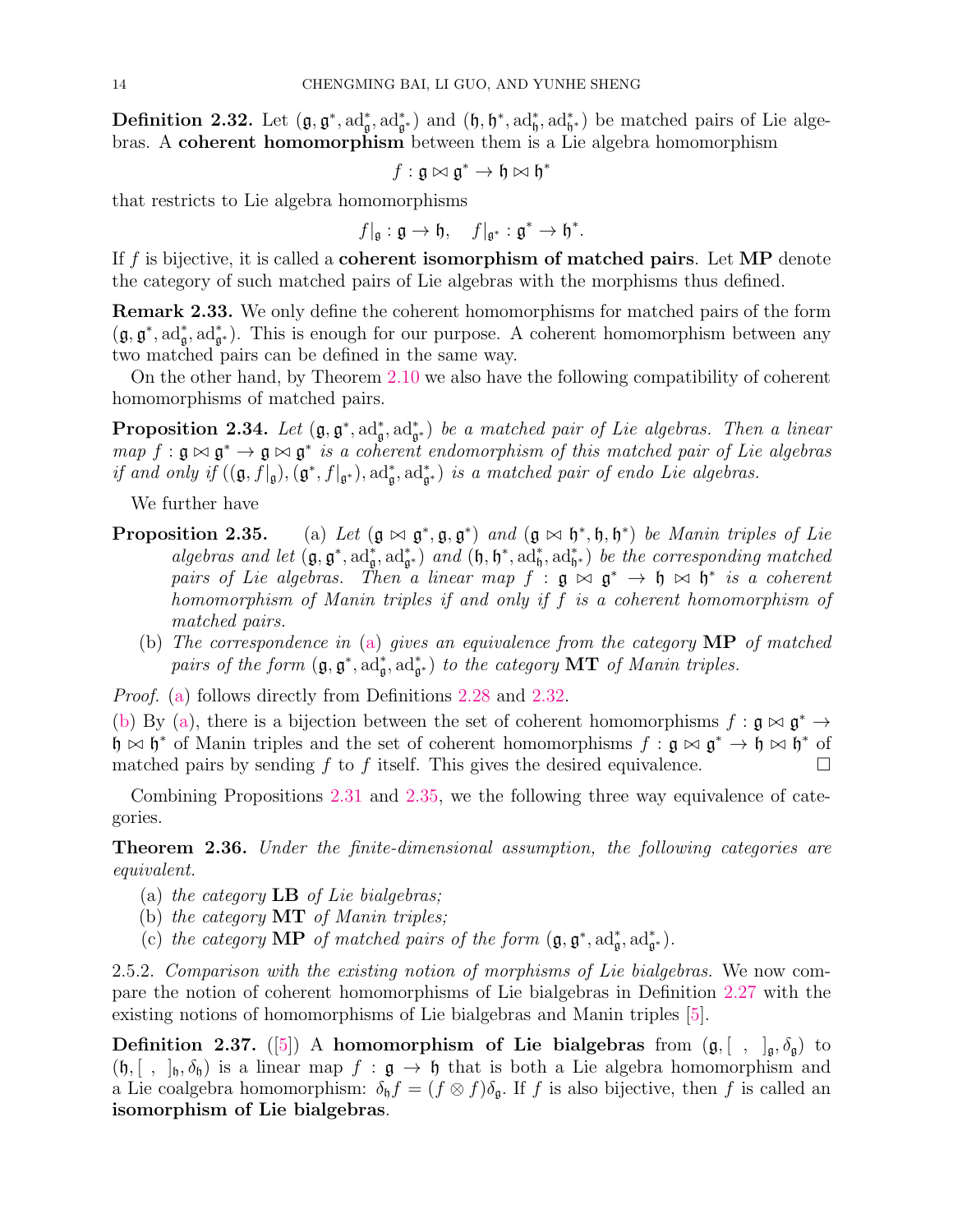The following result shows that in the bijective case, our notion of coherent homomorphisms coincides with the usual notion of isomorphisms of Lie bialgebras.

**Proposition 2.38.** *Let*  $(\mathfrak{g}, [ , ]_{\mathfrak{g}}, \delta_{\mathfrak{g}})$  *and*  $(\mathfrak{h}, [ , ]_{\mathfrak{h}}, \delta_{\mathfrak{h}})$  *be two Lie bialgebras. Then*  $(\mathfrak{g}, [ , ]_{\mathfrak{g}}, \delta_{\mathfrak{g}})$ *is isomorphic to*  $(\mathfrak{h}, [ , ]_{\mathfrak{h}}, \delta_{\mathfrak{h}})$  *if and only if there exists a Lie algebra isomorphism*  $\phi : \mathfrak{g} \to \mathfrak{h}$ *such that*  $(\phi, \phi^{-1})$  *is a coherent isomorphism.* 

*Proof.* Take  $\psi = \phi^{-1}$ . Then Eqs. (25) and (26) hold automatically. Moreover,  $\phi^*$  is an isomorphism of Lie algebras if and only if  $\phi^{-1*}$  is an isomorphism of Lie algebras.

Remark 2.39. However, in general, homomorphisms of Lie bialgebras and coherent homomorphisms of Lie bialgebras are not related. For example, when  $\mathfrak{g} = \mathfrak{h}$ ,  $f + f^*$  is usually not an endomorphism of the Lie algebra  $\mathfrak{g} \bowtie \mathfrak{g}^*$ .

Next we consider another notion of homomorphisms of Manin triples of Lie algebras, originated from the notion of isomorphisms of Manin triples [5].

**Definition 2.40.** Let  $(g \bowtie g^*, g, g^*)$  and  $(h \bowtie h^*, h, h^*)$  be Manin triples of Lie algebras. A strong homomorphism between them is a Lie algebra homomorphism

$$
f: \mathfrak{g}\bowtie \mathfrak{g}^*\to \mathfrak{h}\bowtie \mathfrak{h}^*
$$

that restricts to Lie algebra homomorphisms

$$
f|_{\mathfrak{g}} : \mathfrak{g} \to \mathfrak{h}, \quad f|_{\mathfrak{g}^*} : \mathfrak{g}^* \to \mathfrak{h}^*
$$

and is compatible with the bilinear forms from the Manin triples:

$$
\mathfrak{B}_{\mathfrak{g},d}(x,y) = \mathfrak{B}_{\mathfrak{h},d}(f(x),f(y)), \ \forall x,y \in \mathfrak{g} \bowtie \mathfrak{g}^*.
$$
 (27)

A bijective strong homomorphism between two Manin triples is exactly the known notion of an isomorphism between two Manin triples [5]. In general, a strong homomorphism of Manin triples is a coherent homomorphism plus the compatibility condition in Eq. (27). This extra condition has a quite significant consequence.

**Proposition 2.41.** Let  $(g \bowtie g^*, g, g^*)$  and  $(h \bowtie h^*, h, h^*)$  be two Manin triples of Lie *algebras. Let*  $(\phi, \psi)$  *be a strong homomorphism between them. Then*  $\psi \phi = id$ . In particular  $\phi$  *is injective and*  $\psi$  *is surjective.* 

*Proof.* By Eq. (27), we have  $\mathfrak{B}_{\mathfrak{g},d}(x,a) = \mathfrak{B}_{\mathfrak{h},d}(\phi(x),\psi^*(a)) = \mathfrak{B}_{\mathfrak{g},d}(\psi\phi(x),a)$  for all  $x \in$  $\mathfrak{g}, a \in \mathfrak{g}^*$ . Hence  $\psi \phi = id$ .

We make the following remarks on the various notions of homomorphisms of Lie bialgebras and of Manin triples.

- Remark 2.42. (a) It is also known that an isomorphism of Lie bialgebras amounts to an isomorphism of the corresponding Manin triples.
	- (b) In general, the homomorphisms of Lie bialgebras in Definition 2.37 do not correspond to strong homomorphisms of Manin triples in Definition 2.40. Indeed, since the underlying Lie algebra g in a Lie bialgebra corresponds to the Lie subalgebra in a Manin triple  $(\mathfrak{g} \bowtie \mathfrak{g}^*, \mathfrak{g}, \mathfrak{g}^*)$ , it is naturally expected that the homomorphism of the Lie bialgebra is given by  $f|_{\mathfrak{g}}$  in the homomorphism  $f = f|_{\mathfrak{g}} + f|_{\mathfrak{g}^*}$  of the Manin triple. Then by Proposition 2.41, the homomorphism  $f|_{\mathfrak{g}}$  of Lie bialgebras will need to be injective. This is an unusually strong restriction.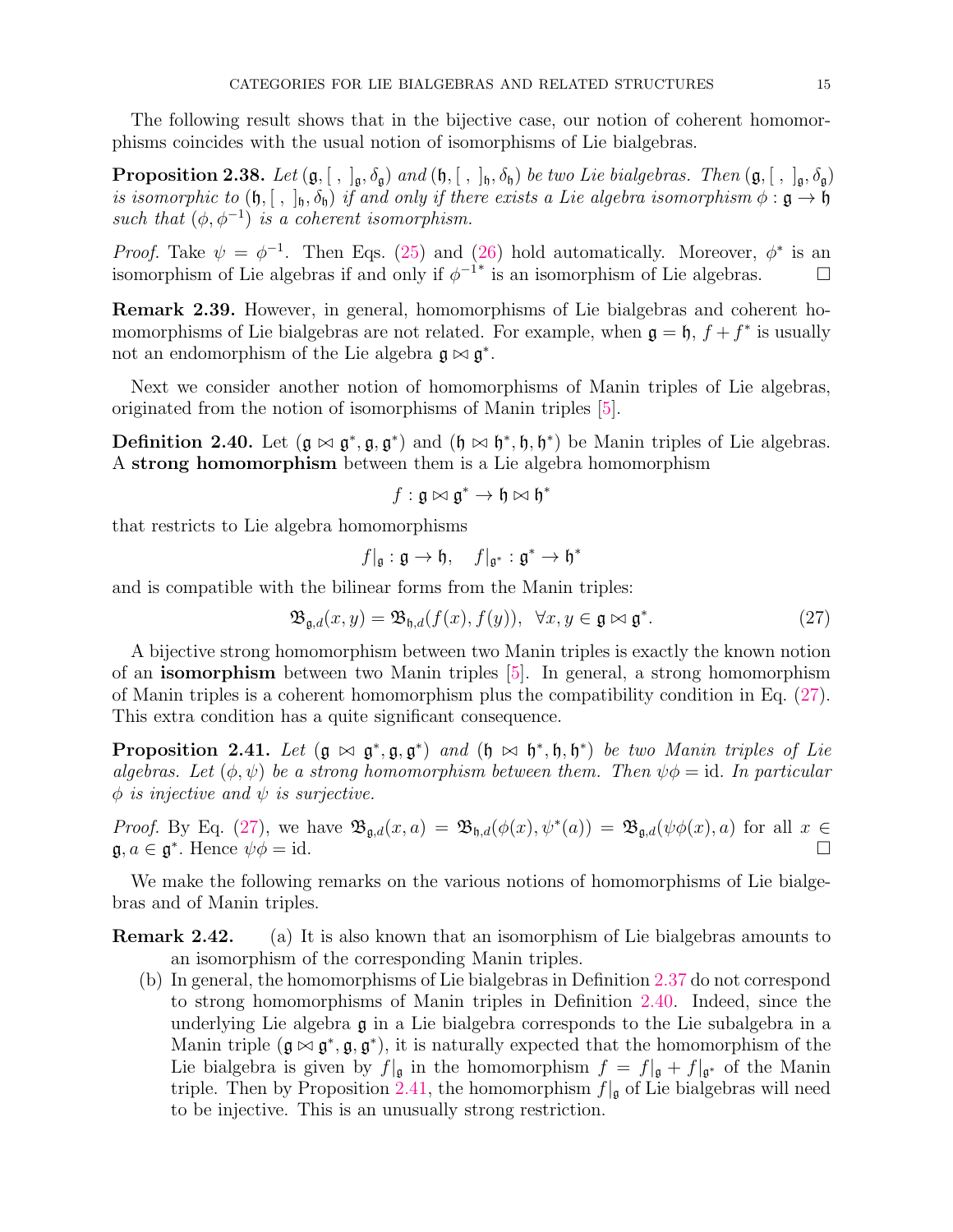(c) The injectivity condition is due to the compatibility condition in Eq. (27). Eliminating this condition leaves us with the notion of coherent homomorphisms of Manin triples in Definition 2.32. As shown in Proposition 2.31, this notion is compatible with the notion of coherent homomorphisms of Lie bialgebras in Definition 2.27.

To finish the discussion in this section, we compare the notion of coherent homomorphisms of Lie bialgebras with the notion of weak homomorphisms introduced in [20].

**Definition 2.43.** Let  $(\mathfrak{g}, [ , ], \delta_1)$  and  $(\mathfrak{g}, [ , ], \delta_2)$  be Lie bialgebras. A weak homomor**phism** from  $(\mathfrak{g}, [ , ], \delta_2)$  to  $(\mathfrak{g}, [ , ], \delta_1)$  consists of a Lie algebra homomorphism  $\phi : \mathfrak{g} \to \mathfrak{g}$ and a Lie coalgebra homomorphism  $\psi : (\mathfrak{g}, \delta_2) \to (\mathfrak{g}, \delta_1)$  such that

$$
\psi[\phi(x), y] = [x, \psi(y)], \quad \forall x, y \in \mathfrak{g}.\tag{28}
$$

If in addition, both  $\phi$  and  $\psi$  are linear isomorphisms, then  $(\phi, \psi)$  is called a **weak isomorphism** from  $(\mathfrak{g}, [ , ], \delta_2)$  to  $(\mathfrak{g}, [ , ], \delta_1)$ .

Note that the above notions of weak homomorphisms and weak isomorphisms are defined only when the two Lie bialgebras have the same underlying Lie algebra g. Further they are mainly available for the triangular Lie bialgebras in [20], that is, they are constructed from skew-symmetric classical r-matrices. In this case, Eq.  $(26)$  is the same as Eq.  $(28)$ , and Eq. (25) holds automatically, which implies that the two notions of coherent and weak homomorphisms of Lie bialgebras coincide.

## 3. Coboundary endo Lie bialgebras and homomorphisms of classical  $r$ -MATRICES

In this section, we study coboundary endo Lie bialgebras and introduce the notions of coherent homomorphisms of classical r-matrices. A coherent homomorphism between two classical r-matrices gives a coherent homomorphism of their corresponding Lie bialgebras.

3.1. Coboundary endo Lie bialgebras. Let  $\mathfrak g$  be a Lie algebra. For a given  $r \in \mathfrak g \otimes \mathfrak g$ , define  $\delta_r : \mathfrak{g} \to \mathfrak{g} \otimes \mathfrak{g}$  by

$$
\delta_r(x) := (\mathrm{id} \otimes \mathrm{ad}(x) + \mathrm{ad}(x) \otimes \mathrm{id})(r), \quad \forall x \in \mathfrak{g}.\tag{29}
$$

The following is an important construction of Lie bialgebras.

**Proposition 3.1.** ([5]) *Let*  $(g, \lceil, \rceil)$  *be a Lie algebra and*  $r \in g \otimes g$ *. Then*  $(g, \lceil, \rceil, \delta_r)$  *is a Lie bialgebra, which is called a* coboundary Lie bialgebra, if and only if for all  $x \in \mathfrak{g}$ ,

$$
(\mathrm{ad}(x)\otimes \mathrm{id} + \mathrm{id}\otimes \mathrm{ad}(x))(r + \tau(r)) = 0,
$$
\n(30)

 $\left(\mathrm{ad}(x)\otimes\mathrm{id}\otimes\mathrm{id}+\mathrm{id}\otimes\mathrm{ad}(x)\otimes\mathrm{id}+\mathrm{id}\otimes\mathrm{id}\otimes\mathrm{ad}(x)\right)\left(\left[r_{12},r_{13}\right]+\left[r_{13},r_{23}\right]+\left[r_{12},r_{23}\right]\right)=0.$  (31) *Here*  $\tau : \mathfrak{g} \otimes \mathfrak{g} \to \mathfrak{g} \otimes \mathfrak{g}$  *is the flip map and, writing*  $r = \sum_i a_i \otimes b_i$ *, we denote* 

$$
[r_{12}, r_{13}] = \sum_{i,j} [a_i, a_j] \otimes b_i \otimes b_j, [r_{13}, r_{23}] = \sum_{i,j} a_i \otimes a_j \otimes [b_i, b_j], [r_{23}, r_{12}] = \sum_{i,j} a_j \otimes [a_i, b_j] \otimes b_i.
$$

For endo Lie bialgebras, we similarly define

**Definition 3.2.** An endo Lie bialgebra  $((\mathfrak{g}, \phi), \delta, \psi)$  is called **coboundary** if  $\delta = \delta_r$  for some  $r \in \mathfrak{g} \otimes \mathfrak{g}$ .

Then we obtain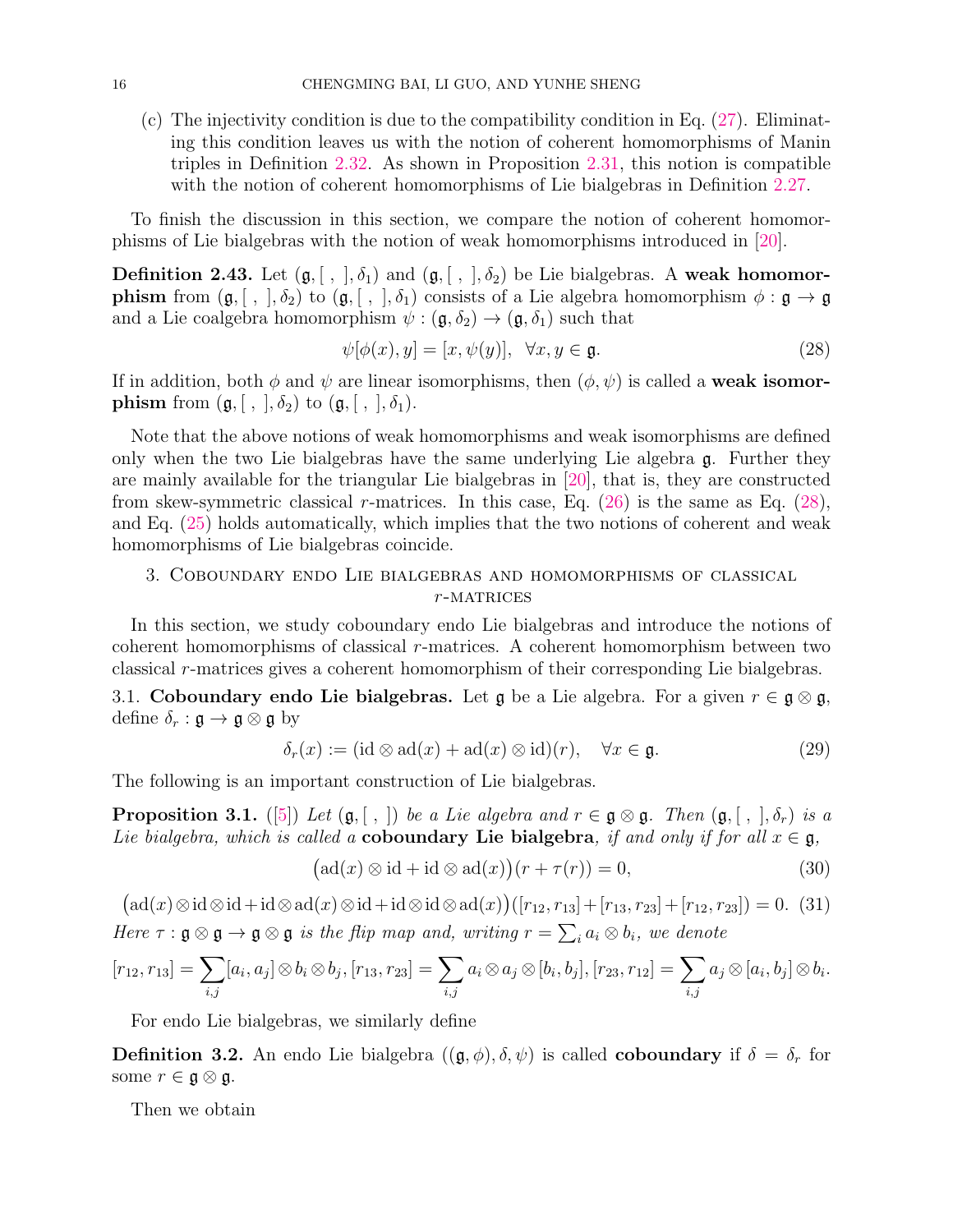**Theorem 3.3.** Let  $(g, \phi)$  be an endo Lie algebra and  $\psi$  dually represent  $(g, \phi)$ . Let  $r \in g \otimes g$ . *Then the linear map*  $\delta_r$  *induces an endo Lie bialgebra*  $((\mathfrak{g}, \phi), \delta_r, \psi)$  *if and only if* r *satisfies Eqs.* (30) and (31), and for any  $x \in \mathfrak{g}$ , the following conditions hold:

$$
(\psi \text{ad}(x) \otimes \text{id})(\text{id} \otimes \psi - \phi \otimes \text{id})(r) + (\text{id} \otimes \psi \text{ad}(x))(\psi \otimes \text{id} - \text{id} \otimes \phi)(r) = 0, \quad (32)
$$

 $(\text{ad}(x) \otimes \text{id} + \text{id} \otimes \text{ad}\phi(x))(\text{id} \otimes \phi - \psi \otimes \text{id})(r) = 0.$  (33)

*Proof.* By Definition 2.23 and Proposition 3.1,  $((\mathfrak{g}, \phi), \delta_r, \psi)$  is an endo Lie bialgebra if and only if r satisfies Eqs. (30) and (31), and Eqs. (22) and (23) hold. Set  $r = \sum_i a_i \otimes b_i$ . For  $x \in \mathfrak{g}$ , we have

$$
(\psi \otimes \psi)\delta_r(x) - \delta_r \psi(x)
$$
\n
$$
= \sum_i (\psi([x, a_i]) \otimes \psi(b_i) + \psi(a_i) \otimes \psi([x, b_i]) - [\psi(x), a_i] \otimes b_i - a_i \otimes [\psi(x), b_i])
$$
\n
$$
= (\psi \text{ad}(x) \otimes \text{id})(\text{id} \otimes \psi)(r) + (\text{id} \otimes \psi \text{ad}(x))(\psi \otimes \text{id})(r)
$$
\n
$$
- \sum_i (\psi[x, \phi(a_i)] \otimes b_i + a_i \otimes \psi[x, \phi(b_i)])
$$
\n
$$
= (\psi \text{ad}(x) \otimes \text{id})(\text{id} \otimes \psi)(r) + (\text{id} \otimes \psi \text{ad}(x))(\psi \otimes \text{id})(r)
$$
\n
$$
- (\psi \text{ad}(x) \otimes \text{id})(\phi \otimes \text{id})(r) - (\text{id} \otimes \psi \text{ad}(x))(\text{id} \otimes \phi)(r)
$$
\n
$$
= (\psi \text{ad}(x) \otimes \text{id})(\text{id} \otimes \psi - \phi \otimes \text{id})(r) + (\text{id} \otimes \psi \text{ad}(x))(\psi \otimes \text{id} - \text{id} \otimes \phi)(r).
$$

Thus Eq. (22) holds if and only if Eq. (32) holds.

Similarly we have

$$
(\mathrm{id}\otimes\phi)\delta_r(x) - (\psi\otimes\mathrm{id})\delta_r\phi(x)
$$
  
= 
$$
\sum_i ([x, a_i] \otimes \phi(b_i) + a_i \otimes [\phi(x), \phi(b_i)] - \psi[\phi(x), a_i] \otimes b_i - \psi(a_i) \otimes [\phi(x), b_i])
$$
  
= 
$$
(\mathrm{ad}(x)\otimes\mathrm{id})(\mathrm{id}\otimes\phi)(r) + (\mathrm{id}\otimes\mathrm{ad}\phi(x))(\mathrm{id}\otimes\phi)(r)
$$
  

$$
-(\mathrm{id}\otimes\mathrm{ad}\phi(x))(\psi\otimes\mathrm{id})(r) - (\mathrm{ad}(x)\otimes\mathrm{id})(\psi\otimes\mathrm{id})(r)
$$
  
= 
$$
(\mathrm{ad}(x)\otimes\mathrm{id} + \mathrm{id}\otimes\mathrm{ad}\phi(x))(\mathrm{id}\otimes\phi - \psi\otimes\mathrm{id})(r).
$$

Thus Eq.  $(23)$  holds if and only if Eq.  $(33)$  holds. Therefore the conclusion holds.

Consequently we have the following conclusion on coherent homomorphisms of Lie bialgebras.

**Corollary 3.4.** *Let*  $(\mathfrak{g}, \vert \, , \, \vert)$  *be a Lie algebra and*  $\phi : \mathfrak{g} \to \mathfrak{g}$  *be a Lie algebra endomorphism. Let*  $\psi$  :  $\mathfrak{g} \to \mathfrak{g}$  *be a linear map satisfying Eq.* (24)*. Let*  $r \in \mathfrak{g} \otimes \mathfrak{g}$ *. Then*  $(\mathfrak{g}, [ \ , \ ], \delta_r)$ *is a Lie bialgebra and*  $(\phi, \psi)$  *is a coherent endomorphism of Lie bialgebras if and only if Eqs.* (30)*–*(33) *are satisfied.*

As an application of Theorem 3.3, we obtain the following doubles from endo Lie bialgebras which are analogues of doubles from Lie bialgebras.

**Theorem 3.5.** Let  $((\mathfrak{g}, \phi), \delta, \psi)$  be an endo Lie bialgebra. Let  $\alpha : \mathfrak{g}^* \to \mathfrak{g}^* \otimes \mathfrak{g}^*$  be the *linear dual of the multiplication on*  $\mathfrak{g}$ . Then  $((\mathfrak{g}^*, \psi^*), -\alpha, \phi^*)$  *is also an endo Lie bialgebra. Further there is an endo Lie bialgebra structure on the direct sum*  $\mathfrak{g} \oplus \mathfrak{g}^*$  of the underlying *vector spaces of* g *and* g <sup>∗</sup> *which contains the two endo Lie bialgebras as endo Lie subbialgebras.*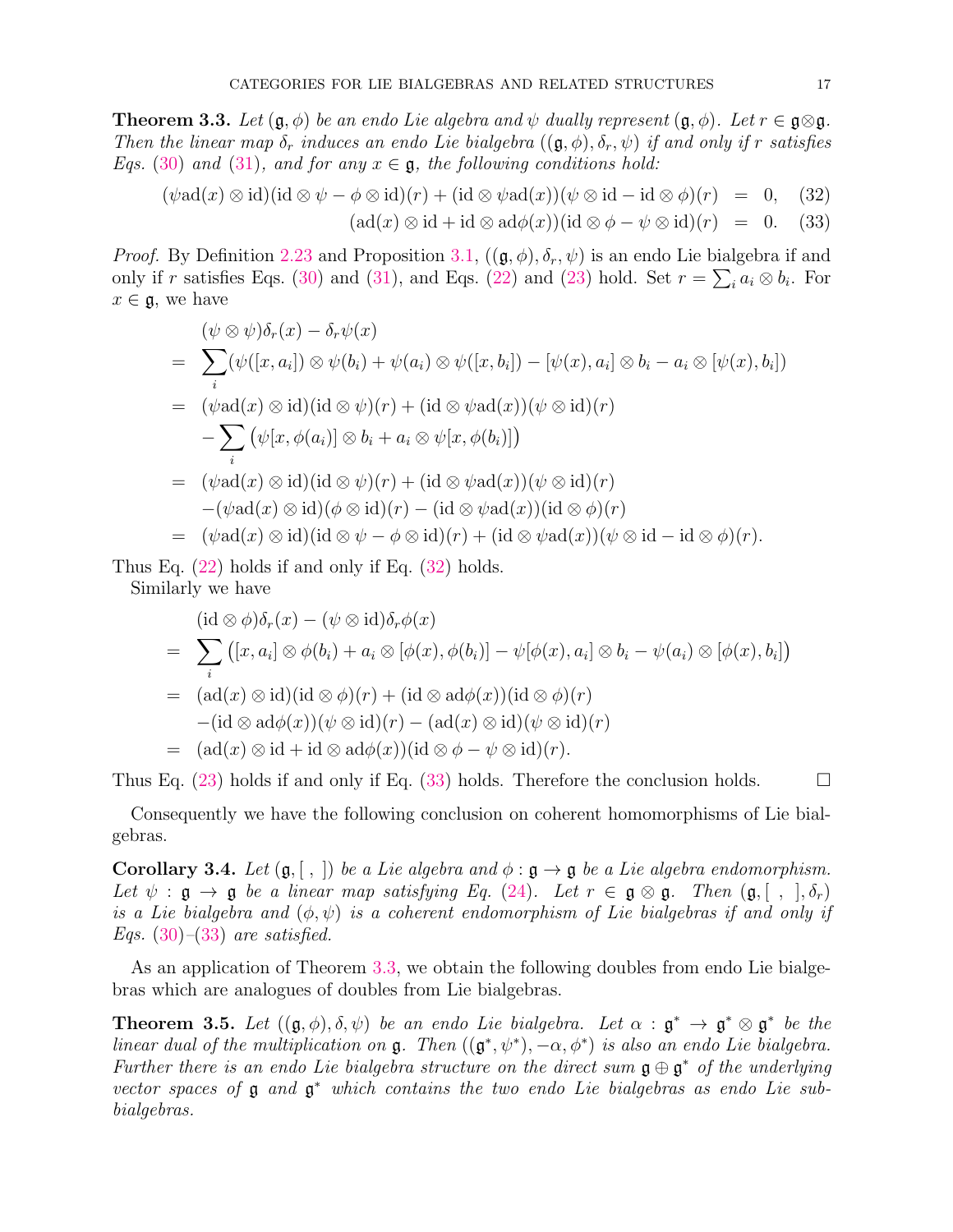*Proof.* Denote the product on the Lie algebra  $\mathfrak{g}^*$  by [,  $]_{\mathfrak{g}^*}$ . By [5],  $(\mathfrak{g}^*,[ , ]_{\mathfrak{g}^*},-\alpha)$  is a Lie bialgebra. Moreover,  $\psi$  dually represents the endo Lie algebra  $(\mathfrak{g}, \phi)$  whose algebra structure is given by  $-\alpha$  if and only if  $\psi$  dually represents the endo Lie algebra  $(\mathfrak{g}, \phi)$  whose algebra structure is given by  $\alpha$ . Therefore with the fact that  $\phi^*$  dually represents  $(\mathfrak{g}^*, \psi^*),$ we obtain that  $((\mathfrak{g}^*, \psi^*), -\alpha, \phi^*)$  is an endo Lie bialgebra.

Let  $\{e_1, e_2, \dots, e_n\}$  be a basis of  $\mathfrak g$  and  $\{e^1, e^2, \dots, e^n\}$  its dual basis. Let  $r = \sum^n$  $i=1$  $e_i\otimes e^i.$ Consider the Lie algebra  $\mathfrak{g} \bowtie \mathfrak{g}^*$  induced by the matched pair  $(\mathfrak{g}, \mathfrak{g}^*, \mathrm{ad}_{\mathfrak{g}}^*, \mathrm{ad}_{\mathfrak{g}^*}^*)$ . Define

 $\delta_r(u) = (\mathrm{id} \otimes \mathrm{ad}_{\mathfrak{g} \bowtie \mathfrak{g}^*}(u) + \mathrm{ad}_{\mathfrak{g} \bowtie \mathfrak{g}^*}(u) \otimes \mathrm{id})(r), \ \ \forall u \in \mathfrak{g} \bowtie \mathfrak{g}^*.$ 

By Lemma 2.16,  $(g \bowtie g^*, \phi + \psi^*)$  is an endo Lie algebra that is dually represented by  $(\psi + \phi^*)$ . Hence Eq. (24) holds. Since

$$
((\phi + \psi^*) \otimes id - id \otimes (\psi + \phi^*)) (r) = \sum_{i=1}^n (\phi(e_i) \otimes e^i - e_i \otimes \phi^*(e^i)) = 0,
$$
  

$$
((\psi + \phi^*) \otimes id - id \otimes (\phi + \psi^*)) (r) = \sum_{i=1}^n (\psi(e_i) \otimes e^i - e_i \otimes \psi^*(e^i)) = 0,
$$

Eqs. (32)–(33) hold. By [5], we know that r satisfies Eqs. (30) and (31) and hence ( $\mathfrak{g} \bowtie$  $\mathfrak{g}^*,$  [,  $]_{\bowtie}, \delta_r$ ) is a Lie bialgebra containing  $(\mathfrak{g}, [ , ]_{\mathfrak{g}}, \delta)$  and  $(\mathfrak{g}^*, [ , ]_{\mathfrak{g}^*}, -\alpha)$  as Lie subbialgebras. Thus  $((\mathfrak{g} \bowtie \mathfrak{g}^*, \phi + \psi^*), \delta_r, \psi + \phi^*)$  is an endo Lie bialgebra. It is obvious that it contains  $((\mathfrak{g}, \phi), \delta, \psi)$  and  $((\mathfrak{g}^*, \psi^*), -\alpha, \phi^*)$  as endo Lie sub-bialgebras. This completes the proof.  $\Box$ 

Therefore there is the following construction of coherent homomorphisms on the doubles of Lie bialgebras.

Corollary 3.6. Let  $(\mathfrak{g}, [ , ], \delta)$  be a Lie bialgebra and  $(\phi, \psi)$  be a coherent endomorphism. Let  $\alpha : \mathfrak{g}^* \to \mathfrak{g}^* \otimes \mathfrak{g}^*$  *be the linear dual of the multiplication on*  $\mathfrak{g}$ . Then  $(\mathfrak{g}^*, -\alpha^*)$  *is a Lie* bialgebra and  $(\psi^*, \phi^*)$  is a coherent endomorphism. Furthermore, there is a Lie bialgebra *structure on the direct sum* g⊕g <sup>∗</sup> *of the underlying vector spaces of* g *and* g <sup>∗</sup> *which contains the two Lie bialgebras as Lie sub-bialgebras and*  $(\phi + \psi^*, \psi + \phi^*)$  *is a coherent homomorphism.* 

3.2. **Homomorphisms of classical**  $r$ **-matrices.** We now lift the relation between classical r-matrices and bialgebras to the level of categories. Theorem 3.3 immediately gives

Corollary 3.7. Let  $(\mathfrak{g}, \phi)$  *be an endo Lie algebra and*  $\psi$  *dually represent*  $(\mathfrak{g}, \phi)$ *. Let*  $r \in \mathfrak{g} \otimes \mathfrak{g}$ *. Then the linear map*  $\delta_r$  *given by Eq.* (29) *induces an endo Lie bialgebra*  $((\mathfrak{g}, \phi), \delta_r, \psi)$  *if Eq.* (30) *and the following equations hold:*

$$
[r_{12}, r_{13}] + [r_{13}, r_{23}] + [r_{12}, r_{23}] = 0,\t\t(34)
$$

$$
(\phi \otimes id - id \otimes \psi)(r) = 0,\t\t(35)
$$

$$
(\psi \otimes id - id \otimes \phi)(r) = 0.
$$
\n(36)

Eq. (34) is just the classical Yang-Baxter equation (CYBE) in a Lie algebra and a solution of the CYBE in a Lie algebra is also called a **classical r-matrix**. A Lie bialgebra  $(\mathfrak{g}, [ , ], \delta)$ is called **quasi-triangular** if it is obtained from a classical r-matrix r by Eq.  $(29)$  and is called **triangular** if it is obtained from a skew-symmetric classical r-matrix r (i.e.  $r =$  $-\tau(r)$ ). Moreover, it is straightforward to show that if r is skew-symmetric, then Eq. (35) holds if and only if Eq.  $(36)$  holds.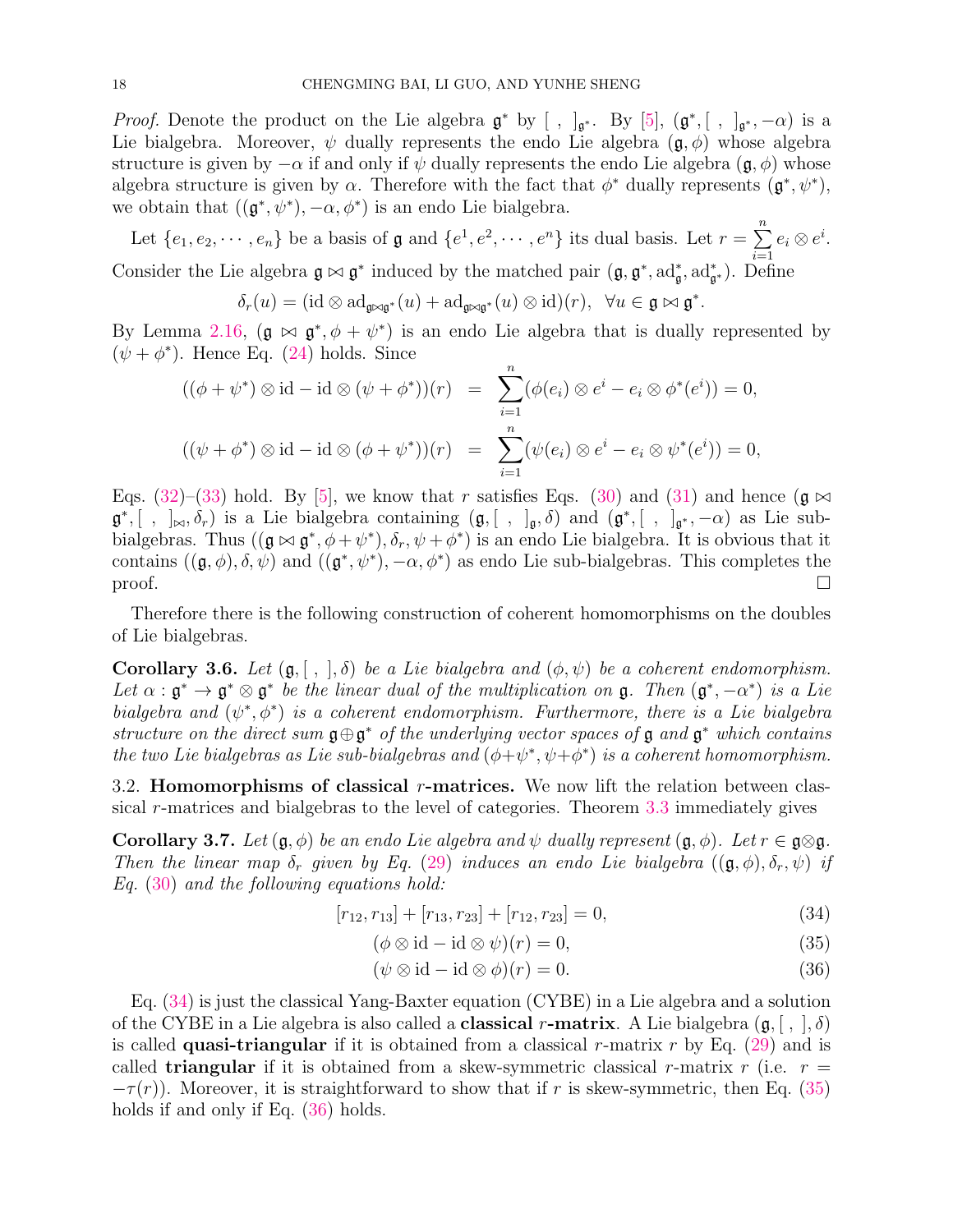**Definition 3.8.** Let  $(\mathfrak{g}, \phi)$  be an endo Lie algebra. Let  $r \in \mathfrak{g} \otimes \mathfrak{g}$  and  $\psi \in \text{End}(\mathfrak{g})$ . Then Eq. (34) with conditions given by Eqs. (35) and (36) is called the  $\psi$ -classical Yang-Baxter equation ( $\psi$ -CYBE) in  $(\mathfrak{g}, \phi)$ .

As in the case of endo Lie bialgebras, solutions of the  $\psi$ -CYBE in an endo Lie algebra motivates us to the notion of morphisms of classical r-matrices that is compatible with coherent homomorphisms of Lie bialgebras.

**Definition 3.9.** Let  $\mathfrak{g}, \mathfrak{h}$  be Lie algebras and  $r_{\mathfrak{g}}, r_{\mathfrak{h}}$  be classical r-matrices in  $\mathfrak{g}$  and  $\mathfrak{h}$  respectively. A coherent homomorphism from  $r_{\rm g}$  to  $r_{\rm h}$  consists of a Lie algebra homomorphism  $\phi : \mathfrak{g} \to \mathfrak{h}$  and a linear map  $\psi : \mathfrak{h} \to \mathfrak{g}$  satisfying

$$
(\psi \otimes id_{\mathfrak{h}})(r_{\mathfrak{h}}) = (id_{\mathfrak{g}} \otimes \phi)(r_{\mathfrak{g}}), \qquad (37)
$$

$$
(\mathrm{id}_{\mathfrak{h}} \otimes \psi)(r_{\mathfrak{h}}) = (\phi \otimes \mathrm{id}_{\mathfrak{g}})(r_{\mathfrak{g}}), \qquad (38)
$$

$$
\psi[\phi(x), y]_{\mathfrak{h}} = [x, \psi(y)]_{\mathfrak{g}}, \ \forall x \in \mathfrak{g}, y \in \mathfrak{h}. \tag{39}
$$

If  $\phi$  and  $\psi$  are also linear isomorphisms, then  $(\phi, \psi)$  is called a **coherent isomorphism** from  $r_{\rm g}$  to  $r_{\rm h}$ . Let Cr denote the category of classical r-matrices with the morphisms thus defined.

Then by Definitions 3.8 and 3.9, we obtain

**Proposition 3.10.** Let  $(\mathfrak{g}, \phi)$  be an endo Lie algebra and  $\psi \in \text{End}(\mathfrak{g})$  dually represent  $(\mathfrak{g}, \phi)$ *. Then*  $r \in \mathfrak{g} \otimes \mathfrak{g}$  *is a solution of the*  $\psi$ -CYBE *in the endo Lie algebra*  $(\mathfrak{g}, \phi)$  *if and only if*  $r \in \mathfrak{g} \otimes \mathfrak{g}$  *is a classical* r-matrix and  $(\phi, \psi)$  *is a coherent endomorphism on* r.

Recall from [5] that two classical r-matrices  $r_1$  and  $r_2$  in a Lie algebra g are said to be equivalent if there is a Lie algebra isomorphism  $\phi : \mathfrak{g} \to \mathfrak{g}$  such that  $(\phi \otimes \phi)(r_1) = r_2$ .

**Corollary 3.11.** Let  $\mathfrak g$  be a Lie algebra and  $r_1$ ,  $r_2$  be classical r-matrices in  $\mathfrak g$ . Then  $r_1$  is *equivalent to*  $r_2$  *if and only if there exists a Lie algebra isomorphism*  $\phi : \mathfrak{g} \to \mathfrak{g}$  *such that*  $(\phi, \phi^{-1})$  *is a coherent isomorphism from*  $r_1$  *to*  $r_2$ *.* 

*Proof.* If  $\phi : \mathfrak{g} \to \mathfrak{g}$  is an equivalence from  $r_1$  to  $r_2$ , then it is straightforward to check that  $(\phi, \phi^{-1})$  satisfies Eqs. (37)–(39). Conversely, Eqs. (37) implies  $(\phi \otimes \phi)(r_1) = r_2$ .

**Remark 3.12.** When both  $r_1$  and  $r_2$  are skew-symmetric in the same Lie algebra g, then Eq. (37) holds if and only if Eq. (38) holds. On the other hand, there is a notion of weak homomorphism between two skew-symmetric r-matrices in a Lie algebra  $\mathfrak g$  given in [20] defined by Eqs. (37) and (39) only, that is, without Eq. (38). The two notions coincide in the skew-symmetric case. Note that Definition 3.9 is valid without the skew-symmetric restriction and in different Lie algebras.

Recall that for a Lie algebra  $\mathfrak g$  and a classical r-matrix r of in  $\mathfrak g$  satisfying Eq. (30), the triple  $(\mathfrak{g}, [ , ], \delta_r)$  is a quasi-triangular Lie bialgebra. On the level of categories, we obtain

**Theorem 3.13.** Let  $\mathfrak{g}, \mathfrak{h}$  be Lie algebras and  $r_{\mathfrak{g}}, r_{\mathfrak{h}}$  be classical r-matrices in  $\mathfrak{g}$  and  $\mathfrak{h}$  respec*tively satisfying Eq.* (30). If  $(\phi, \psi)$  *is a coherent homomorphism of the classical* r-matrices *from*  $r_{\rm g}$  *to*  $r_{\rm h}$ *, then*  $(\phi, \psi)$  *is a coherent homomorphism of the corresponding Lie bialgebras*  $from \, (\mathfrak{g},[~,~]_{\mathfrak{g}},\delta_{r_{\mathfrak{g}}})$  *to*  $(\mathfrak{g},[~,~]_{\mathfrak{h}},\delta_{r_{\mathfrak{h}}})$ *. This correspondence defines a functor from the category* Crs *of classical* r*-matrices satisfying Eq.* (30)*, as a full sub-category of* Cr *to the category* QTLB *of quasi-triangular Lie bialgebras, as a full sub-category of* LB*.*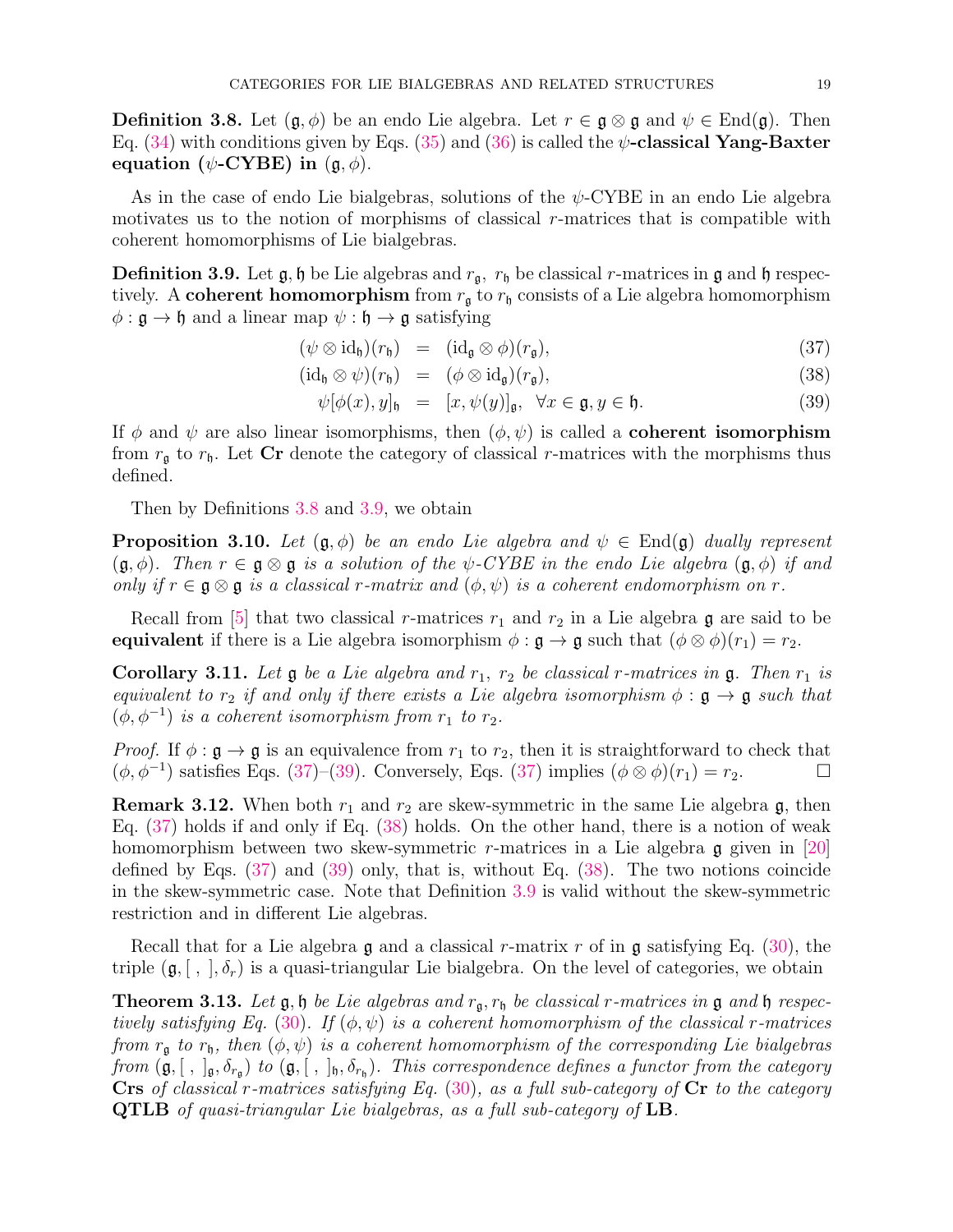*Proof.* For the given pair  $(\phi, \psi)$ , an argument similar to the proof of Theorem 3.3, yields

(a)  $(\psi \otimes \psi)\delta_{r_{\mathfrak{h}}} = \delta_{r_{\mathfrak{g}}} \psi$  if and only if for any  $x \in \mathfrak{h}$ ,

$$
(\psi \mathrm{ad}_{\mathfrak{h}}(x) \otimes \mathrm{id}_{\mathfrak{g}})((\mathrm{id}_{\mathfrak{h}} \otimes \psi)(r_{\mathfrak{h}}) - (\phi \otimes \mathrm{id}_{\mathfrak{g}})(r_{\mathfrak{g}}))
$$
  
+( $\mathrm{id}_{\mathfrak{g}} \otimes \psi \mathrm{ad}_{\mathfrak{h}}(x)((\psi \otimes \mathrm{id}_{\mathfrak{h}})(r_{\mathfrak{h}}) - (\mathrm{id}_{\mathfrak{g}} \otimes \phi)(r_{\mathfrak{g}})) = 0.$  (40)

(b) 
$$
(id_{\mathfrak{g}} \otimes \phi)\delta_{r_{\mathfrak{g}}} = (\psi \otimes id_{\mathfrak{h}})\delta_{r_{\mathfrak{h}}} \phi
$$
 if and only if for any  $x \in \mathfrak{g}$ ,

$$
(\mathrm{ad}_{\mathfrak{g}}(x)\otimes \mathrm{id}_{\mathfrak{h}} + \mathrm{id}_{\mathfrak{g}}\otimes \mathrm{ad}_{\mathfrak{h}}\phi(x))((\psi\otimes \mathrm{id}_{\mathfrak{h}})(r_{\mathfrak{h}}) - (\mathrm{id}_{\mathfrak{g}}\otimes \phi)(r_{\mathfrak{g}})) = 0. \tag{41}
$$

Thus  $(\phi, \psi)$  is a coherent homomorphism of Lie bialgebras from  $(\mathfrak{g}, [ , ]_{\mathfrak{g}}, \delta_{r_{\mathfrak{g}}})$  to  $(\mathfrak{g}, [ , ]_{\mathfrak{h}}, \delta_{r_{\mathfrak{h}}})$ . The rest of the proof is straightforward.

Specializing to the skew-symmetric case gives the conclusion [20, Proposition 7.17], obtained by a different approach using O-operators.

## 4. Homomorphisms of O-operators and pre-Lie algebras

We define O-operators on endo Lie algebras and endo pre-Lie algebras. Then an analysis similar to the previous sections motivates us to define coherent homomorphisms of Ooperators and of pre-Lie algebras, giving rise to the categories of O-operators and of pre-Lie algebras. Moreover, there are natural functors between these categories and further to the category of triangular Lie bialgebras, completing Diagram (4). As in the previous sections, underneath these functors among categories, there are correspondences among the O-operator and pre-Lie algebra structures on endo Lie algebras. The discussion is similar and will not be elaborated further.

4.1. O-operators on endo Lie algebras and homomorphisms of O-operators. For a vector space  $\mathfrak{g}$ , through the isomorphism  $\mathfrak{g} \otimes \mathfrak{g} \cong \text{Hom}(\mathfrak{g}^*, K) \otimes \mathfrak{g} \cong \text{Hom}(\mathfrak{g}^*, \mathfrak{g})$ , any  $r \in \mathfrak{g} \otimes \mathfrak{g}$  is identified with a map from  $\mathfrak{g}^*$  to  $\mathfrak{g}$  which we denote by  $r^{\sharp}$ . Explicitly, writing  $r = \sum_{i}^{\infty} a_i \otimes b_i$ , then

$$
r^{\sharp}: \mathfrak{g}^* \to \mathfrak{g}, \quad r^{\sharp}(a^*) = \sum_{i} \langle a^*, a_i \rangle b_i, \ \forall a^* \in \mathfrak{g}^*.
$$
 (42)

Note that  $r$  is skew-symmetric if and only if

$$
\langle r^{\sharp}(a^*), b^*\rangle + \langle a^*, r^{\sharp}(b^*)\rangle = 0, \quad \forall a^*, b^* \in \mathfrak{g}^*.
$$
 (43)

Recall that an O-operator on a Lie algebra g associated to a representation  $(V, \rho)$  is a linear map  $T: V \to \mathfrak{g}$  satisfying

$$
[T(u), T(v)] = T(\rho(T(u))v - \rho(T(v))u), \quad \forall u, v \in V.
$$
\n
$$
(44)
$$

For an endo Lie algebra, the corresponding notion is

**Definition 4.1.** Let  $(\mathfrak{g}, \phi)$  be an endo Lie algebra. Let  $(V, \rho)$  be a representation of the Lie algebra g and  $\alpha: V \to V$  be a linear map. A linear map  $T: V \to \mathfrak{g}$  is called an O-operator on  $(\mathfrak{g}, \phi)$  associated to  $(V, \rho)$  and  $\alpha$  if T satisfies Eq. (44) and

$$
\phi T = T\alpha. \tag{45}
$$

If in addition,  $(V, \rho, \alpha)$  is a representation of  $(\mathfrak{g}, \phi)$ , then T is called an O-operator associated to  $(V, \rho, \alpha)$ .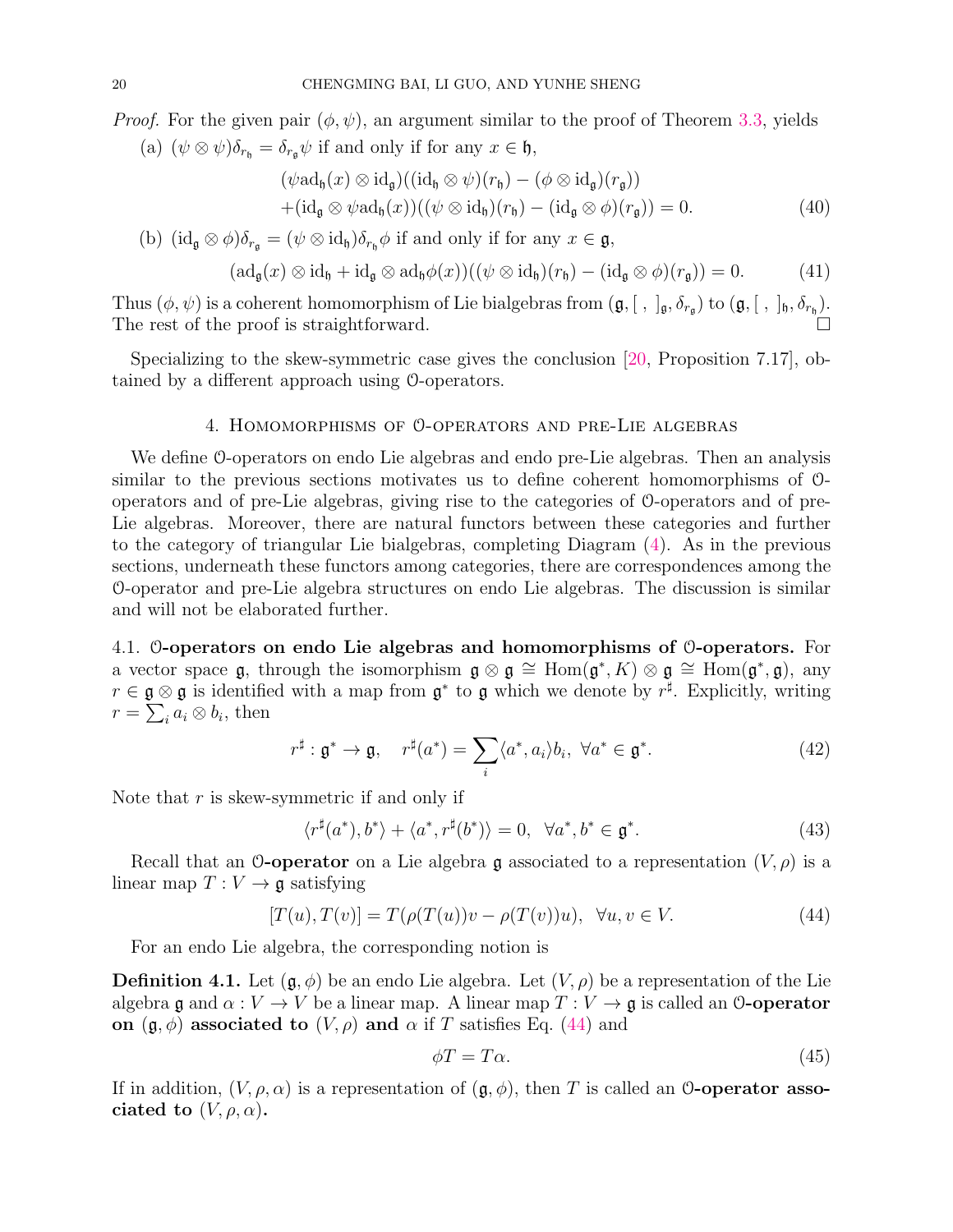We have the following relationship between O-operators for endo Lie algebras and solutions of the CYBE in endo Lie algebras.

**Proposition 4.2.** *Let*  $(\mathfrak{g}, \phi)$  *be an endo Lie algebra and*  $\psi : \mathfrak{g} \to \mathfrak{g}$  *be a linear map. Suppose that*  $r \in \mathfrak{g} \otimes \mathfrak{g}$  *is skew-symmetric. Then* r *is a solution of the*  $\psi$ -CYBE *in*  $(\mathfrak{g}, \phi)$  *if and only if*  $r^{\sharp}$  *is an* O-operator associated to  $(g^*, ad^*)$  and  $\psi^*$ . If in addition,  $\psi$  dually represents  $(\mathfrak{g}, \phi)$ , then r is a solution of the  $\psi$ -CYBE in  $(\mathfrak{g}, \phi)$  if and only if  $r^{\sharp}$  is an O-operator on  $(\mathfrak{g}, \phi)$  *associated to the representation*  $(\mathfrak{g}^*, \mathrm{ad}^*, \psi^*)$ .

*Proof.* By [12], r is a solution of the CYBE in the Lie algebra  $\mathfrak g$  if and only if

$$
[r^{\sharp}(a^*), r^{\sharp}(b^*)] = r^{\sharp}(\text{ad}^*(r^{\sharp}(a^*))b^* - \text{ad}^*(r^{\sharp}(b^*))a^*), \quad \forall a^*, b^* \in \mathfrak{g}^*,\tag{46}
$$

that is,  $r^{\sharp}: \mathfrak{g}^* \to \mathfrak{g}$  is an O-operator on  $\mathfrak{g}$  associated to the representation  $(\mathfrak{g}^*, \mathrm{ad}^*)$ . Moreover, let  $r = \sum_i a_i \otimes b_i$  and for any  $a^* \in \mathfrak{g}^*$ , we have

$$
r^{\sharp}(\psi^*(a^*)) = \sum_{i=1}^n \langle \psi^*(a^*), a_i \rangle b_i = \sum_{i=1}^n \langle a^*, \psi(a_i) \rangle b_i, \quad \phi(r^{\sharp}(a^*)) = \sum_{i=1}^n \langle a^*, a_i \rangle \phi(b_i).
$$

So,  $\phi r^{\sharp} = r^{\sharp} \psi^*$  if and only if Eq. (35) holds. This completes the proof.

We next show that the notion of O-operators for endo Lie algebras naturally gives the following notion of morphisms of O-operators for Lie algebras.

**Definition 4.3.** Let  $T_{\mathfrak{g}}$  and  $T_{\mathfrak{h}}$  be 0-operators on Lie algebras g and h associated to representations  $(V_{\mathfrak{g}}, \rho_{\mathfrak{g}})$  and  $(V_{\mathfrak{h}}, \rho_{\mathfrak{h}})$  respectively. A (coherent) homomorphism of 0**operators** from  $T_{\mathfrak{g}}$  to  $T_{\mathfrak{h}}$  consists of a Lie algebra homomorphism  $\phi : \mathfrak{g} \to \mathfrak{h}$  and a linear map  $\alpha: V_{\mathfrak{g}} \to V_{\mathfrak{h}}$  such that for all  $x \in \mathfrak{g}, v \in V_{\mathfrak{g}},$ 

$$
\alpha \rho_{\mathfrak{g}}(x)(v) = \rho_{\mathfrak{h}}(\phi(x))(\alpha(v)), \qquad (47)
$$

$$
T_{\mathfrak{h}}\alpha = \phi T_{\mathfrak{g}}.\tag{48}
$$

In particular, if  $\phi$  and  $\alpha$  are invertible, then  $(\phi, \alpha)$  is called an **isomorphism** from  $T_{\mathfrak{g}}$  to  $T<sub>h</sub>$ . Let **OP** denote the category of 0-operators with the morphisms thus defined.

Indeed, we immediately have

**Corollary 4.4.** Let  $(\mathfrak{g}, \phi)$  be an endo Lie algebra. Let  $(V, \rho)$  be a representation of the Lie *algebra* g *and*  $\alpha : \mathfrak{g} \to \mathfrak{g}$  *be a linear map. Then*  $(V, \rho, \alpha)$  *is a representation of*  $(\mathfrak{g}, \phi)$  *and* T *is an* O-operator on  $(\mathfrak{g}, \phi)$  *associated to*  $(V, \rho, \alpha)$  *if and only if* T *is an* O-operator on the *Lie algebra* g *associated to the representation*  $(V, \rho)$  *and*  $(\phi, \alpha)$  *is an endomorphism on the* O*-operator* T*.*

We now show that the notion of coherent homomorphisms of O-operators is the correct one to be compatible with classical  $r$ -matrices.

Theorem 4.5. *Let* rg, r<sup>h</sup> *be skew-symmetric classical* r*-matrices in Lie algebras* g *and* h *respectively.* Let  $\phi : \mathfrak{g} \to \mathfrak{h}$  be a Lie algebra homomorphism and  $\psi : \mathfrak{h} \to \mathfrak{g}$  be a linear map. *Then*  $(\phi, \psi)$  *is a coherent homomorphism of classical r-matrices from*  $r_{\mathfrak{g}}$  *to*  $r_{\mathfrak{h}}$  *if and only if*  $(\phi, \psi^*)$  *is a homomorphism between the corresponding* 0-*operators*  $r_{\mathfrak{g}}^{\sharp}$  *and*  $r_{\mathfrak{h}}^{\sharp}$ h *.*

*This correspondence defines an equivalence from the category* SCr *of skew-symmetric classical* r*-matrices, as a full sub-category of* Cr *of classical* r*-matrices satisfying Eq.* (30)*,* to the category **SOP**<sub>coad</sub> of 0-operators on Lie algebras associated to the coadjoint repre*sentations satisfying Eq.* (43)*, as a full subcategory of* OP *of* O*-operators.*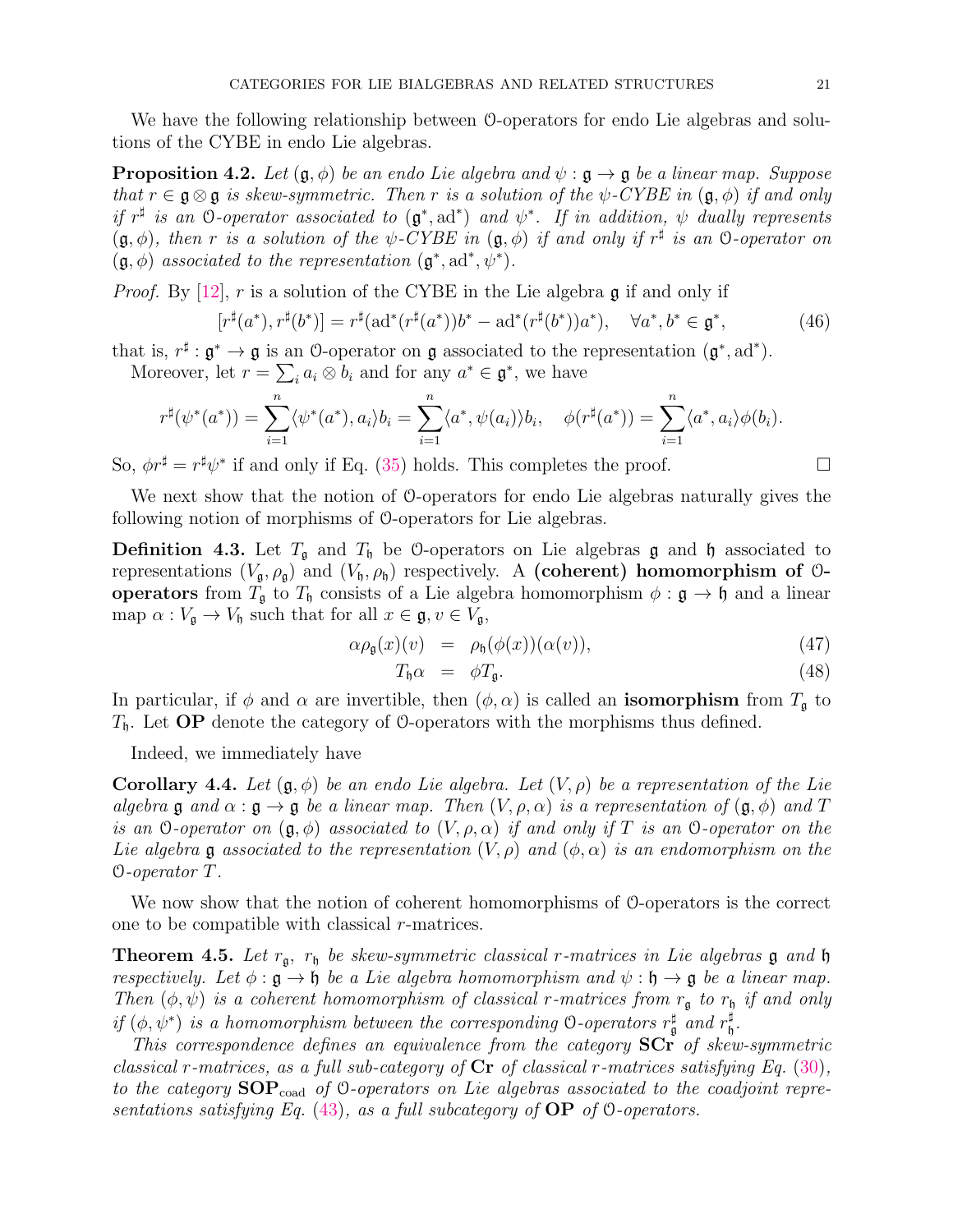*Proof.* We only need to prove the first conclusion. Let  $x \in \mathfrak{g}, y \in \mathfrak{h}$  and  $a^* \in \mathfrak{g}^*$ . Then

$$
\begin{array}{rcl}\langle \psi^*{\rm ad}^*_\mathfrak{g}(x)a^*,y\rangle&=&\langle{\rm ad}^*_\mathfrak{g}(x)a^*,\psi(y)\rangle=-\langle a^*,[x,\psi(y)]_\mathfrak{g}\rangle,\\ \langle{\rm ad}^*_\mathfrak{h}(\phi(x))(\psi^*(a^*)),y\rangle&=&-\langle \psi^*(a^*),[\phi(x),y]_\mathfrak{h}\rangle=-\langle a^*,\psi[\phi(x),y]_\mathfrak{h}\rangle.\end{array}
$$

Hence  $\psi^* \text{ad}^*_{\mathfrak{g}}(x) a^* = \text{ad}^*_{\mathfrak{h}}(\phi(x))(\psi^*(a^*))$  if and only if  $[x, \psi(y)]_{\mathfrak{g}} = \psi[\phi(x), y]_{\mathfrak{h}}$ .

Let  $a^* \in \mathfrak{g}^*, b^* \in \mathfrak{h}^*$ . Then we have

$$
\langle r_{\mathfrak{h}}^{\sharp} \psi^*(a^*), b^* \rangle = \langle r_{\mathfrak{h}}, \psi^*(a^*) \otimes b^* \rangle = \langle r_{\mathfrak{h}}, -b^* \otimes \psi^*(a^*) \rangle = \langle (\mathrm{id}_{\mathfrak{h}} \otimes \psi)(r_{\mathfrak{h}}), -b^* \otimes a^* \rangle,
$$
  

$$
\langle \phi r_{\mathfrak{g}}^{\sharp}(a^*), b^* \rangle = \langle r_{\mathfrak{g}}, a^* \otimes \phi^*(b^*) \rangle = \langle r_{\mathfrak{g}}, -\phi^*(b^*) \otimes a^* \rangle = \langle (\phi \otimes \mathrm{id}_{\mathfrak{g}})(r_{\mathfrak{g}}), -b^* \otimes a^* \rangle.
$$

Hence  $r_{\mathfrak{h}}^{\sharp}\psi^*(a^*) = \phi r_{\mathfrak{g}}^{\sharp}(a^*)$  if and only if  $(\psi \otimes id_{\mathfrak{h}})(r_{\mathfrak{h}}) = (id_{\mathfrak{g}} \otimes \phi)(r_{\mathfrak{g}})$ , and if and only if  $(id_{\mathfrak{h}} \otimes \psi)(r_{\mathfrak{h}}) = (\phi \otimes id_{\mathfrak{g}})(r_{\mathfrak{g}})$ . Therefore the conclusion follows.

**Remark 4.6.** When  $\mathfrak{g} = \mathfrak{h}$ , the above conclusion is exactly [20, Proposition 7.10].

4.2. From  $\mathcal{O}\text{-operators}$  to classical r-matrices. In Section 4.1, we see that a skewsymmetric solution of the CYBE gives an O-operator associated to the adjoint representation. Going in the opposite direction, an O-operator gives rises to a solution of the CYBE in the semi-direct product Lie algebra as follows.

**Lemma 4.7.** ([1]) Let  $\mathfrak{g}$  be a Lie algebra and  $(V, \rho)$  be a representation. Let  $T : V \to \mathfrak{g}$ *be a linear map which is identified as an element in*  $(\mathfrak{g} \ltimes_{\rho^*} V^*) \otimes (\mathfrak{g} \ltimes_{\rho^*} V^*)$  (*through*  $\text{Hom}(V, \mathfrak{g}) \cong V^* \otimes \mathfrak{g} \subseteq (\mathfrak{g} \ltimes_{\rho^*} V^*) \otimes (\mathfrak{g} \ltimes_{\rho^*} V^*)$ ). Then

$$
r_T := T - \sigma(T) \tag{49}
$$

*is a skew-symmetric classical* r-matrix in the Lie algebra  $\mathfrak{g} \ltimes_{\rho^*} V^*$  if and only if T is an  $\mathcal{O}\text{-}operator$  on  $\mathfrak{g}$  *associated to*  $(V,\rho)$ *.* 

We now lift Lemma 4.7 to the level of morphisms, that is, to use a coherent homomorphism of O-operators on Lie algebras to induce a coherent homomorphism of classical r-matrices in the corresponding semi-direct product Lie algebras. Since the latter Lie algebras are much larger, extra restraints are needed to give a well-defined correspondence.

**Theorem 4.8.** Let  $\mathfrak g$  and  $\mathfrak h$  be Lie algebras, and  $(V_{\mathfrak g}, \rho_{\mathfrak g}), (V_{\mathfrak h}, \rho_{\mathfrak h})$  be representations of  $\mathfrak g$ *and* **h** *respectively.* Let  $T_{\mathfrak{g}} : V_{\mathfrak{g}} \to \mathfrak{g}$  *and*  $T_{\mathfrak{h}} : V_{\mathfrak{h}} \to \mathfrak{h}$  be  $\circlearrowleft$ -operators, and  $r_{T_{\mathfrak{g}}}$  *and*  $r_{T_{\mathfrak{h}}}$  be *the corresponding skew-symmetric classical* r-matrices defined in Lemma  $\angle 7$ . Let  $(\phi, \alpha)$ *be a homomorphism of* O-operators from  $T_a$  to  $T_b$ . Then for linear maps  $\psi : \mathfrak{h} \to \mathfrak{g}$  and  $\beta: V_{\mathfrak{h}} \to V_{\mathfrak{g}},$  the pair  $(\phi + \beta^*, \psi + \alpha^*)$  is a coherent homomorphism from  $r_{T_{\mathfrak{g}}}$  to  $r_{T_{\mathfrak{h}}}$  if and *only if Eq.* (39) *and the following equations hold*

$$
T_{\mathfrak{g}}\beta = \psi T_{\mathfrak{h}},\tag{50}
$$

$$
\beta(\rho_{\mathfrak{h}}(\phi(x))b) = \rho_{\mathfrak{g}}(x)(\beta(b)), \forall x \in \mathfrak{g}, b \in V_{\mathfrak{h}}, \tag{51}
$$

$$
\beta(\rho_{\mathfrak{h}}(y)\alpha(a)) = \rho_{\mathfrak{g}}(\psi(y))a, \quad \forall y \in \mathfrak{h}, a \in V_{\mathfrak{g}}.\tag{52}
$$

*Proof.* It is straightforward to deduce that the linear map  $\phi + \beta^* : \mathfrak{g} \ltimes_{\rho_{\mathfrak{g}}} V_{\mathfrak{g}}^* \to \mathfrak{h} \ltimes_{\rho_{\mathfrak{h}}^*} V_{\mathfrak{h}}^*$  $\mathfrak{f}_{\mathfrak{h}}^*$  is a homomorphism of Lie algebras if and only if  $\phi$  is a homomorphism of Lie algebras and Eq. (51) holds. Let  $\{e_1, e_2, \dots, e_n\}$  be a basis of  $V_{\mathfrak{g}}$  and  $\{e^1, e^2, \dots, e^n\}$  be its dual basis. Let  $\{f_1, f_2, \dots, f_m\}$  be a basis of  $V_0$  and  $\{f^1, f^2, \dots, f^m\}$  be its dual basis. Then the 2-tensors of the O-operators  $T_{\mathfrak{g}}$  and  $T_{\mathfrak{h}}$  are  $\sum_{i=1}^n T_{\mathfrak{g}}(e_i) \otimes e^{i}$  and  $\sum_{j=1}^m T_{\mathfrak{h}}(f_j) \otimes f^j$  respectively. Hence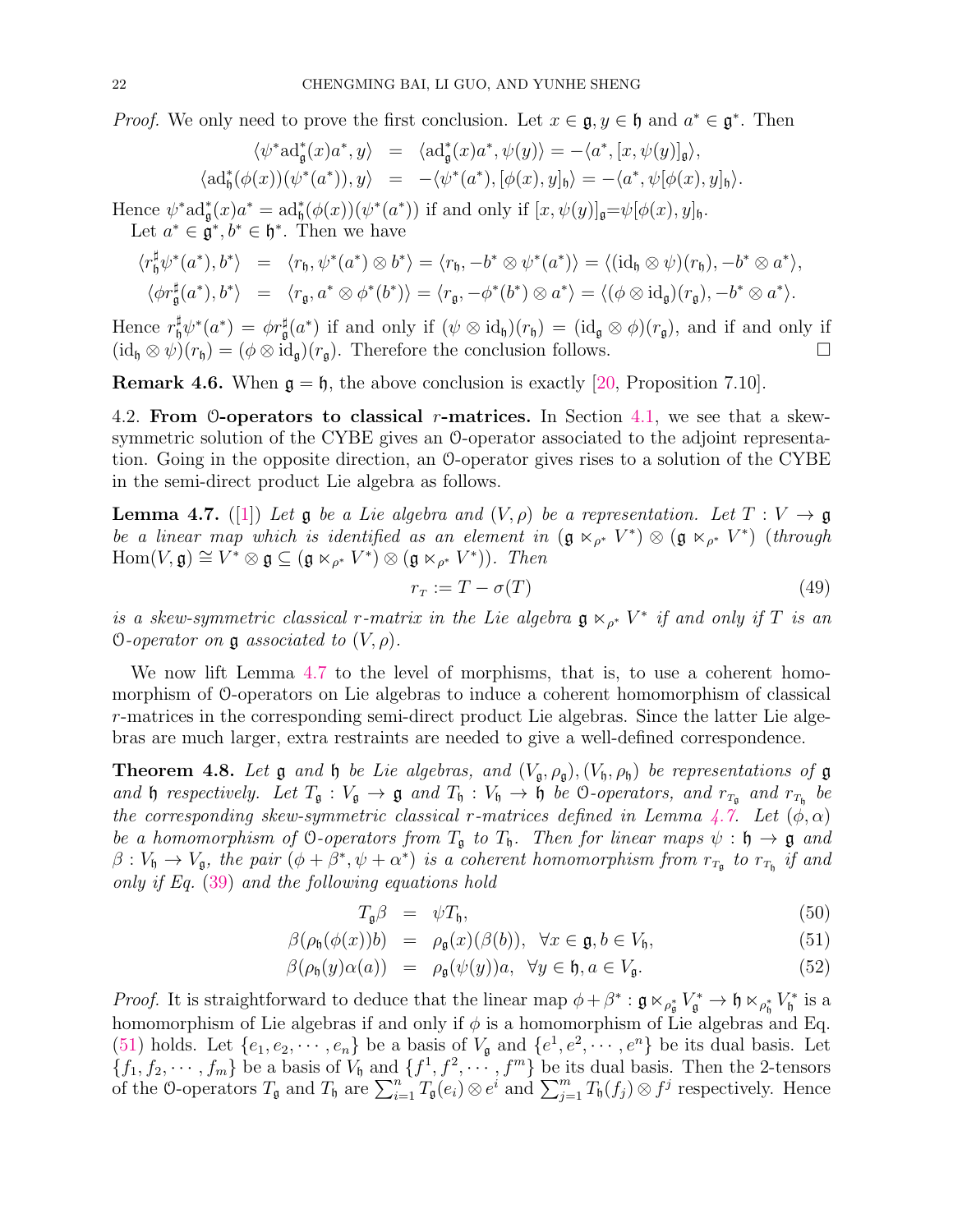$$
r_{T_{\mathfrak{g}}} = \sum_{i=1}^n (T_{\mathfrak{g}}(e_i) \otimes e^i - e^i \otimes T_{\mathfrak{g}}(e_i)), \ \ r_{T_{\mathfrak{h}}} = \sum_{j=1}^m (T_{\mathfrak{h}}(f_j) \otimes f^j - f^j \otimes T_{\mathfrak{h}}(f_j)),
$$

giving

$$
((\phi + \beta^*) \otimes \mathrm{id}_{\mathfrak{g}_{\mathbb{K}_{\rho_{\mathfrak{g}}}^*} V_{\mathfrak{g}}^*})(r_{T_{\mathfrak{g}}}) = \sum_{i=1}^n (\phi T_{\mathfrak{g}}(e_i) \otimes e^i - \beta^*(e^i) \otimes T_{\mathfrak{g}}(e_i)),
$$
  

$$
(\mathrm{id}_{\mathfrak{h}_{\mathbb{K}_{\rho_{\mathfrak{h}}}^*} V_{\mathfrak{h}}^*} \otimes (\psi + \alpha^*)) (r_{T_{\mathfrak{h}}}) = \sum_{j=1}^m (T_{\mathfrak{h}}(f_j) \otimes \alpha^*(f^j) - f^j \otimes \psi T_{\mathfrak{h}}(f_j)).
$$

Further,

$$
\sum_{i=1}^{n} \beta^*(e^i) \otimes T_{\mathfrak{g}}(e_i) = \sum_{i=1}^{n} \sum_{j=1}^{m} \langle \beta^*(e^i), f_j \rangle f^j \otimes T_{\mathfrak{g}}(e_i) = \sum_{j=1}^{m} f^j \otimes \sum_{i=1}^{n} \langle e^i, \beta(f_j) \rangle T_{\mathfrak{g}}(e_i)
$$
  

$$
= \sum_{j=1}^{m} f^j \otimes T_{\mathfrak{g}}(\sum_{i=1}^{n} \langle \beta(f_j), e^i \rangle e_i) = \sum_{j=1}^{m} f^j \otimes T_{\mathfrak{g}} \beta(f_j),
$$

and similarly,  $\sum_{j=1}^{m} T_{\mathfrak{h}}(f_j) \otimes \alpha^*(f^j) = \sum_{i=1}^{n} T_{\mathfrak{h}} \alpha(e_i) \otimes e^i$ . Then we obtain

$$
((\phi + \beta^*)\otimes \mathrm{id}_{\mathfrak{g}\ltimes_{\rho_\mathfrak{g}^*}V_\mathfrak{g}^*})(r_{T_\mathfrak{g}}) = (\mathrm{id}_{\mathfrak{h}\ltimes_{\rho_\mathfrak{h}^*}V_\mathfrak{h}^*}\otimes (\psi + \alpha^*)) (r_{T_\mathfrak{h}})
$$

if and only if Eqs. (48) and (50) hold. One similarly derives that

$$
(\mathrm{id}_{\mathfrak{g}\ltimes_{\rho_\mathfrak{g}^*}V_\mathfrak{g}^*}\otimes(\phi+\beta^*)) (r_{T_\mathfrak{g}})=((\psi+\alpha^*)\otimes \mathrm{id}_{\mathfrak{h}\ltimes_{\rho_\mathfrak{h}^*}V_\mathfrak{h}^*})(r_{T_\mathfrak{h}})
$$

if and only if Eqs.  $(48)$  and  $(50)$  hold.

Finally, it is straightforward to deduce that Eq. (39) holds (where  $\mathfrak g$  is replaced by  $\mathfrak g \ltimes_{\rho_{\mathfrak g}} V_{\mathfrak g}^*$ r\*,  $\mathfrak h$  by  $\mathfrak h \ltimes_{\rho_{\mathfrak h}^*} V_{\mathfrak h}^*$  $\mathcal{L}_{\mathfrak{h}}^*, \phi$  by  $\phi + \beta^*$  and  $\psi$  by  $\psi + \alpha^*$  if and only if Eqs. (39), (47) and (52) hold. Therefore the proof is completed.

Applying Theorems 4.8 and 3.13, we obtain a large supply of coherent homomorphisms of Lie bialgebras.

**Corollary 4.9.** *Under the assumption of Theorem 4.8, if the linear maps*  $\phi$ ,  $\alpha$ ,  $\psi$ ,  $\beta$  *satisfy Eqs.* (39) and (50)–(52), then the pair  $(\phi + \beta^*, \psi + \alpha^*)$  *is a coherent homomorphism between the Lie bialgebras*  $(\mathfrak{g} \ltimes_{\rho_{\mathfrak{g}}} \mathfrak{c}_\mathfrak{g}^*$  $(\mathfrak{h}_\mathfrak{g},\delta_{r_{T_\mathfrak{g}}})$  and  $(\mathfrak{h} \ltimes_{\rho_\mathfrak{h}^*} V_\mathfrak{h}^*)$  $\delta_{r_{T_{\mathfrak{h}}}}$ ).

To obtain from Theorem 4.8 a functor from the category of O-operators and the category of classical r-matrices, there needs to be a consistent choice of  $\psi$  and  $\beta$ .

Corollary 4.10. *Under the assumption of Theorem 4.8, the assignment of objects*

$$
(T:V_{\mathfrak{g}}\to\mathfrak{g})\mapsto r_T,
$$

*and the assignment of morphisms*

$$
((\phi,\alpha):T_{\mathfrak{g}}\to T_{\mathfrak{h}})\mapsto ((\phi,\alpha^*):r_{T_{\mathfrak{g}}}\to r_{T_{\mathfrak{h}}})
$$

*define a functor from the category* OP *of* O*-operators to the category* SCr *of skew-symmetric classical* r*-matrices.*

*Proof.* Under the assumption of Theorem 4.8, it is obvious that  $\beta = \psi = 0$  satisfies Eqs. (39) and  $(50)$ – $(52)$ . Hence the conclusion holds.

The following two examples give other choices for  $\beta$  and  $\psi$  in Theorem 4.8.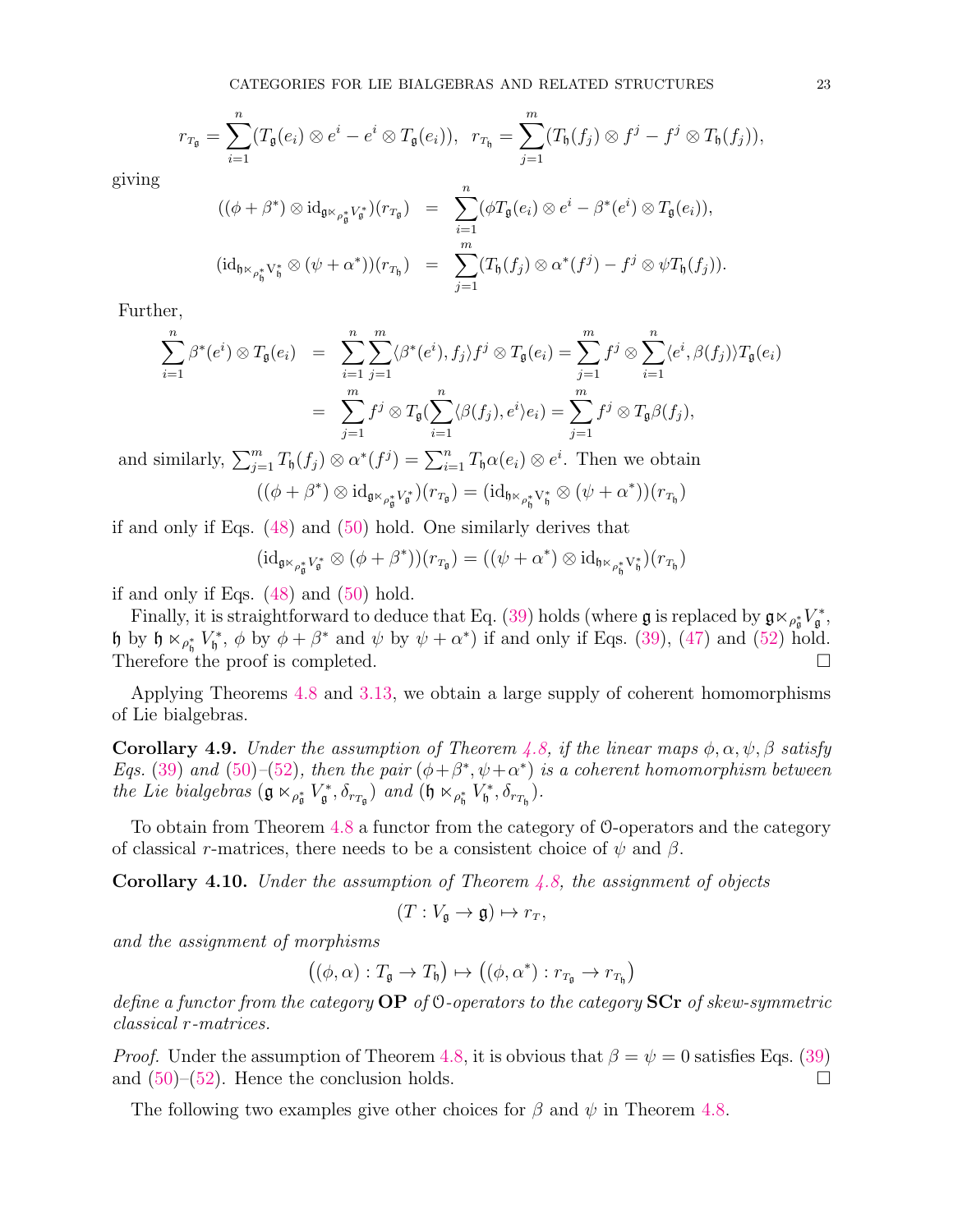**Example 4.11.** In Theorem 4.8, take  $\mathfrak{g} = \mathfrak{h}$ ,  $V_{\mathfrak{g}} = V_{\mathfrak{h}} = V$  and  $\rho_{\mathfrak{g}} = \rho_{\mathfrak{h}} = \rho$ . Further take  $\beta = \pm \alpha$  and  $\psi = \pm \phi$ . According to Theorem 4.8, assume that  $T : V \to \mathfrak{g}$  is an 0-operator on g associated to  $(V, \rho)$  satisfying  $T\alpha = \phi T$  and the following equations

$$
\alpha \rho(x) = \rho(\phi(x))\alpha, \quad \rho(x)\alpha = \alpha \rho(\phi(x)), \tag{53}
$$

$$
[\phi^2(x), \phi(y)] = [x, \phi(y)], \quad \alpha \rho(x)\alpha = \rho(\phi(x)), \quad \forall x \in \mathfrak{g}.
$$
 (54)

Then  $r_T = T - \sigma(T)$  is a skew-symmetric classical r-matrix in the Lie algebra  $\mathfrak{g} \ltimes_{\rho^*} V^*$ and  $(\phi \pm \alpha^*, \pm \phi + \alpha^*)$  is a coherent endomorphism. Moreover, there is a Lie bialgebra  $(\mathfrak{g} \ltimes_{\rho^*} V^*, \delta_{r_T})$  and  $(\phi \pm \alpha^*, \pm \phi + \alpha^*)$  is a coherent endomorphism.

**Example 4.12.** Let Lie algebras  $\mathfrak{g}, \mathfrak{h}$ , representations  $(V_{\mathfrak{g}}, \rho_{\mathfrak{g}}), (V_{\mathfrak{h}}, \rho_{\mathfrak{h}})$ , linear maps  $\phi, \alpha$ ,  $T_{\mathfrak{a}}$ ,  $T_{\mathfrak{h}}$  be as in Theorem 4.8. Further assume that  $(\phi, \alpha)$  is an isomorphism of 0-operators from  $T_{\mathfrak{g}}$  to  $T_{\mathfrak{h}}$ , that is,  $\phi$  and  $\alpha$  are linear bijections. For  $0 \neq \theta \in K$ , take  $\beta = \theta \alpha^{-1}$  and  $\psi = \theta \dot{\phi}^{-1}$ . Then Eq. (39) holds automatically since it is equivalent to the fact that  $\phi$  is an isomorphism of Lie algebras from  $\mathfrak g$  to  $\mathfrak h$ . Also Eqs. (50), (51) and (52) hold since  $(\phi, \alpha)$  is an isomorphism of O-operators from  $T_{\mathfrak{g}}$  to  $T_{\mathfrak{h}}$ . Thus by Theorem 4.8,  $(\phi + \theta \alpha^{-1} * , \theta \phi^{-1} + \alpha^*)$ is a coherent isomorphism between the skew-symmetric classical r-matrices  $r_{T_{\mathfrak{g}}}$  and  $r_{T_{\mathfrak{h}}}$ . Furthermore,  $(\phi + \theta \alpha^{-1}^*, \theta \phi^{-1} + \alpha^*)$  is a coherent isomorphism between the Lie bialgebras  $(\mathfrak{g}\ltimes_{\rho_\mathfrak{g}^*} V_\mathfrak{g}^*$  $(\mathfrak{h}_{\mathfrak{g}}, \delta_{r_{T_{\mathfrak{g}}}})$  and  $(\mathfrak{h} \ltimes_{\rho_{\mathfrak{h}}^*} V_{\mathfrak{h}}^*)$  $(\delta_{r_{T_{\mathfrak{g}}}})$  in Corollary 4.9.

4.3. Functors among O-operators, pre-Lie algebras and Lie bialgebras. Now we consider the category of pre-Lie algebras and obtain an adjoint pair of functors from it to the category of O-operators.

**Definition 4.13.** Let A be a vector space with a bilinear product denoted by  $\cdot$ . Then  $(A, \cdot)$ is called a pre-Lie algebra if

$$
x \cdot (y \cdot z) - (x \cdot y) \cdot z = y \cdot (x \cdot z) - (y \cdot x) \cdot z, \quad \forall x, y, z \in A.
$$
 (55)

A homomorphism f from a pre-Lie algebra  $(A, \cdot_A)$  to  $(B, \cdot_B)$  is defined as usual, that is, f is a linear map satisfying  $f(x \cdot_A y) = f(x) \cdot_B f(y)$  for all  $x, y \in A$ . Let **PL** denote the category of pre-Lie algebras with the morphisms thus defined.

For any a in a pre-Lie algebra A, let  $L(a)$  denote the left multiplication operator. Furthermore, define the linear map

$$
L: A \to \text{End}(A), \ a \mapsto L(a), \ \forall a \in A.
$$

As is well known, for a pre-Lie algebra  $(A, \cdot)$ , the multiplication

$$
[a, b] = a \cdot b - b \cdot a, \ \forall a, b \in A \tag{56}
$$

defines a Lie algebra  $(\mathfrak{g}(A), [ , ])$ , called the **sub-adjacent Lie algebra** of  $(A, \cdot)$ . Moreover,  $(A, L)$  is a representation of the Lie algebra  $(\mathfrak{g}(A), [ , ])$  [1].

**Definition 4.14.** An endo pre-Lie algebra is a triple  $(A, \cdot, \phi)$  consisting of a pre-Lie algebra  $(A, \cdot)$  and a pre-Lie algebra endomorphism  $\phi$  on A.

**Proposition 4.15.** Let  $(A, \cdot, \phi)$  be an endo pre-Lie algebra. Then  $(\mathfrak{g}(A), \lceil, \cdot, \cdot \rceil, \phi)$  is an endo *Lie algebra, where*  $\lceil , \rceil$  *is given by Eq.* (56)*. Moreover,*  $(A, L, \phi)$  *is a representation of the endo Lie algebra*  $(\mathfrak{g}(A), [ , ], \phi)$ *. Conversely, let*  $(\mathfrak{g}(A), [ , ], \phi)$  *be an endo Lie algebra. Suppose that there is a bilinear product denoted by · such that Eq.* (56) *holds and*  $(A, L, \phi)$ *is a representation of*  $(g(A), [ , ], \phi)$ *. Then*  $(A, \cdot, \phi)$  *is an endo pre-Lie algebra.* 

*Proof.* It follows from a simple checking from Eq. (5) and Definition 4.14.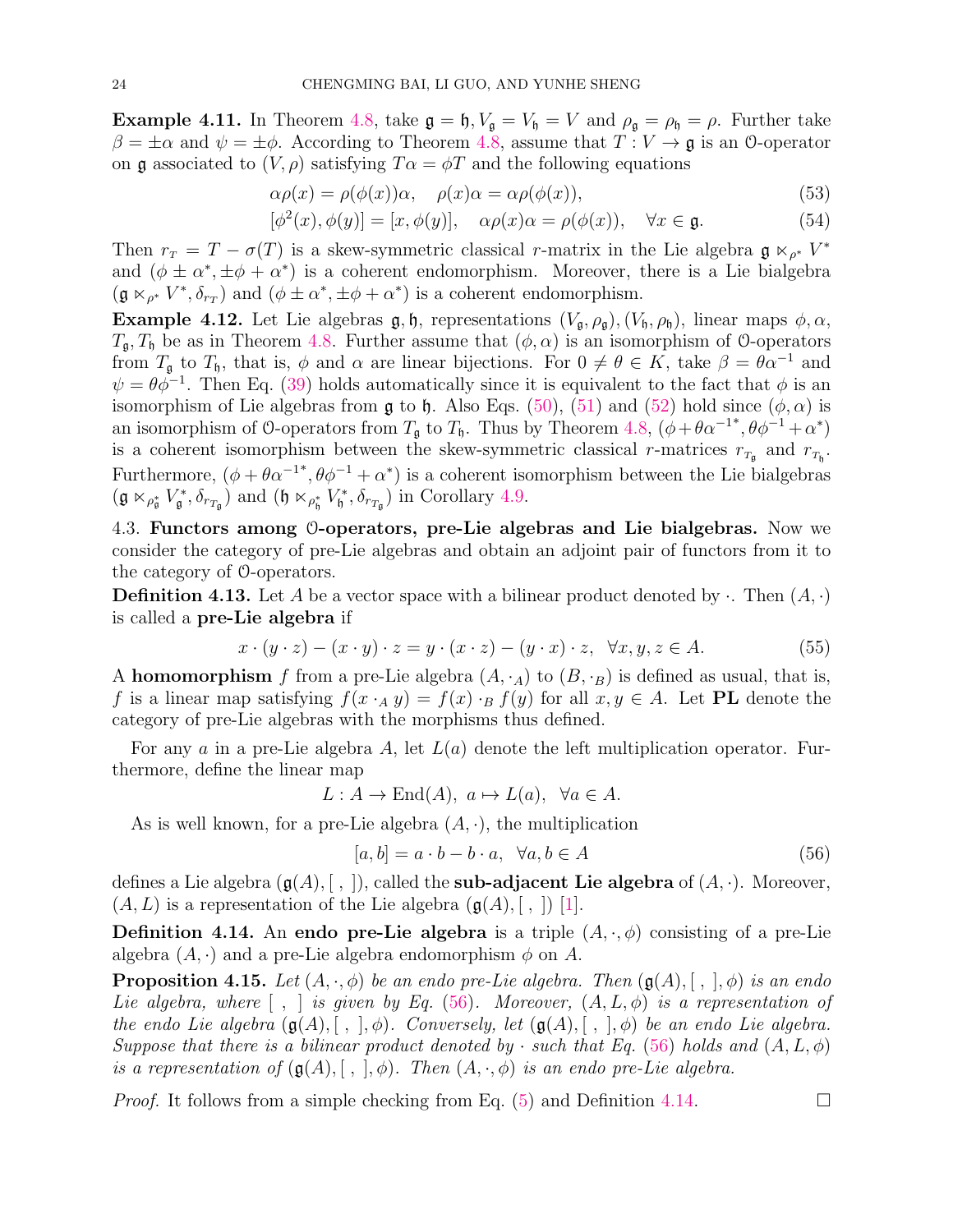Remark 4.16. From the viewpoint of operads, due to the second half part of the above conclusion, the operad of endo pre-Lie algebras is the bisuccessor (2-splitting) of the operad of endo Lie algebras, which is consistent with the fact that the operad of pre-Lie algebras is the bisuccessor of the operad of Lie algebras [3].

**Definition 4.17.** Let  $(A, \cdot, \phi)$  be an endo pre-Lie algebra. Let  $\lceil \cdot, \cdot \rceil$  be the product given by Eq. (56). The triple  $(g(A), [ , ], \phi)$  is called the sub-adjacent endo Lie algebra of  $(A, \cdot, \phi)$  and  $(A, \cdot, \phi)$  is called a **compatible endo pre-Lie algebra structure on the** endo Lie algebra  $(\mathfrak{g}(A), |, |, \phi)$ .

Then Proposition 4.15 and Corollary 4.4 give the following conclusion.

**Corollary 4.18.** Let  $(A, \cdot, \phi)$  be an endo pre-Lie algebra. Then the identity map  $id_A : A \rightarrow$  $\mathfrak{g}(A)$  *on* A *is an* 0-*operator of the sub-adjacent endo Lie algebra*  $(\mathfrak{g}(A), [ , ], \phi)$  *associated to the representation*  $(A, L, \phi)$ *. Equivalently, let* A *be a pre-Lie algebra and*  $\phi : A \rightarrow A$  *be a pre-Lie homomorphism. Then the identity map*  $id_A$  *on* A *is an* 0-*operator of the sub-adjacent Lie algebra*  $\mathfrak{g}(A)$  *associated to the representation*  $(A, L)$  *and*  $(\phi, \phi)$  *is an endomorphism of* O*-operators on* id*.*

The second half part of the above conclusion can be generalized as follows.

**Proposition 4.19.** *Let*  $(A, \cdot_A)$  *and*  $(B, \cdot_B)$  *be pre-Lie algebras and*  $\phi : A \rightarrow B$  *be a pre-Lie algebra homomorphism. The assignments*

$$
(A, \cdot) \mapsto (\mathrm{id}_A : A \to \mathfrak{g}(A)),
$$
  

$$
\phi \mapsto ((\phi, \phi) : \mathrm{id}_A \to \mathrm{id}_B)
$$

*defines a functor* F *from the category* PL *of pre-Lie algebras to the category* OP *of* O*operators.*

*Proof.* Since  $\phi$  is also a homomorphism between the sub-adjacent Lie algebras and  $id_B\phi =$  $\phi$ id<sub>A</sub>, the pair  $(\phi, \phi)$  is a (coherent) homomorphism between the O-operators id<sub>A</sub> and id<sub>B</sub>. The other axioms of functors are easy to verify.

In the other direction, by [1], for a representation  $(V, \rho)$  of a Lie algebra g and an  $\mathcal{O}$ operator  $T: V \to \mathfrak{g}$  on  $\mathfrak{g}$  associated to  $(V, \rho)$ , the operation  $u \cdot_T v := \rho(T(u))v, u, v \in V$ , defines a pre-Lie algebra  $(V, \cdot_T)$ .

**Proposition 4.20.** *Let*  $(g, [\ ,\ ]_g)$ *,*  $(h, [\ ,\ ]_h)$  *be Lie algebras and*  $(V_g, \rho_g)$ *,*  $(V_h, \rho_h)$  *be representations of*  $(g, [ , ]_g)$ ,  $(h, [ , ]_h)$  *respectively. Let*  $T_g : V_g \to g$  *be an* 0-*operator associated to*  $(V_{\mathfrak{g}}, \rho_{\mathfrak{g}})$  *and*  $T_{\mathfrak{h}} : V_{\mathfrak{h}} \to \mathfrak{h}$  *be an* O-operator associated to  $(V_{\mathfrak{h}}, \rho_{\mathfrak{h}})$ *. Suppose that*  $(\phi, \alpha)$ *is a homomorphism of* 0-operators from  $T_{\rm g}$  to  $T_{\rm h}$ . Then  $\alpha$  *is a homomorphism of pre-Lie algebras from*  $(V_{\mathfrak{g}}, \cdot_{\mathfrak{g}})$  *to*  $(V_{\mathfrak{h}}, \cdot_{\mathfrak{h}})$ *. The assignments* 

$$
T_{\mathfrak{g}} \quad \mapsto \quad (V_{\mathfrak{g}}, \cdot_{T_{\mathfrak{g}}}),
$$

$$
(\phi, \alpha) \quad \mapsto \quad \alpha,
$$

*define a functor* G *from the category* OP *of* O*-operators to the category* PL *of pre-Lie algebras.*

*Furthermore, the functor* G *is right adjoint to the functor* F *in Proposition 4.19.*

*Proof.* For any  $u, v \in V_{\mathfrak{a}}$ , we have

$$
\alpha(u \cdot_{T_{\mathfrak{g}}} v) = \alpha(\rho_{\mathfrak{g}}(T_{\mathfrak{g}}(u))v) = \rho_{\mathfrak{h}}(\phi(T_{\mathfrak{g}}(u)))\alpha(v) = \rho_{\mathfrak{h}}(T_{\mathfrak{h}}\alpha(u))\alpha(v) = \alpha(u) \cdot_{T_{\mathfrak{h}}} \alpha(v).
$$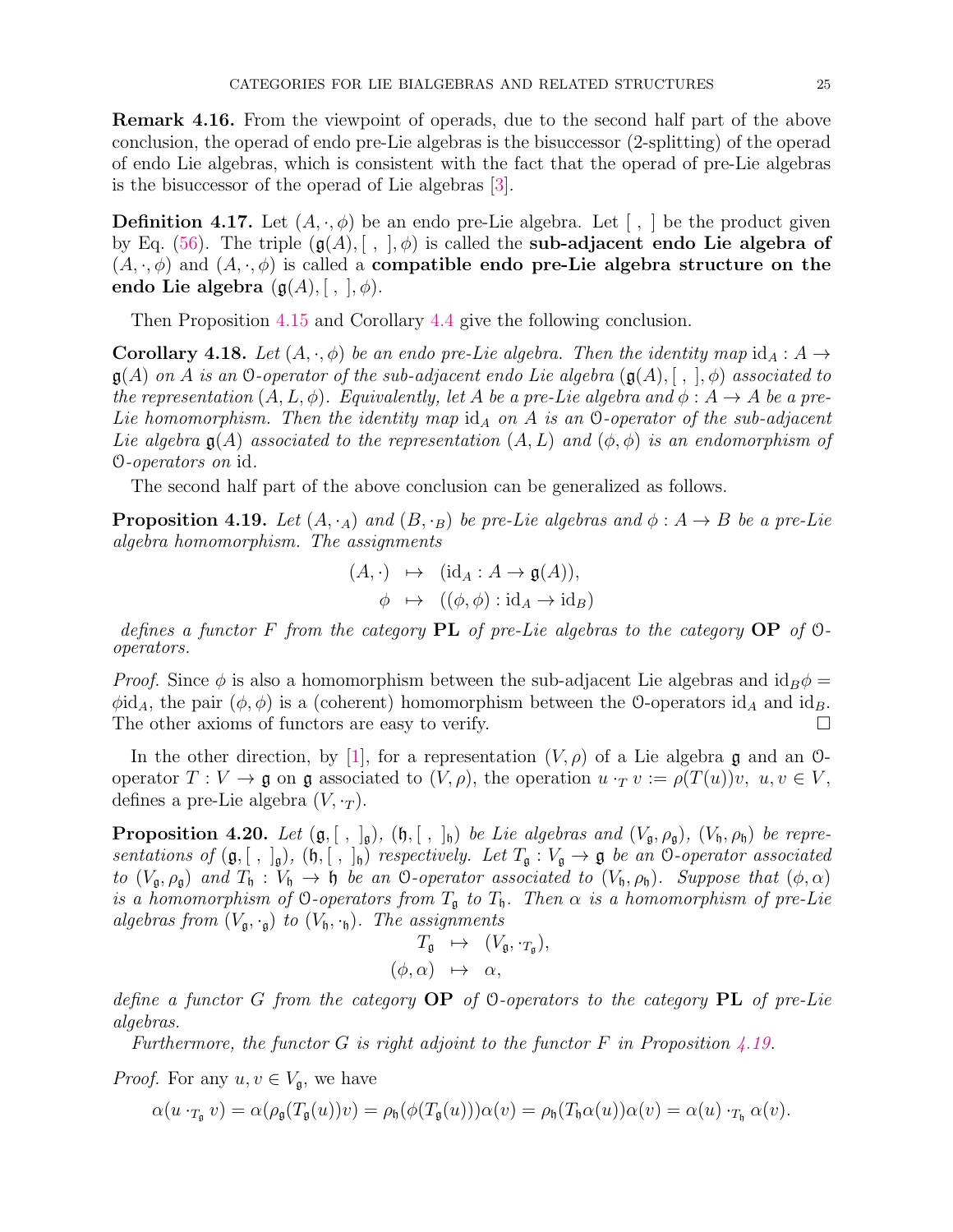Hence  $\alpha$  is a homomorphism of pre-Lie algebras from  $(V_{\mathfrak{g}}, \cdot_{T_{\mathfrak{g}}})$  to  $(V_{\mathfrak{h}}, \cdot_{T_{\mathfrak{h}}})$ . The other axioms of functors are easily verified.

To prove the adjointness of the functors  $F$  and  $G$ , we only need to show that, for any  $(A, \cdot) \in PL$  and  $T: W \to \mathfrak{h}$  in OP, there is a bijection

$$
\operatorname{Hom}_{\mathbf{OP}}(F(A,\cdot),T) \cong \operatorname{Hom}_{\mathbf{PL}}((A,\cdot),GT)
$$

that is natural in both arguments. The left hand side consists of pairs  $(\phi, \alpha)$  with  $\phi$ :  $\mathfrak{g}(A) \to \mathfrak{h}$  and  $\alpha : A \to W$  such that  $\phi \mathrm{id}_A = T\alpha$ , that is,  $\phi = T\alpha$ , and the right hand side consists of pre-Lie algebra homomorphisms  $\alpha : (A, \cdot) \to (W, \cdot_T)$ . Then we see that the natural bijection can be given by sending  $(\phi, \alpha)$  to  $\alpha$  whose inverse is sending  $\alpha$  to  $(T\alpha,\alpha).$ 

Utilizing Proposition 4.19, we apply homomorphisms of pre-Lie algebras to obtain three explicitly constructed examples of coherent homomorphisms of classical r-matrices and hence of Lie bialgebras.

**Proposition 4.21.** Let  $(A, \cdot)$  be a pre-Lie algebra. Then  $r_{id}$  is a skew-symmetric classical r*matrix in the Lie algebra*  $\mathfrak{g}(A) \ltimes_{L^*} A^*$  *and*  $(\mathfrak{g}(A) \ltimes_{L^*} A^*, \delta_{r_{\text{id}}})$  *is a Lie bialgebra. Furthermore, let*  $\phi: A \rightarrow A$  *be an endomorphism of pre-Lie algebras satisfying* 

$$
(\phi^2 - id)(x) \cdot \phi(y) = \phi(x) \cdot (\phi^2 - id)(y) = 0, \quad \forall x, y \in A.
$$
\n
$$
(57)
$$

*Then*  $(\phi \pm \phi^*, \pm \phi + \phi^*)$  *is a coherent endomorphism on both the triangular r-matrix*  $r_{id}$  *and the Lie bialgebra*  $(\mathfrak{g}(A) \ltimes_{L^*} A^*, \delta_{r_{\text{id}}}).$ 

*Proof.* Note that in this case, Eq.  $(57)$  is equivalent to Eqs.  $(53)$ – $(54)$ . Therefore the conclusion follows from Example 4.11.

Now let  $(A, \cdot_A), (B, \cdot_B)$  be pre-Lie algebras. Then  $r_{\text{id}_A}$  and  $r_{\text{id}_B}$  are skew-symmetric classical r-matrices in the Lie algebras  $\mathfrak{g}(A) \ltimes_{L_A^*} A^*$  and  $\mathfrak{g}(B) \ltimes_{L_B^*} B^*$  respectively. Moreover,  $(\mathfrak{g}(A) \ltimes_{L_A^*} A^*, \delta_{r_{\mathrm{id}_A}})$  and  $(\mathfrak{g}(B) \ltimes_{L_B^*} B^*, \delta_{r_{\mathrm{id}_B}})$  are triangular Lie bialgebras. We can thus give the following two results.

**Proposition 4.22.** Let  $\phi$  :  $(A, \cdot_A) \rightarrow (B, \cdot_B)$  be a pre-Lie algebra homomorphism. Then  $(\phi, \phi^*)$  *is both a coherent homomorphism of classical r-matrices from*  $r_{\mathrm{id}_A}$  to  $r_{\mathrm{id}_B}$  and a *coherent homomorphism of Lie bialgebras from*  $(\mathfrak{g}(A) \ltimes_{L_A^*} A^*, \delta_{r_{\mathrm{id}_A}})$  *to*  $(\mathfrak{g}(B) \ltimes_{L_B^*} B^*, \delta_{r_{\mathrm{id}_B}})$ *.* 

*Proof.* The conclusion follows from Corollaries 4.10 and 4.9.

**Proposition 4.23.** Let  $\phi : (A, \cdot_A) \to (B, \cdot_B)$  and  $\psi : (B, \cdot_B) \to (A, \cdot_A)$  be pre-Lie algebra *homomorphisms such that*  $\psi \phi = id_A$ . Then for any  $0 \neq \theta \in K$ , the pair  $(\phi + \theta \psi^*, \theta \psi + \phi^*)$ *is both a coherent homomorphism of skew-symmetric classical* r-matrices from  $r_{\text{id}_A}$  to  $r_{\text{id}_B}$ and a coherent homomorphism of Lie bialgebras from  $(\mathfrak{g}(A) \ltimes_{L_A^*} A^*, \delta_{r_{\mathrm{id}_A}})$  to  $(\mathfrak{g}(B) \ltimes_{L_B^*} A^*$  $B^*, \delta_{r_{\text{id}_B}}$ ). In particular, if  $\phi$  is a linear bijection, then  $(\phi + \theta \phi^{-1*}, \theta \phi^{-1} + \phi^*)$  is both *a* coherent isomorphism of skew-symmetric classical r-matrices from  $r_{id_A}$  to  $r_{id_B}$  and a *coherent isomorphism of Lie bialgebras from*  $(\mathfrak{g}(A) \ltimes_{L_A^*} A^*, \delta_{r_{\mathrm{id}_A}})$  *to*  $(\mathfrak{g}(B) \ltimes_{L_B^*} B^*, \delta_{r_{\mathrm{id}_B}})$ *.* 

*Proof.* If  $\psi$  is a homomorphism of pre-Lie algebras and  $\psi \phi = id_A$ , then  $\theta \psi$  satisfies  $id_A \theta \psi =$  $\theta \psi \mathrm{id}_B$ , Eqs. (39), (51) and (52) where  $\psi$  is replaced by  $\theta \psi$  and  $\beta$  by  $\theta \psi$ . Therefore the first conclusion follows from Theorem 4.8. The special case when  $\phi$  is an isomorphism then follows directly or from Example 4.9.

$$
\Box
$$